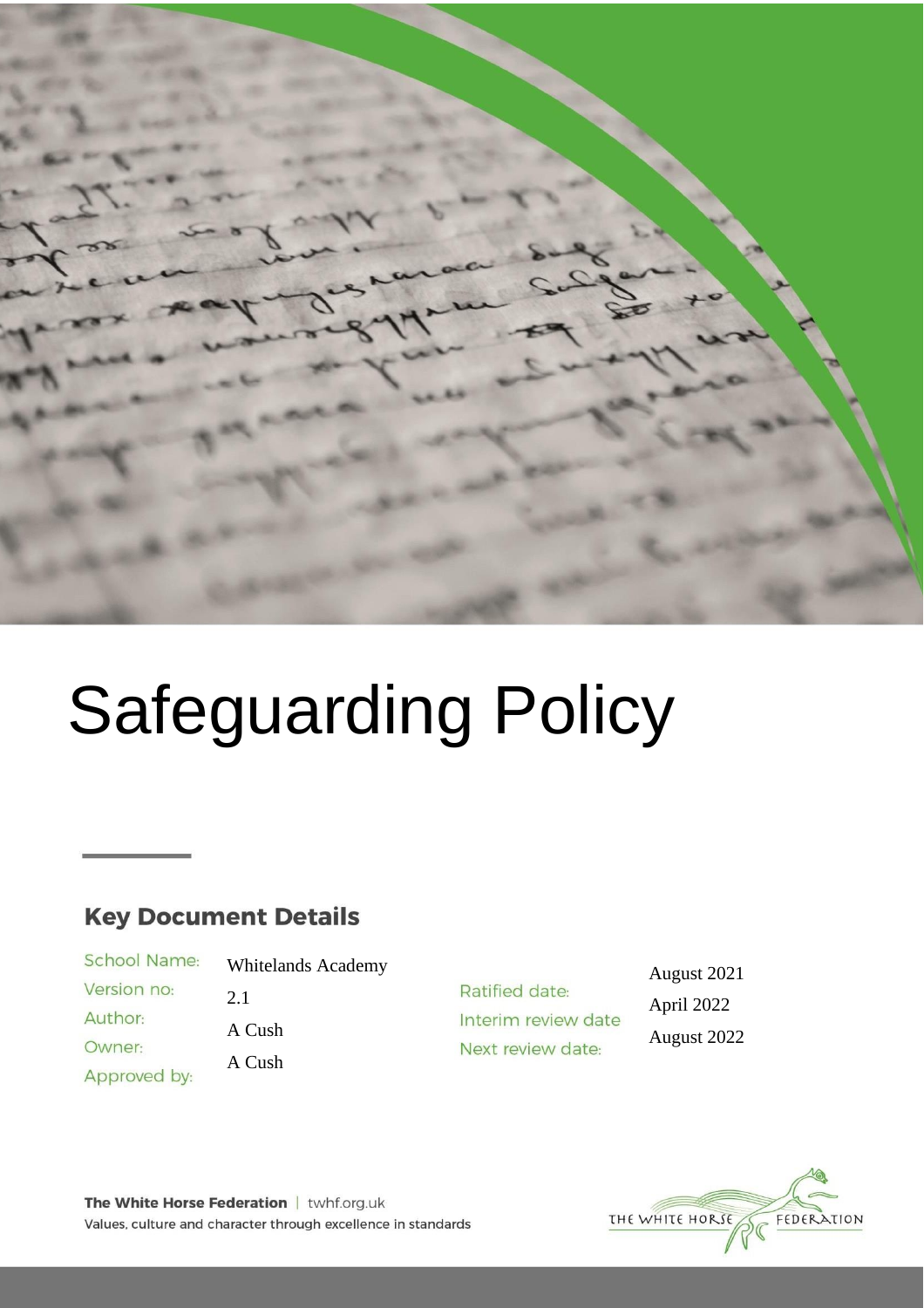## **This is the Safeguarding and Child Protection Policy and Procedures** For Whitelands Academy

| <b>Page number</b>         | <b>Title</b>                                                                                         |  |
|----------------------------|------------------------------------------------------------------------------------------------------|--|
| 3                          | <b>Quick Reference Contacts Guide</b>                                                                |  |
|                            | <b>Part 1 - Procedures</b>                                                                           |  |
| 4                          | <b>Worried About A Pupil</b>                                                                         |  |
| $\overline{7}$             | The Role Of The Designated Safeguarding Lead And Deputy                                              |  |
|                            | <b>DSL/s In Our School</b>                                                                           |  |
| 8                          | <b>Early Help</b>                                                                                    |  |
| 10                         | <b>Making A Referral To Social Care</b>                                                              |  |
| 10                         | Record-keeping                                                                                       |  |
| 11                         | <b>Escalation</b>                                                                                    |  |
| 12                         | Worried About The Actions Of An Adult Who Works/Volunteers                                           |  |
|                            | With Pupil (including low level concerns)                                                            |  |
|                            | <b>Part 2 - Specific Safeguarding Themes/issues</b>                                                  |  |
| 17                         | Peer On Peer Abuse                                                                                   |  |
|                            | (including peer on peer sexual abuse)                                                                |  |
| 20                         | Additional guidance for responding to consensual and non-                                            |  |
|                            | consensual sharing of nude and semi-nude images<br>Harmful sexual behaviours                         |  |
| 21<br>21                   |                                                                                                      |  |
|                            | <b>Exploitation and serious crime</b>                                                                |  |
| 23<br>25                   | Honour-based abuse, including Female Genital Mutilation                                              |  |
|                            | <b>Preventing Radicalisation</b><br>Domestic abuse                                                   |  |
| 26<br>27                   |                                                                                                      |  |
| 27                         | <b>Neglect</b>                                                                                       |  |
| 29                         | Pupils at greater risk of harm                                                                       |  |
|                            | <b>Behaviour And Attendance</b>                                                                      |  |
| 30<br>30                   | Pupils who are educated off-site                                                                     |  |
|                            | <b>Elective home education</b>                                                                       |  |
| 30<br><b>Intimate Care</b> |                                                                                                      |  |
|                            | <b>Part 3 - Policy</b>                                                                               |  |
| 31<br>32                   | <b>Roles And Responsibilities</b>                                                                    |  |
| 32                         | Use of school premises                                                                               |  |
|                            | <b>Safer Recruitment Procedures</b>                                                                  |  |
| 33                         | <b>Online Safety</b>                                                                                 |  |
| 35                         | <b>Safeguarding Supervision</b>                                                                      |  |
| 35                         | <b>Whistle-blowing</b>                                                                               |  |
|                            | 35<br><b>Training For Adults Working In Our School</b>                                               |  |
|                            | <b>Appendices</b>                                                                                    |  |
| 37                         | Appendix 1 - Legislation, Statutory Guidance and Non-Statutory                                       |  |
|                            | <b>Guidance References</b>                                                                           |  |
| 38<br>39                   | Appendix 2 - Definitions Of Abuse<br>Appendix 3 - Safeguarding and Child Protection Concern/Incident |  |
|                            |                                                                                                      |  |
| 41                         | Form                                                                                                 |  |
| 42                         | Appendix 4 – Prompt sheet<br>Appendix 5 - Low level concerns/ allegations incident form              |  |
|                            | template                                                                                             |  |
| 44                         | Appendix 6 - Reading requirements for different staff roles                                          |  |
| 45                         | Appendix 7 – Identifying support for pupils during partial school                                    |  |
|                            | clos                                                                                                 |  |
|                            |                                                                                                      |  |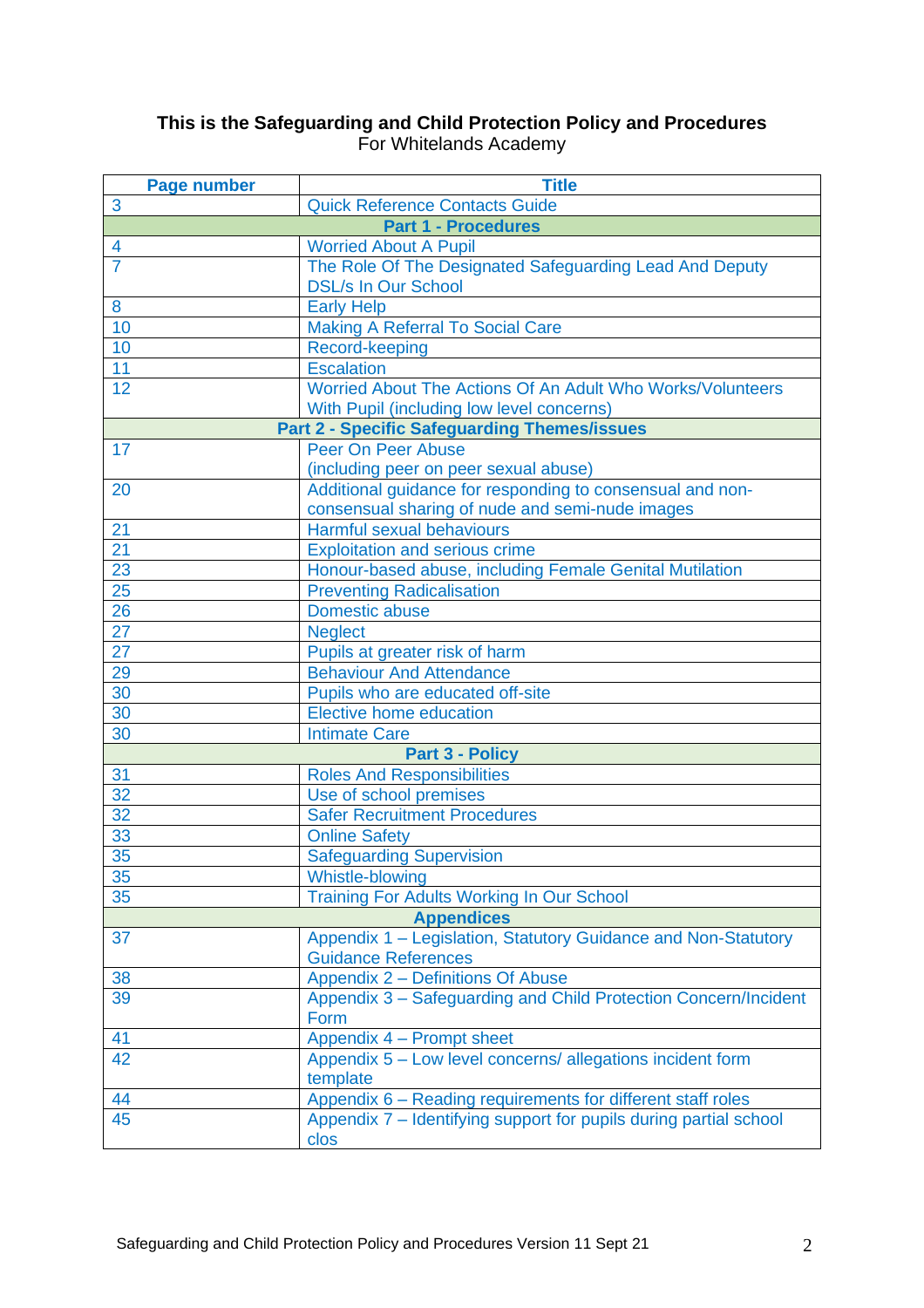## **Quick Reference Contacts Guide**

|                                     | <b>Name</b>        | <b>Contact phone number</b> |
|-------------------------------------|--------------------|-----------------------------|
| <b>Designated Safeguarding Lead</b> | Laura Dennis       | 01869 716996                |
| <b>Deputy DSL</b>                   | <b>Adrian Cush</b> | 01869 716996                |
| <b>Head teacher/ Principal</b>      | <b>Adrian Cush</b> | 01869 716996                |
| <b>Designated Teacher For</b>       | Laura Dennis       | 01869 716996                |
| <b>Children Looked After</b>        |                    |                             |

| Early Help/ CAF Team /Hub | <b>Contact phone number</b> |
|---------------------------|-----------------------------|
| Julia Hamilton            | 01865 328 470               |

| Children's Social Care                        | 0345 050 7666 |
|-----------------------------------------------|---------------|
| <b>Emergency Duty Service</b>                 | 0800 833 408  |
| Adult's Social Care (if 18+ students on site) | 0800 833 408  |
| <b>Emergency Duty Service</b>                 | 0800 833 408  |

|                                         | <b>Name</b>           | <b>Contact phone number</b> |
|-----------------------------------------|-----------------------|-----------------------------|
| <b>Head teacher/ Principal</b>          | <b>Adrian Cush</b>    | 01869 716996                |
| <b>Chair of Governors</b>               | Darren Townsend       | 01869 716996                |
| <b>Safeguarding Link Governor</b>       | Darren Townsend       | 01869 716996                |
| <b>Chief Executive Officer (if part</b> | <b>Nick Capstick</b>  | 01869 716996                |
| of a Trust/Federation)                  |                       |                             |
| <b>Local Authority Designated</b>       | <b>Alison Beasley</b> | 01865 816382                |
| <b>Officer / Designated Officer</b>     |                       |                             |
| <b>For Allegations</b>                  |                       |                             |

| <b>Police</b>                         | 101/999       |
|---------------------------------------|---------------|
| <b>NSPCC Whistle-blowing Helpline</b> | 0800 028 0285 |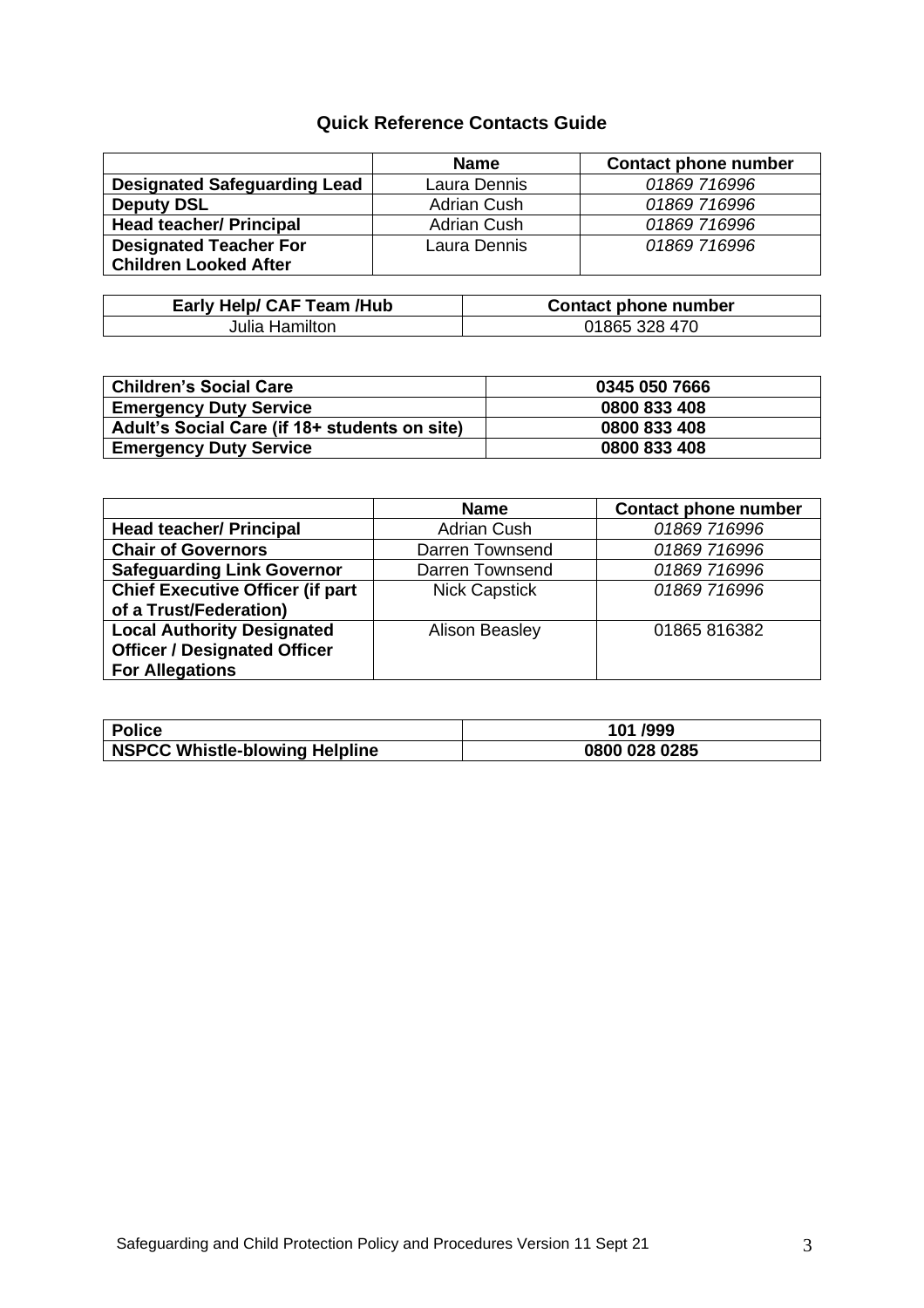## **Our School's Commitment To Safeguarding**

This school takes seriously its responsibility to protect, safeguard and promote the welfare of the children and young people in its care.

"The welfare of the pupil is paramount." (Children Act 1989.)

Our staff and governors are committed to safeguarding the pupils at this school and contribute to multi-agency working to keep pupils and students safe.

Safeguarding and promoting the welfare of children is defined for the purposes of this policy as:

- protecting children from maltreatment;
- preventing impairment of children's **mental and physical** health or development;
- ensuring that children grow up in circumstances consistent with the provision of safe and effective care; and
- taking action to enable all children to have the best outcomes.

All adults working in our school maintain an attitude of ' it could happen here'. We recognise that staff, because of their contact with and knowledge of children in their care, are well placed to identify abuse, neglect and exploitation and offer support to children in need.

This policy and set of procedures work in line with the relevant legislation, statutory guidance and take account of non- statutory guidance, all of which are listed in Appendix 1

#### **Part 1 - Procedures Worried About A Pupil** See also ['What To Do If Worried About A Pupil' -](https://www.gov.uk/government/publications/what-to-do-if-youre-worried-a-child-is-being-abused--2) DfE March 2015

You may be worried about a pupil because you have seen or heard something. You may have noticed a change in their behaviour.

Where a pupil comes to speak to you directly and tells you information which may suggest they are at risk of abuse, neglect or exploitation, this is known as a disclosure. If a pupil discloses to you, you should:

- **Reassure** the pupil that they being taken seriously and that they will be supported and kept safe
- **Listen** to what the pupil is saying, without displaying any signs of shock or disbelief
- **Allow** the pupil to talk freely without interrupting
- **Reassure** the pupil but do not make promises about keeping the information a secret
- **Reassure** the pupil that this is not their fault
- **Ask** questions only if you need to clarify, take care not to put words in their mouth by asking leading questions
- **Explain** to the pupil that they have done the right thing by telling you and explain what you will do next, in line with the procedures outlined below.

You may not have received a direct disclosure, but you may have over-heard a conversation which worries you. You may have seen a mark on a pupil which worries you or noticed a change in behaviour. You may be concerned about the safety or welfare of a pupil who is not in school. You have a responsibility to follow the steps below:-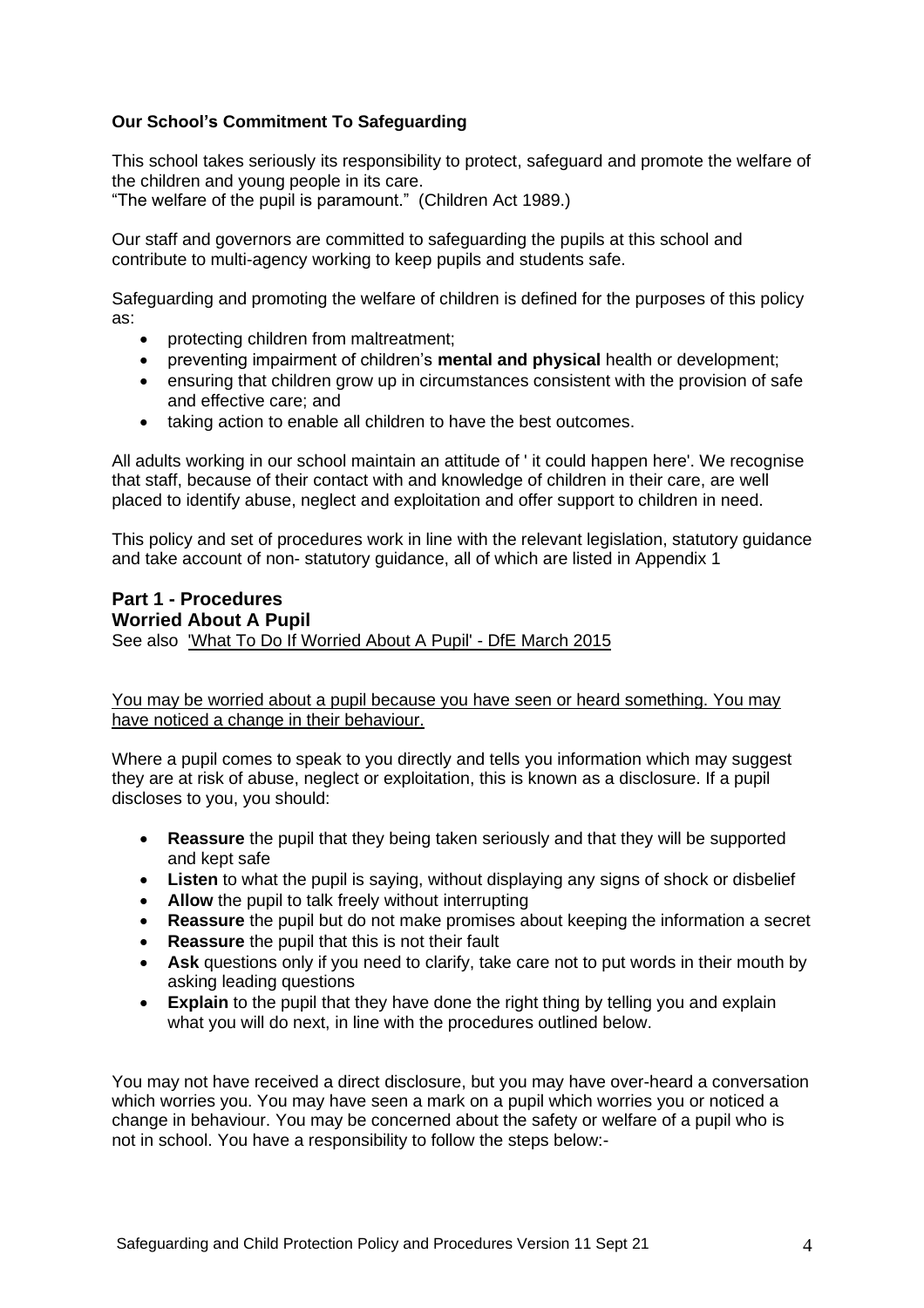## Step 1

- If you are concerned that a pupil might be in immediate danger or at risk of significant harm you must act immediately. Do you need to take immediate action to secure the safety of the pupil?
- Report your concerns directly to a member of the safeguarding team, as soon as possible. Where possible, this should be done 'face to face'. In the first instance our Designated Safeguarding Lead *Laura Dennis* If the DSL is unavailable, please report to our deputy DSL/s *Adrian Cush*
- If no-one from your safeguarding team is available, speak to the most senior member of staff on site. If this is you, please refer to 'Role of DSL'.
- If your concern relates to peer on peer abuse, refer also to Part 2 of this document and see also Part 5 of KCSIE.

## Step 2

- Record your concerns using our incident form as soon as possible. If you are working from home these forms can be found on Teams and emailed to the DSL.
- A copy of the incident form can be found at the back of this policy, on Teams, in reception and on the Safeguarding boards around the school.
- The safeguarding then use CPOMS to document the concerns and the following actions.

Guidance on recording your concern

- Record the full date and time, location, your name and role and keep your record as factual as possible.
- Use full names, not initials as we need to be able to identify who individuals are.
- Use the pupil's own words where applicable and enclose any direct quotes in quotation marks.
- Include what is it that you have seen/heard/noticed which concerns you? Has the pupil communicated that something is wrong? Verbally? Behaviour?
- Ensure your record is clear and factual. If you have included your opinion in your report, have you made it clear that this is your opinion?
- Include why what you have seen/heard/noticed concerns you? What are you worried will happen if this concern/incident is not responded to?
- Is there any context you may be aware of? Is this concern the first or have you had other concerns?
- Include any actions you have already taken.
- If marks or injuries have been observed, record these on a body map. (Do not take photographs)
- If a safeguarding/child protection concern/incident form is unavailable, handwritten notes can be made on a piece of paper. (This must be retained, even if the notes are subsequently written up / typed up onto a form).

## **Remember that records can be accessed by parents/carers and may also be used in multi-agency meetings and in criminal proceedings. Records should be clear, comprehensive and professionally written.**

## Step 3

- Include whether you have spoken to parents/carers about the concern/incident. Remember, you may need to seek advice from a member of the safeguarding team if you are unsure about whether speaking to the parent may increase the risk to the child. If the parent is the alleged perpetrator you must always seek advice from the safeguarding team before speaking to the parent/carer.
- The original concern form should be passed, in person, to the DSL/Deputy DSL.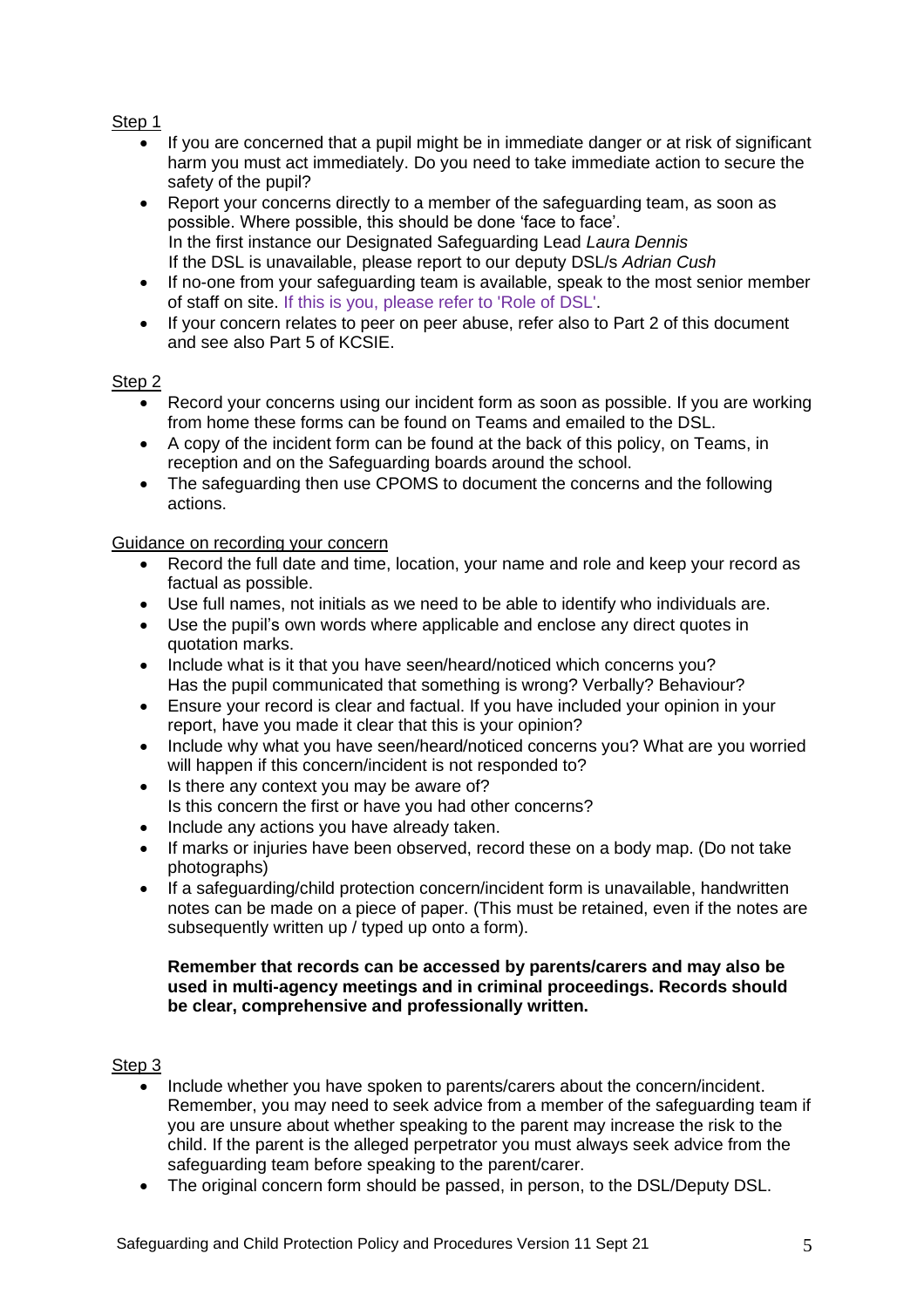- If you are working from home these forms can be found on Teams and emailed to the DSL.
- Information should always be kept secure and confidential.
- Copies should not be retained by you.

#### Step 4

- You should receive feedback about what action, if any is being taken in response to your concern. A recommended timescale for this is within 24 hours. If you do not receive feedback or you feel that the situation is not improving for the pupil, you have a duty to follow up your concern with the DSL / deputy DSL.
- See section on Whistle-blowing also.

Additional consideration needs to be given to pupils with communication difficulties and for those whose preferred language is not English. It is important to communicate with them in a way that is appropriate to their age, understanding and preference.

## **When Are Parents/Carers Contacted?**

Concerns about the welfare or safety of pupils will be discussed with the parent/carer, unless, having reviewed the information of concern, it is the view of the safeguarding team that this may increase the risk to the pupil. Following consultation with the school's safeguarding team, it may be the pupil's tutor who makes contact with the parents/carers or it may be a member of the safeguarding team themselves. Our first priority is the pupil's welfare and therefore there may be occasions when concerns about a pupil means that we have to consult other agencies before we contact the parent/carer.

If a referral is to be made to Children's Social Care, the parent/carer will be contacted by a member of the school's safeguarding team and the information within the referral will be shared. There are some occasions when the school will be advised not to share the content of the referral with the parent/ carer as to do so may increase the risk of harm to the pupil.

Where reports are written about pupils as part of the child protection process, the school will provide opportunity prior to the conference to share the content with parents and carers.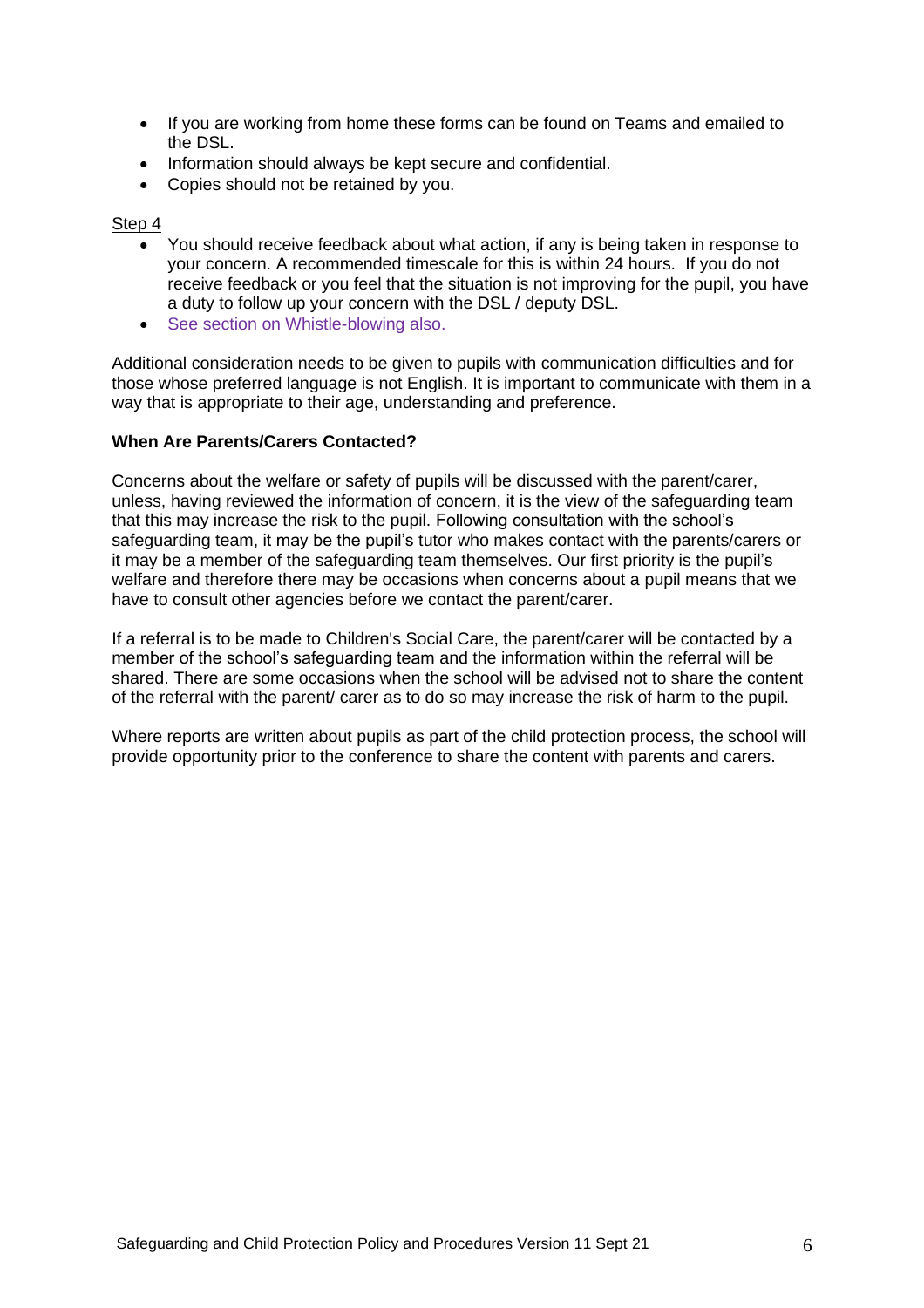## **The Role Of The Designated Safeguarding Lead And Deputy DSL/s In Our School**

Our Designated Safeguarding Lead is *Laura Dennis*, who works in line with the requirements of the role, as set out in Annex C of Keeping Children Safe In Education Sept 2021. Our deputy DSL is *Adrian Cush* and is available in the absence of the DSL.

The members of our safeguarding team work in partnership with a range of other agencies, including Local Partners, to keep pupils safe. This includes information-sharing, provision of reports and attendance at multi-agency meetings including child protection conferences and core groups

#### What happens once a concern /disclosure has been reported to a member of the safeguarding team?

The DSL or deputy DSL will follow the steps below to respond appropriately to the concern and safeguard the pupil:-

Step 1

• If there is concern that the pupil is in immediate danger contact Children's Social Care/Adult's Social Care (*call 0345 050 7666)* You may also consider contacting the police on 999. **Go to section 'Making a referral to Social Care' (page 9)**

### Step 2

• Contact the parent/s or carer/s of the pupil concerned, if this has not already been done. You may wish to take advice from Children's Social Care before contacting the parent/carer. If, having sought advice, you believe that sharing this information may increase the risk of harm to the pupil do not share with parents at this stage. You must document your decision-making here if the decision is made not to share information with parents/carers. In the majority of cases informing the parents/carers of the concern / disclosure which has been reported will not increase risk. Ask for any additional information from the parent/carer if applicable.

• Ensure that the parent/carer understands that a record will be kept by the school.

## Step 3

- Refer to the local authority threshold document (*[Oxfordshire's Threshold of needs](https://www.oxfordshire.gov.uk/residents/children-education-and-families/childrens-services/integrated-childrens-services/threshold-needs)*) to support decision-making about what action is now required.
- What are the risks to the child? Are they familial; posed by someone in the child's family? Are they extra-familial; posed by adults or peers outside of the home? (See Part 1 of KCSIE for further information)
- If the concern does not require immediate contact with Children's, consider this latest concern within the context of any wider concerns / disclosures. This may mean further discussion with the pupil's student's tutor and /or referring back to safeguarding or child protection records if they exist.

## Step 4

• Ensure that the member of staff reporting the initial concern has received feedback about actions and outcomes (if applicable).

Step 5

• Update record-keeping with information about identified actions, completed actions, decision-making (where applicable) and outcomes (as appropriate).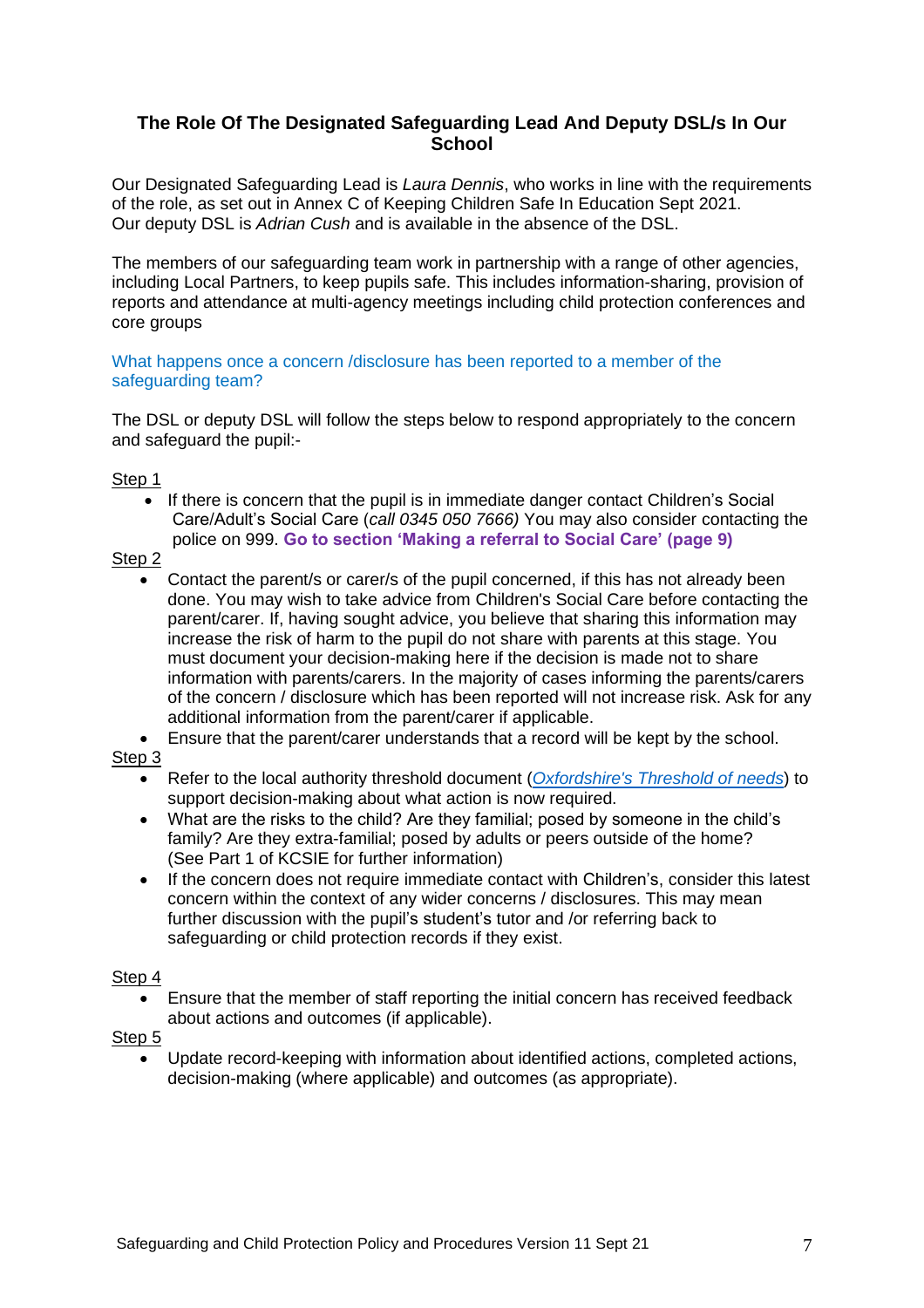### Actions where there are concerns about a child



*Flowchart taken from 'Keeping Children Safe In Education' Sept 21*

## **Early Help**

*See also pages 17-19 KCSIE Sept 21*

#### What do we mean by Early Help?

Working Together To Safeguard Children (July 2018) explains that:-

'Providing early help is more effective in promoting the welfare of children than reacting later. Early help means providing support as soon as a problem emerges, at any point in a child's life, from the foundation years through to the teenage years. Early help can also prevent further problems arising, for example, if it is provided as part of a support plan where a child has returned home to their family from care, or in families where there are emerging parental mental health issues or drug and alcohol misuse.' (Chapter 1)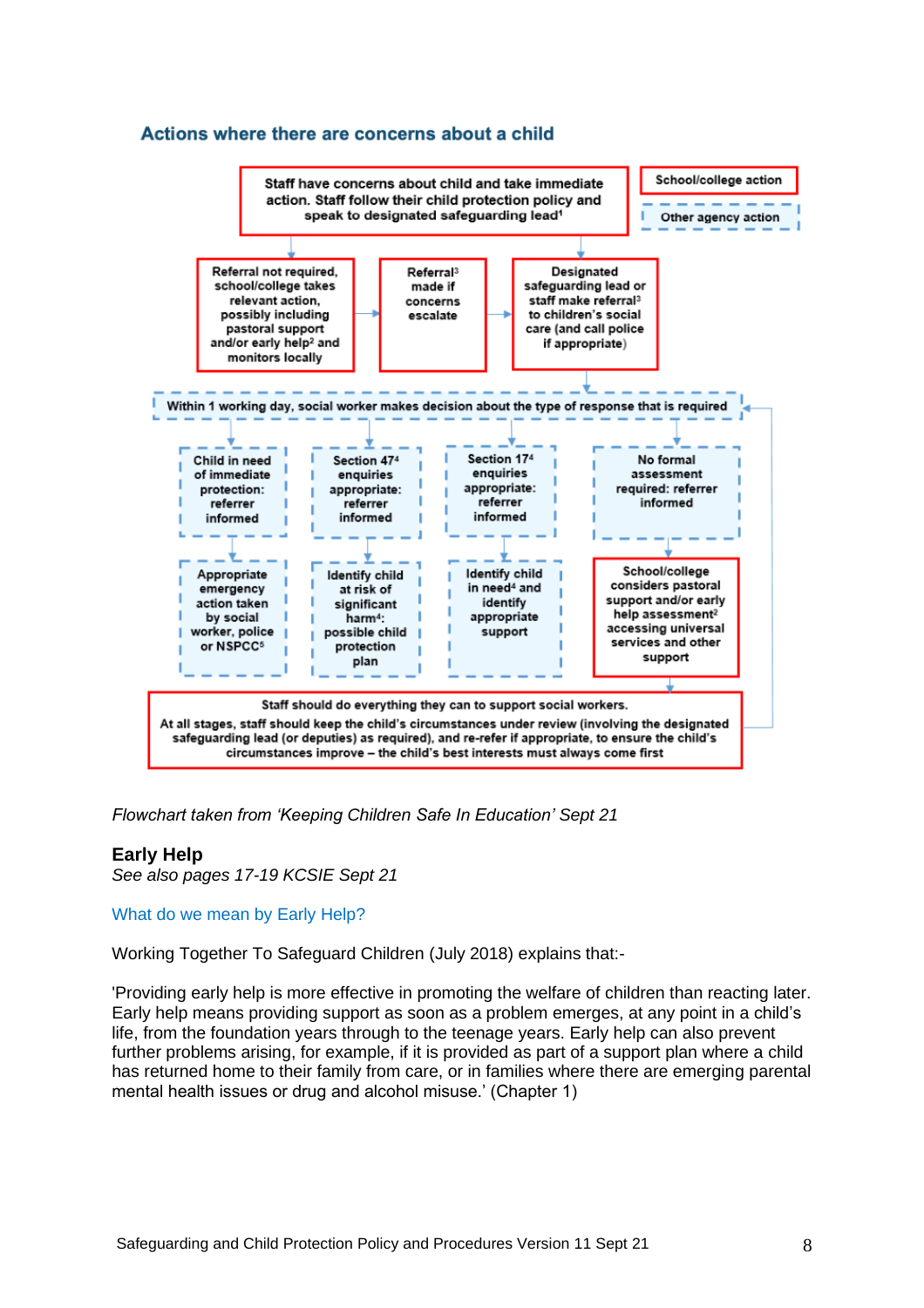Effective early help relies upon local agencies, including education working together to:

- identify children and families who would benefit from early help;
- undertake an assessment of the need for early help; and
- provide targeted early help services to address the assessed needs of a pupil and their family which focuses on activity to significantly improve the outcomes for the pupil.

## **How are children and families identified for Early Help?**

In our school staff are alert to the fact that early signs of abuse and/or neglect can be indicators that support is needed. Any child may benefit from early help, but staff should be particularly alert to a child who:-

- is disabled or has certain health conditions and has specific additional needs;
- has special educational needs
- has mental health needs
- is a young carer
- shows signs of being drawn into anti-social or criminal behaviour, including gang involvement and association with organised crime groups or county lines
- is frequently missing from care or home
- is at risk of modern slavery, trafficking, sexual or criminal exploitation
- is at risk of being radicalised
- has a family member in prison or is affected by a parent offending
- is in a family circumstance presenting challenges for the child, such as drug and alcohol misuse, adult mental health issues and domestic abuse
- is mis-using drugs or alcohol themselves
- has returned to family home from care
- is at risk of honour-based violence such as female genital mutilation or forced marriage
- is a privately fostered child
- is persistently absent from education

## **What support is provided as part of the school's Early Help offer?**

Support offered as part of our early help offer may include

- Pastoral Support
- Counselling
- Referral to external agencies
- Support from the Learning Support department

## **How does the Early Help process work?**

[Information on Oxfordshire Early Help process](https://www.oxfordshire.gov.uk/residents/children-education-and-families/childrens-services/integrated-childrens-services/early-help-assessment)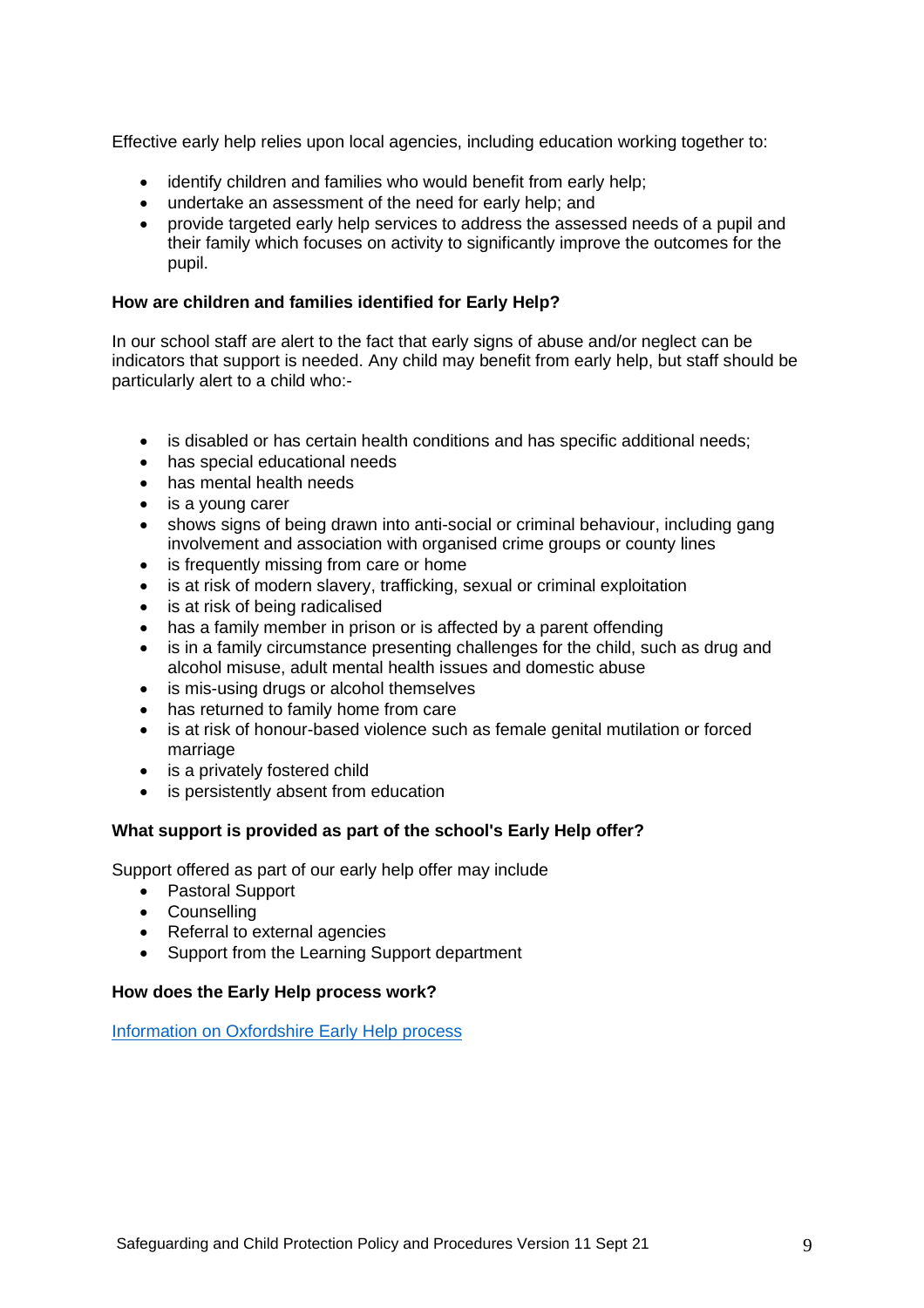## **Making A Referral To Children's Social Care**

*See also pages 18-19 KCSIE Sept 21* 

School safeguarding teams should refer to the local authority threshold guidance when making a decision to refer to social care. There are a number of additional 'frameworks' which can also be considered at this stage e.g. The Brook Tool, Neglect Framework

A referral may be required because:-

- Early Help support has been offered but there is little or no evidence that this is having any impact for the pupil and their 'lived experience' is not improving
- a pupil is suffering or is likely to suffer from harm

In the first instance this should be made by telephone *(0345 050 7666*) It is useful to have any safeguarding / child protection records to hand. Following a telephone referral, you will be required to submit a written referral within 24 hours.

Points to consider when completing a referral:-

- Where possible include the 'voice' of the pupil, including any behaviours displayed which may indicate an unmet need.
- Provide a picture of what life is like for the pupil. What is their 'lived experience'?
- Is the risk posed familial or extra-familial? Have you included what else you know about the wider family, environment and context the pupil lives in?
- From the school's perspective, what are your worries for this pupil?
- Are there any safety factors? Are there any times when the school is less worried?

The completed referral will be shared with parents/carers, who will be asked to provide consent to the information being shared with social care. If consent is not given, or the referrer deems that it would place the pupil at risk to share the referral prior to reporting to social care, the information can still be shared where there is good reason to do so.

## **Support For The Pupil**

Staff are in a position to identify concerns early, provide help for pupils, promote pupils' welfare and prevent concerns from escalating.

To promote pupils' welfare we provide the following support:-

Support offered as part of our early help offer may include

- Pastoral Support
- Counselling
- Referral to external agencies
- Support from the Learning Support department

#### **Record-keeping**

Any member of staff, visitor or volunteer who has a concern about a pupil's welfare or receives a disclosure of abuse will make an accurate record, as soon as possible, noting what was said or seen, putting the event into context and giving the full date, time and location. Where possible this will be noted on the school's safeguarding and child protection incident form.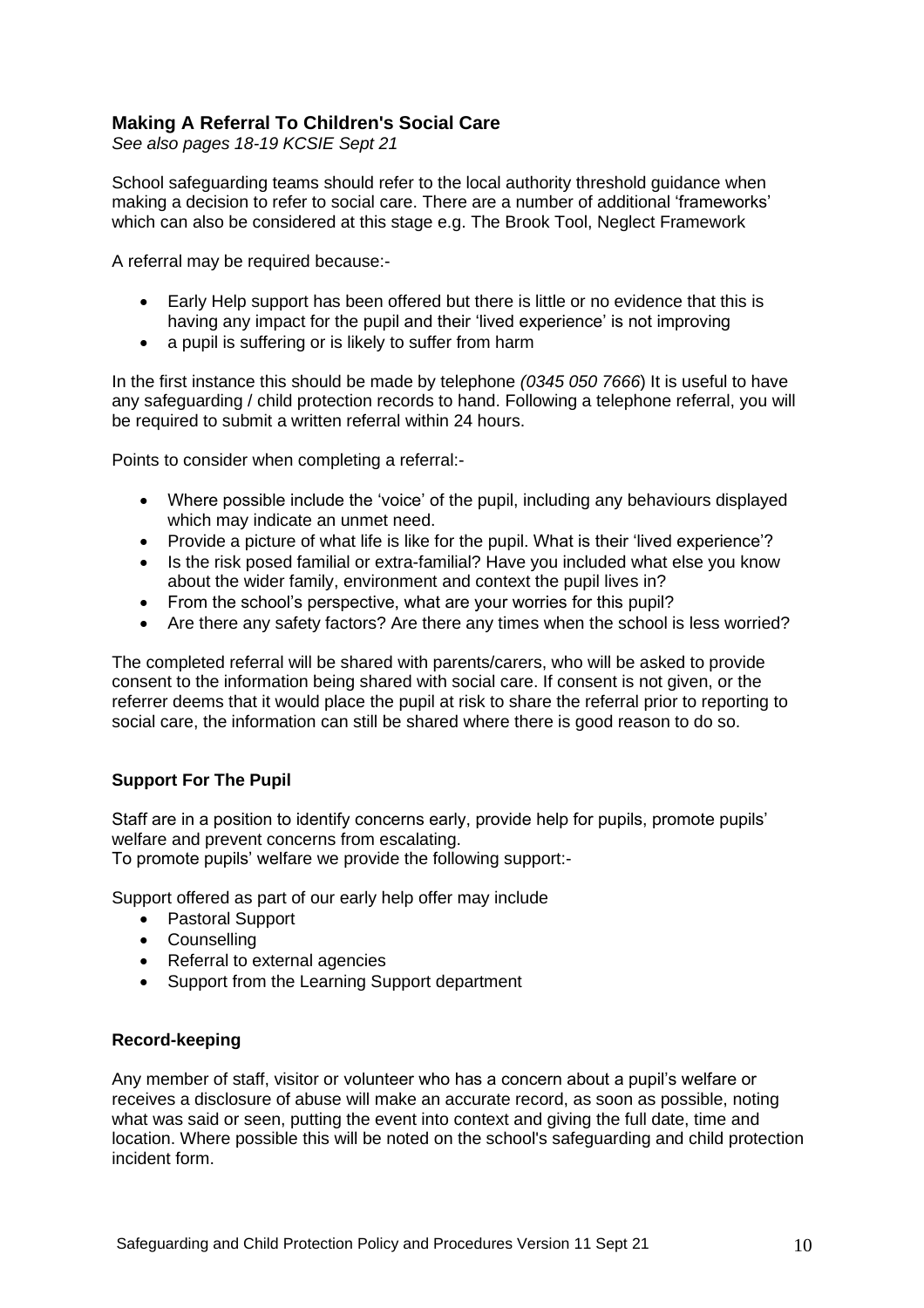If injuries or marks have been observed which cause concern, these should be recorded on a body map outline, giving an indication of size and whether there is a defined shape to the mark or injury.

Photographs should not be taken.

Any handwritten notes (not captured on the safeguarding and child protection concern/incident form) will be retained, even if they are subsequently written up.

## **Chronologies**

Individual pupil chronologies will be kept up to date and reviewed at regular intervals. All 'significant events' are captured on this chronology, including attendance at meetings, phone calls and emails in relation to safeguarding and /or child protection matters. This chronology also captures headline information about what action has been taken and the outcome of this action. The outcome should focus, where possible, on the pupil and indicate whether the situation is improving.

#### **Case file review**

Safeguarding and child protection files for individual pupils should be re-visited regularly to ensure any risk is being reduced and appropriate taken. It is good practice for this review to take place on a termly basis.

To ensure that all files are reviewed an overview of all pupils (where there are safeguarding / child protection concerns) is kept up to date. This is a 'live' document and reflects the numbers of pupil's subject to child protection, child in need or receiving early help support.

## **Transfer of records when a pupil moves to a new school**

When a pupil moves school/college, safeguarding / child protection original documentation will be passed as soon as possible and confidentially to the receiving school, separate from academic records. Where possible, the DSL will arrange to meet the DSL of the new school to discuss the documentation. The receiving school is asked to sign to confirm receipt of the information and this confirmation is stored on file.

## **Record Retention**

The school will retain records for pupils:-

- who have been withdrawn to be home-schooled, if there is an existing safeguarding /child protection file.
- Where they are the last educational provider for the pupil

All records are stored in line with the school's Data Protection Policy Further guidance on the retention of records can also be found at <https://irms.org.uk/page/SchoolsToolkit>

## **Escalation**

- If a member of staff does not see any improvement having reported a concern about a pupil, they have a duty to re-report to a member of the safeguarding team.
- If it is felt that the safeguarding team is not taking their concern seriously then this must be escalated to the Head teacher or the Chair of Governors (if the Head teacher is a member of the safeguarding team). See also section 'Whistle-blowing'.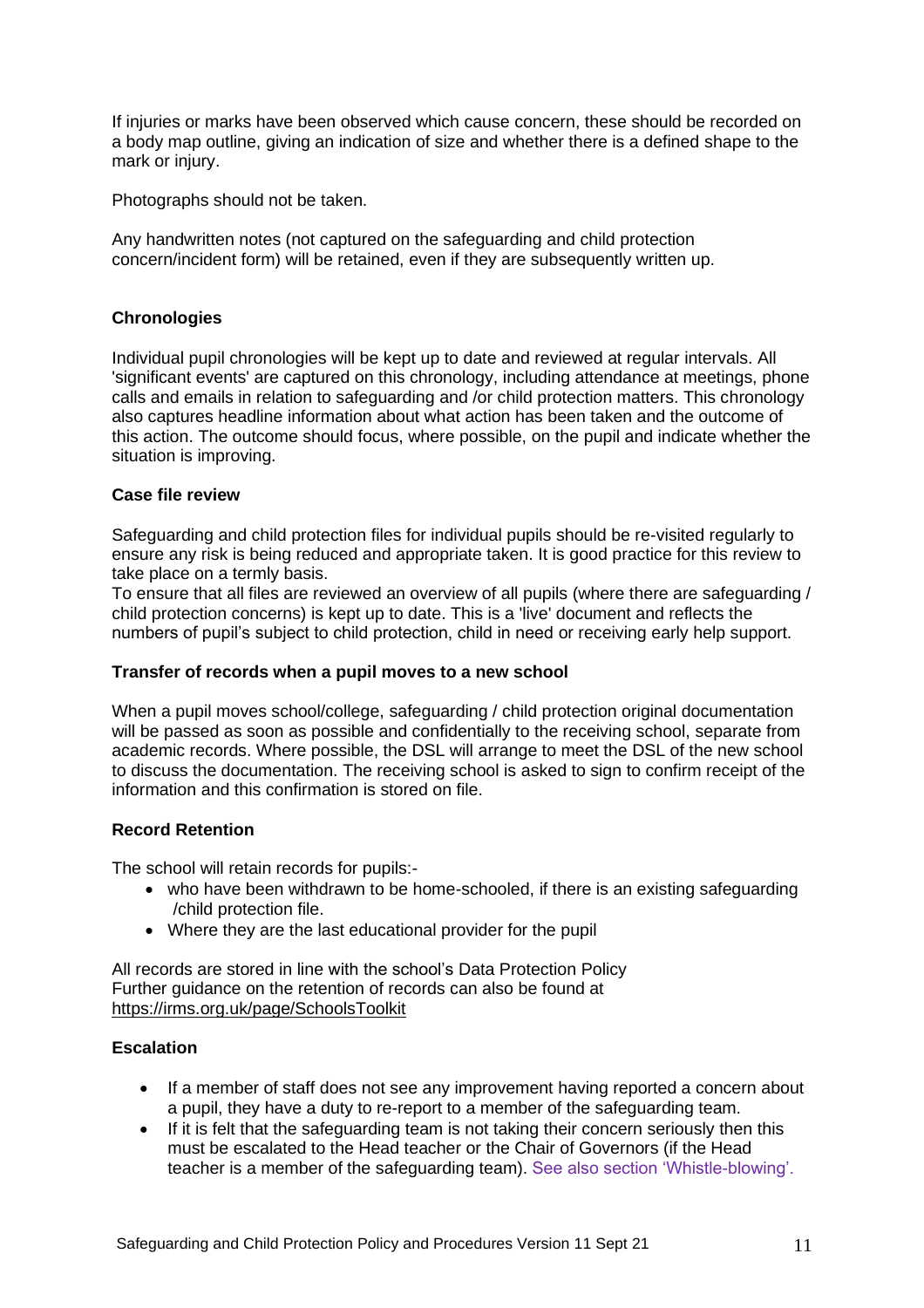- If a member of the safeguarding team feels a decision made by another professional in another agency is not in the pupil's best interests, they must discuss this further. In the first instance, this takes place directly with the professional involved to allow opportunity for decision-making to be discussed and clarified. (Pre-escalation)
- If pre-escalation fails to resolve the issues identified, the member of the safeguarding team should escalate within their own organisation (to the Head teacher if they are not in this role). The issue is then escalated to the professional's line-manager. (Escalation/Case Resolution)
- At all stages records should be kept.
- The Head teacher will ensure that the intention to instigate escalation procedures is made explicit and in writing.

## **Worried About The Actions Of An Adult Who Works/Volunteers With Children** *See also Part 4 KCSIE*

You may be worried about the actions of an adult who is working/volunteering with children. The adult may be :-

- an employee of the school
- a supply teacher
- an adult working with the school, employed by a third party (including staff working in alternative and enhanced provision and contractors)
- a volunteer

You may have seen or heard something which makes you feel uncomfortable.

You may be concerned that the adult's actions are contravening the school's staff code of conduct.

You may be aware of a situation the adult is involved in, outside of school, which suggests they may not be safe to work/volunteer with children and young people.

All concerns must be reported following the steps below:-

Step 1

- If you are concerned that a child might be in immediate danger or at risk of significant harm you must act immediately. Do you need to take immediate action to secure the safety of the pupil?
- Report your concerns directly to the Head teacher/Principal as soon as possible. Adrian Cush 01869 716996
- If the Head teacher is not contactable, report to the most senior member of staff on site.
- If your concerns are about the Head teacher/Principal report to the Chair of Governors directly. Darren Townsend 01869 716996

## Step 2

- Record your concerns using the school's Concern form (see Appendix 5), as soon as possible.*.*
- Staff should NOT record allegations or concerns about adults working or volunteering with pupils on electronic pupil record systems.
- Remember to record the full date and time, your name and role and keep your record as factual as possible.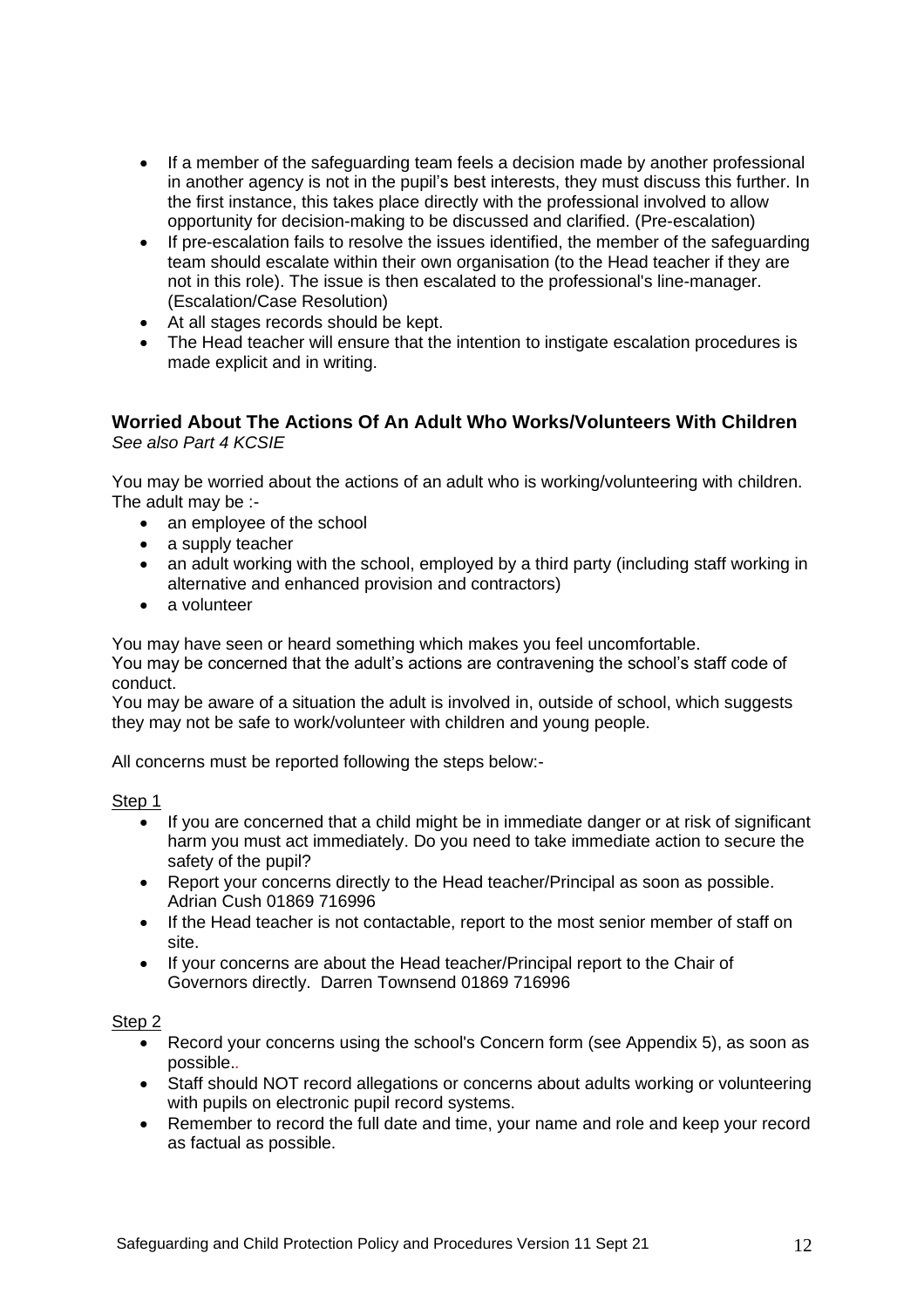• If a concern/disclosure form is unavailable, handwritten notes can be made on a piece of paper. (This must be retained, even if the notes are subsequently written up onto a form).

Step 3

- Record what action you are taking, for example record the name of the member of staff you have reported to.
- The original concern form should be passed to the Head teacher/ Principal or the Chair of Governors, if the concern/allegation involves the Head teacher/Principal. Copies should not be retained by you.
- If the person you have reported the concern to does not take your concern seriously, you must escalate your concern to the Chair of Governors or CEO (if you are part of a Trust/Federation). Ultimately anyone can report a safeguarding concern about an adult working with children into the local authority, asking to speak to the Local Authority Designated Officer (LADO)/ Designated Officer For Allegations (DOFA). See Quick Reference Contact Guide on page 2.
- *If your concerns relates to the Principal, it must be referred to wither the CEO (Nick Capstick) or the Chair of Governors (Darren Townsend) immediately.*

#### **The Role of the Head teacher/Principal/ Chair of Governors / CEO when dealing with low level concerns or allegations involving adults who work/volunteer with children**

- All low level concerns and allegations about adults working or volunteering with children must be reported to the CEO. The CEO will also be kept up to date about actions and outcomes as the case progresses.
- The Principal will consider the information in the report and initial consideration will be given as to whether this indicates that the person would pose a risk of harm if they continue to work in close or regular contact with children in their present position or in any capacity.

Is there evidence to suggest that the harms threshold has been met:-

- the person has behaved in a way that has harmed a child, or may have harmed a child;
- the person has possibly committed a criminal offence against or related to a child; or
- the person has behaved towards a child or children in a way that indicates that he/she **may** pose a risk of harm to children
- behaved or may have behaved in a way that indicates they may not be suitable to work with children.

*Criteria listed above taken from Part 4 of 'Keeping Children Safe In Education' Sept 2021*

## **Allegations that meet the harms threshold**

*See also further guidance in detail included in pages 81-95 KCSIE*

If initial information in the report suggests that the threshold has been met, the Head teacher/Principal/Chair of Governors/CEO will follow Section 1 of Part 4 of KCSIE (Sept 21)- 'Allegations that meet the harms threshold.

Step 1

• The Principal will contact the LADO immediately, before commencing any form of investigation. Schools are permitted to conduct basic enquiries, (see page 83 of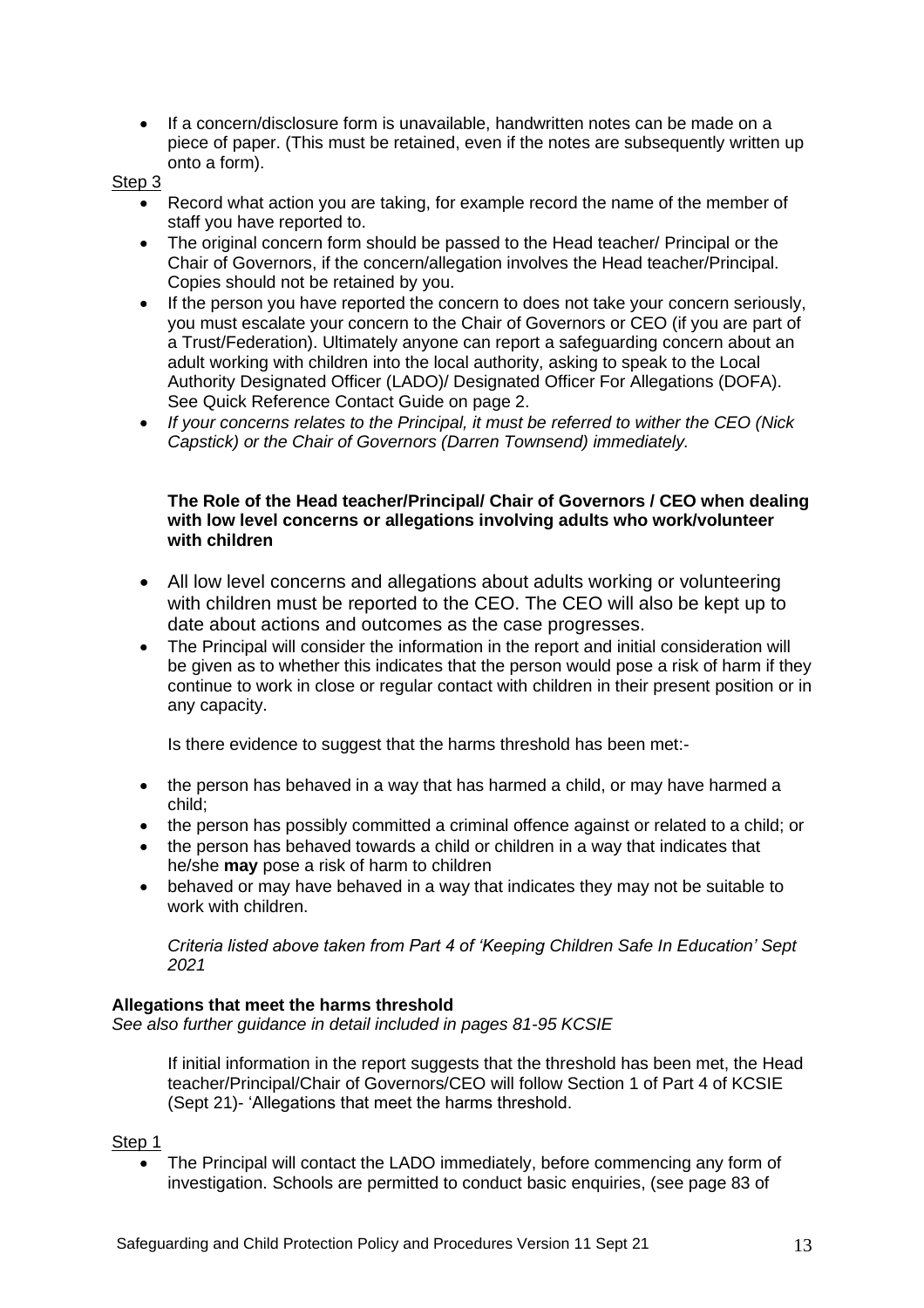KCSIE) to establish the facts, however care should be taken not to jeopardise any future police investigation.

#### Step<sub>2</sub>

The LADO/DOFA will decide on further action:-

- strategy discussion/meeting, or
- advice and follow up from LADO/DOFA, or
- no further action by the LADO/DOFA after initial consideration and closure

If further action is agreed, the LADO/DOFA will agree with the police whether or not a strategy discussion/ meeting needs to take place. If it is agreed that the threshold has not been met for a strategy discussion/meeting, an allegations management meeting may be held. The main purpose of this is to ensure the safety of the children and ensure the process is concluded promptly, ensuring the accused staff member has adequate support.

At the conclusion of investigations, an outcome will be agreed by the LADO/DOFA:-

- Substantiated: there is sufficient evidence to prove the allegation
- Unsubstantiated: there is insufficient evidence to either prove or disprove the allegation
- Malicious: there is sufficient evidence to disprove the allegation and there has been a deliberate act to deceive or cause harm to the person subject of the allegation
- False: there is sufficient evidence to disprove the allegation
- Unfounded: to reflect cases where there is no evidence or proper basis which supports the allegation being made

A record of the outcome of all allegations involving the LADO/DOFA is held.

At the end of the allegation process if a member of staff or volunteer is removed from their position for causing harm or posing a risk of harm or they leave whilst investigations are ongoing, the school has a duty to inform the Disclosure and Barring Service via a referral.

Where a decision is made to dismiss or cease to use **the services of a teacher** because of serious misconduct, or they might have been dismissed or their services ceased had they not left first, the school will consider whether to refer to the Teaching Regulations Agency.

We understand, as a school, that if we know or have reason to believe that an individual is barred, we are committing an offence if we allow the individual to carry out any form of regulated activity.

#### **Concerns that do not meet the harm threshold**

*See also pages 95-99*

Creating an environment with a strong culture of safeguarding, where pupils are kept safe involves ensuring that **all** concerns about adults who work/volunteer with children are shared responsibly, with the right person, recorded and dealt with appropriately.

A low-level concern may be a sense of unease, a nagging doubt, or noticing that an adult appears to be contravening the school's staff /visitor code of conduct. It may include 'overfriendliness with a pupil/pupils, having a favourite pupil, engaging with a pupil on a one to one basis in a secluded area of the school.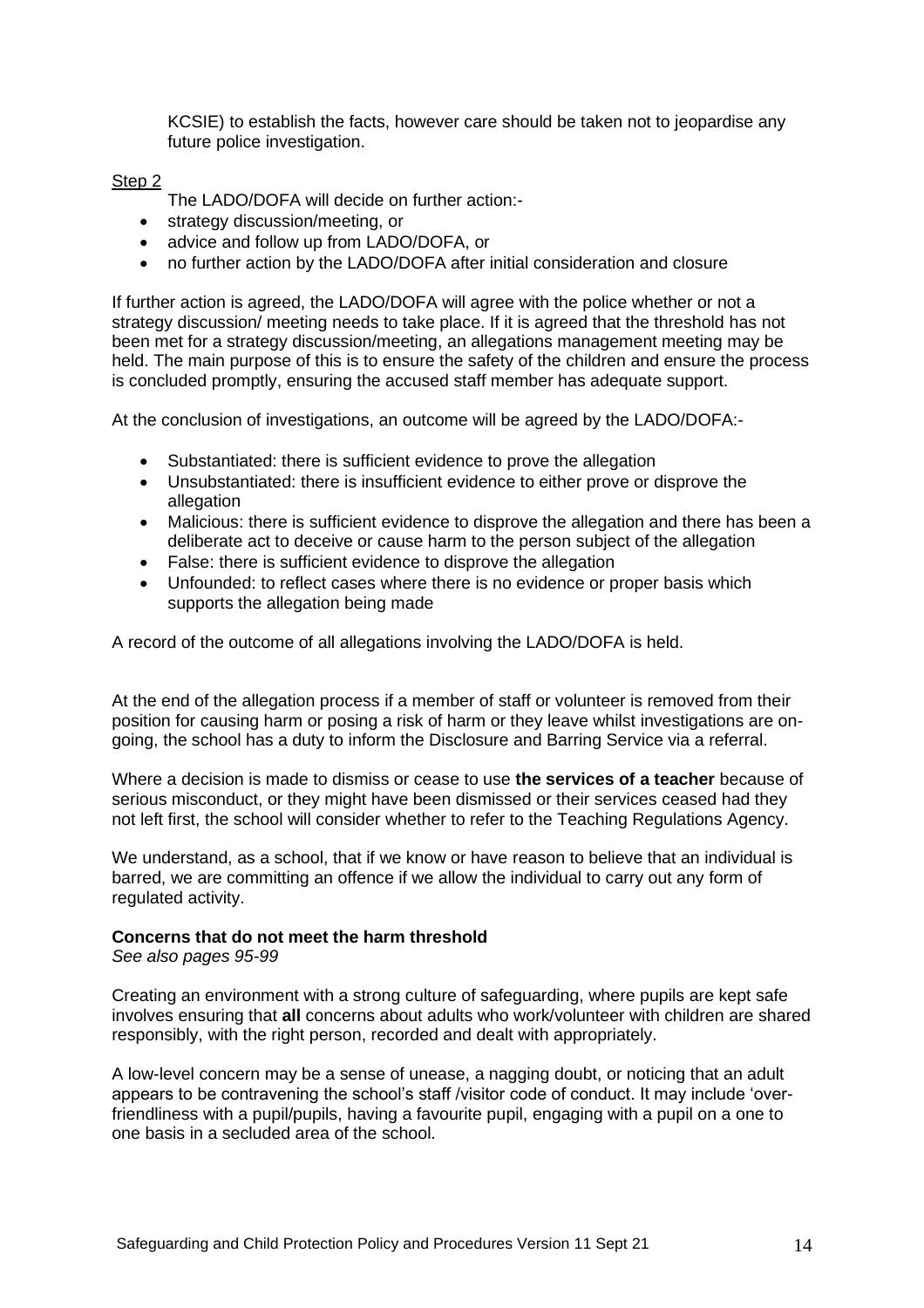Staff, volunteers and external visitors must share **all concerns which arise**, even if they do not believe the harm threshold has been met. Just because a concern does not meet the harm threshold does **not** mean it is insignificant.

#### Possible actions

- The Head teacher may still consider contacting the LADO/DOFA for further guidance if required.
- The Head teacher will consider what action needs to be taken to address the low level concern/s, which may include additional staff training, mentoring and/or a verbal or written warning. Advice may be sought from the school's HR provider here.
- It is important that all low-level concerns are recorded, to identify whether a pattern of worrying behaviour is emerging. This chronology of concerns may trigger a referral into the LADO where a pattern emerges.

## Code of conduct

Staff, volunteers and external visitors are provided with our school's code of conduct and sign to confirm that they have read and understand expectations about their behaviour. Ensuring that this process is followed robustly helps keep children safe.

Unprofessional behaviour which breaches our staff code of conduct is addressed at an early stage and the individual supported.

## **Supporting the welfare of the child**

Where a child has been harmed, there is immediate risk of harm or the situation is an emergency contact will be made with Children's Social Care and as appropriate the Police.

As a school we will support pupils as outlined on Page 9

## **Supporting the welfare of the adult at the centre of the concern/allegation**

Employers have a duty of care for their employees. The Head teacher/Principal/Chair of Governors/CEO must put in place support for the adult at the centre of the concern/allegation.

#### **Record-keeping**

#### *See also Pages 93-94 KCSIE*

All low level concerns and allegations about adults who are working or volunteering with children should be recorded on the school's 'Concerns / Allegations Record For Adults working or volunteering with children/young people' (see Appendix 5). Records are stored confidentially and securely and comply with the data Protection Act 2018 and the UK GDPR Act.

#### **Allegations which meet the threshold**

The following information is kept on file:-

- A clear and comprehensive summary of the allegation
- Details of how the allegation was followed up
- Details of action taken, decisions reached and the final outcome
- A declaration on whether the information will be referred to in any future reference

Schools and colleges have an obligation to preserve records which contain information about allegations of sexual abuse for the Independent Inquiry Into Child Sexual Abuse (IICSA) for the term of the enquiry. All other records should be retained at least until the accused has reached normal pension age or a period of 10 years from the date of the allegation if that is longer.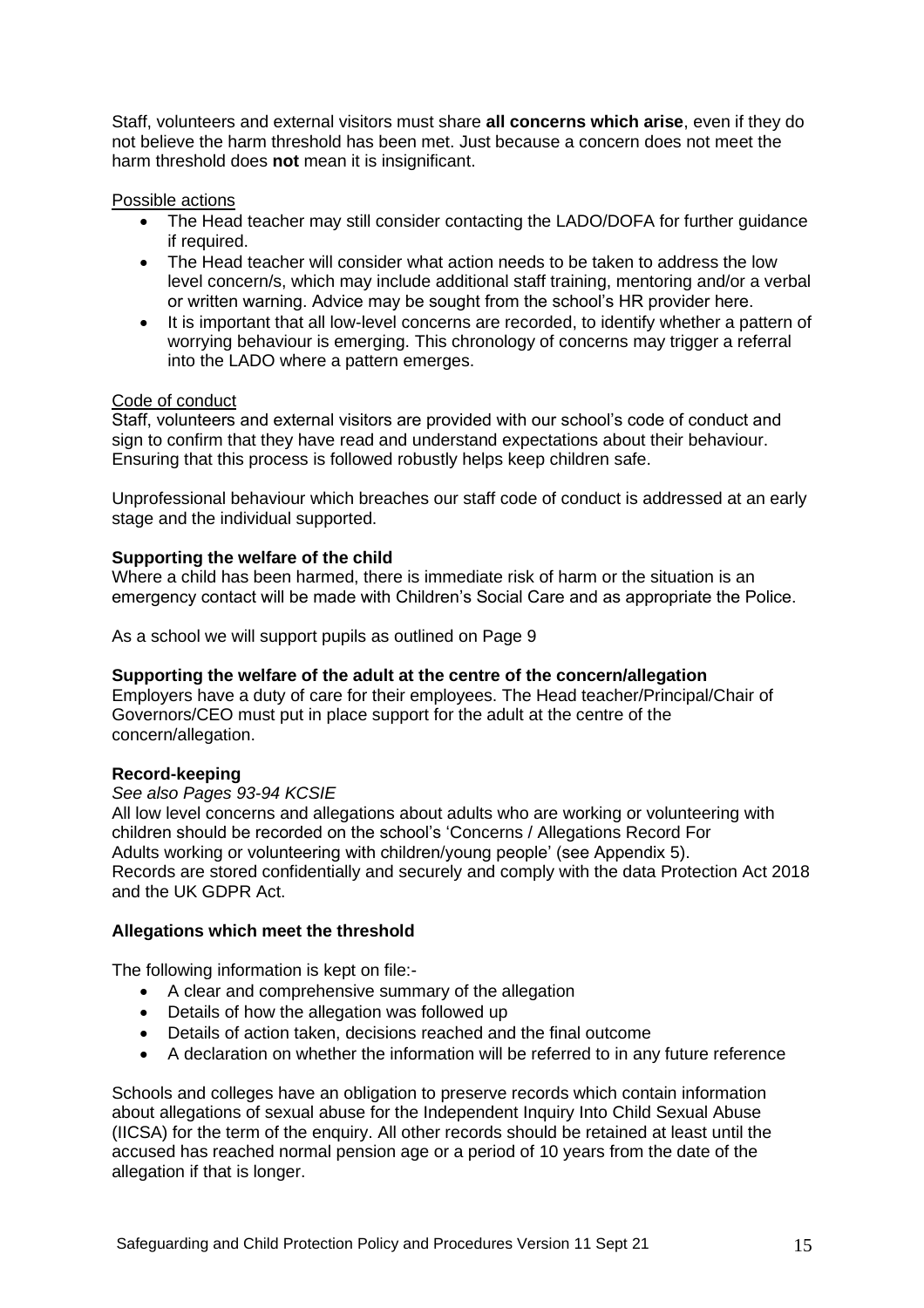Further information can be found on the **ICO** website.

#### **Low level concerns**

The following information should be recorded:-

- Details of the concern and the context in which the concern arose
- Action taken
- If advice was taken as to whether the LADO/DOFA was contacted for guidance

This information is retained until the individual leaves employment/volunteering role with the school.

Where a pattern of concerns emerges, these are recorded on a chronology. These are reviewed to decide whether the pattern of behaviour moves to concern to meeting the harms threshold, in which case it will be referred to the LADO/DOFA.

#### **Following an allegation or low level concern**

Consideration will be given as to whether there are areas of the schools safeguarding practice and procedure or wider cultural issues within the school which need addressing following an allegation or low level concern. Where appropriate, policies will be revised or additional training provided to minimise the risk of this happening again.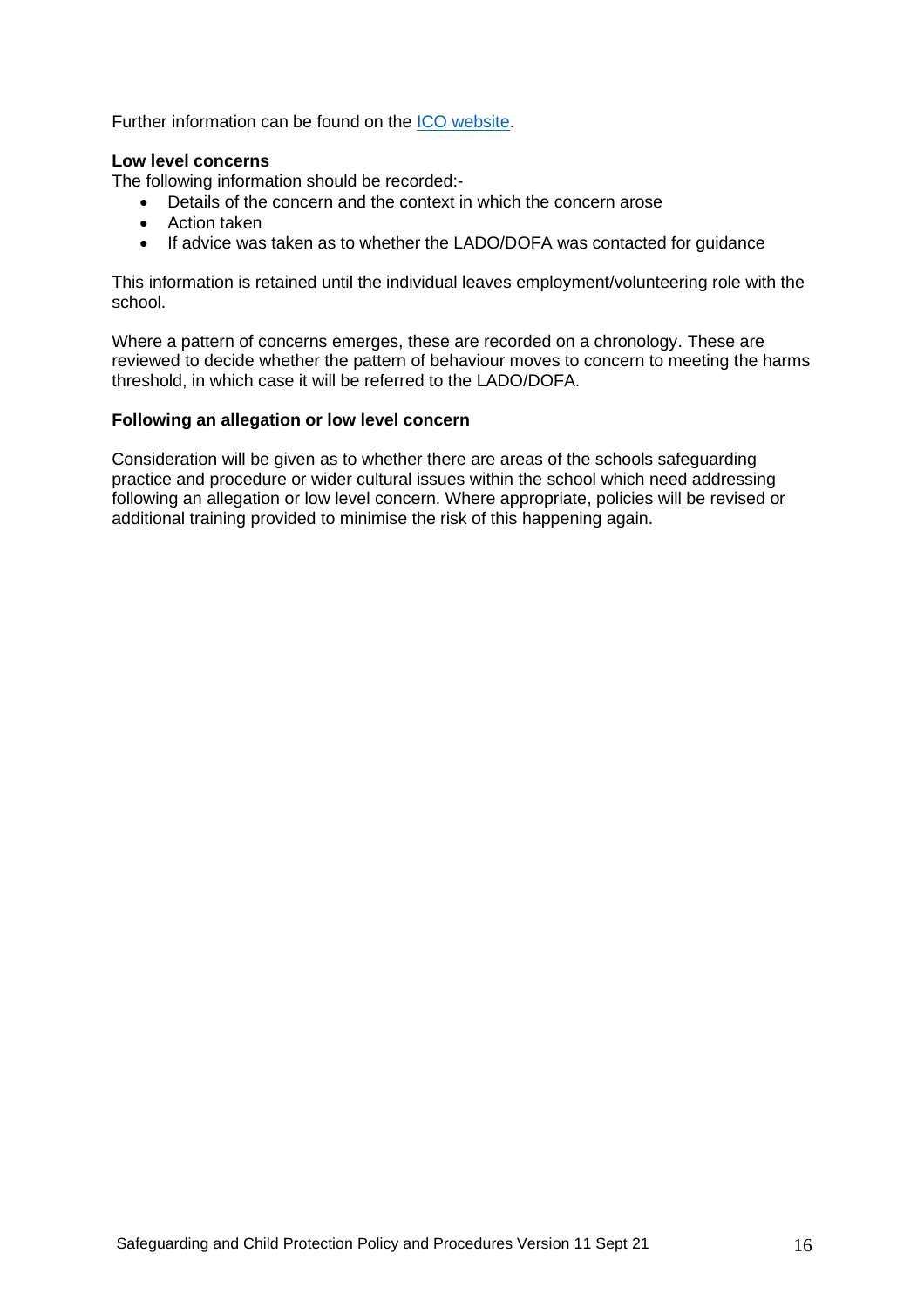## **Part 2 - Specific Safeguarding Themes**

*See also Pages 9-16 and Annex B KCSIE*

Knowing what to look for is vital for the early identification of abuse, neglect and specific safeguarding issues such as exploitation.

If you are at all unsure you should **always** speak to the safeguarding team.

## **Peer On Peer Abuse**

*See also pages 15-15, 36-37, Part 5 KCSIE and Annex B*

We recognise that children are capable of abusing other children. This can happen both inside and outside of school and online. A child may not find it easy to report peer on peer abuse and we recognise that they might show signs or act in ways that they hope an adult will notice, including a change in behaviour. Even if there are no reported cases of peer on peer abuse, we recognise that abuse may still be taking place but not being reported. We understand that the pupil who is perpetrating the abuse may also be at risk of harm and we will make every effort to ensure that the perpetrator is supported appropriately.

#### **Procedures in place to minimise the risk**

- The school's ethos encourages pupils to raise concerns with staff, knowing that they will be listened to, believed and valued. Tutor boards carry information for children on how to seek help and assemblies, PSHE will also promote these areas.
- Systems are in place for pupils to confidently report abuse, knowing their concerns will be taken seriously. Trusted adults are taught as part of our PSHE curriculum and our pastoral work.
- We deliver a Relationships Education and Health Education (Primary) / Relationships and Sex Education and Health Education (Secondary) curriculum in line with the [DfE](https://www.gov.uk/government/publications/relationships-education-relationships-and-sex-education-rse-and-health-education)  [statutory guidance.](https://www.gov.uk/government/publications/relationships-education-relationships-and-sex-education-rse-and-health-education) This develops pupils' understanding of healthy relationships, acceptable behaviour and keeping themselves safe. This curriculum is broad, balanced and covers a range of safeguarding themes. It is progressive across the year groups.
- Staff receive regular training to ensure they know the signs and indicators which may suggest a pupil is at risk of peer on peer abuse and understand their role and responsibilities to report to the safeguarding team as soon as possible.
- Our school has a zero tolerance approach to abuse and regular staff training ensures that incidents of peer on peer abuse are never passed off as 'banter', part of growing up or 'boys being boys'. All incidents of peer on peer abuse are reported to the safeguarding team.
- The school has a behaviour policy in place which is regularly reviewed and sets out the expectations about appropriate behaviour. Our policy makes clear that peer on peer abuse is not acceptable, will never be tolerated and is not an inevitable part of growing up.
- Set out below are the different types of peer on peer abuse and the systems in place to respond to these.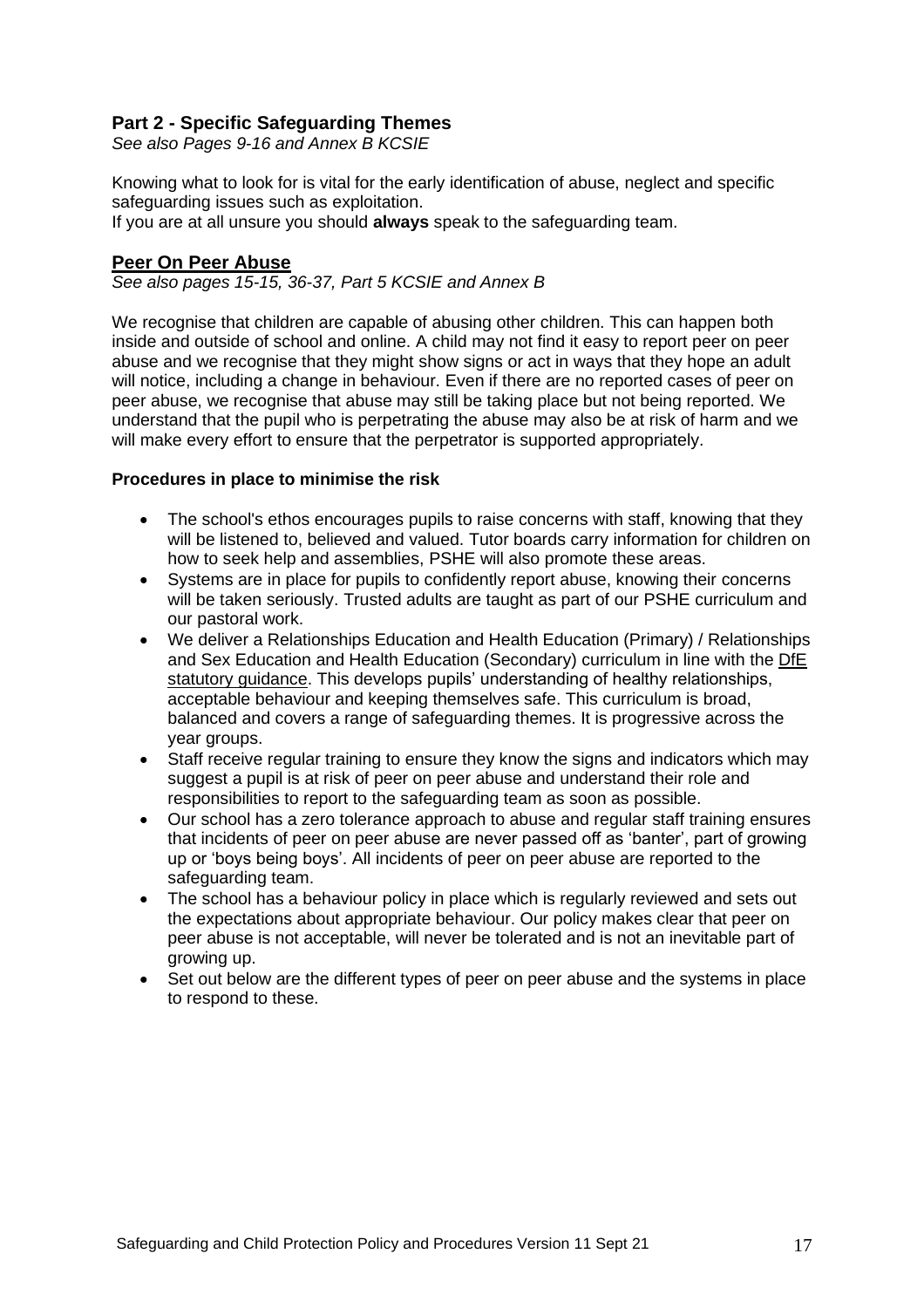Peer on peer abuse can take the form of:-

## **1. Bullying (including Cyberbullying)**

There is no legal definition of bullying. However, it's usually defined as behaviour that is:

- repeated
- intended to hurt someone either physically or emotionally
- often aimed at certain groups, for example because of race, religion, gender or sexual orientation

## This can include:

- physical assault
- teasing
- making threats
- name calling
- Cyberbullying bullying via mobile phone or online (for example via email, social networks and chat rooms on gaming platforms)
- Racist and Religious Bullying: A range of hurtful behaviour, both physical and psychological, that makes a person feel unwelcome, marginalised, excluded, powerless or worthless because of their colour, ethnicity, culture, faith community, national origin or national status;
- Sexual, Sexist and Transphobic Bullying: includes any behaviour, whether physical or non- physical, where sexuality is used as a weapon by boys or girls;
- Homophobic Bullying: targets someone because of their sexual orientation (or perceived sexual orientation);
- Disablist Bullying: targets a young person based on their disability, special needs or health needs. This can include manipulative bullying where a perpetrator forces the victim to act in a certain way or exploiting a certain aspect of the victim's disability.

## **Responding to concerns about bullying**

Pupils who attend our school have the right to learn in safety. We do not tolerate bullying of any kind and will challenge derogatory language and behaviour towards others.

- Incidents of bullying outlined above are followed up with our behaviour policy sanctions include detentions, being placed on referral, fixed term exclusions and permanent exclusions where deemed necessary.
- Incidents of bullying are recorded on our MIS and CPOMS when appropriate. This allows us to perform a half termly analysis of incidents and tailor our RSE curriculum as necessary.

Peer on peer abuse can take the form of:-

## **2. Sexual abuse**

*See pages 138-142 and [Sexual violence and sexual harassment between children in](https://assets.publishing.service.gov.uk/government/uploads/system/uploads/attachment_data/file/999239/SVSH_2021.pdf)  schools and [colleges \(September 21\)](https://assets.publishing.service.gov.uk/government/uploads/system/uploads/attachment_data/file/999239/SVSH_2021.pdf)*

This can include:-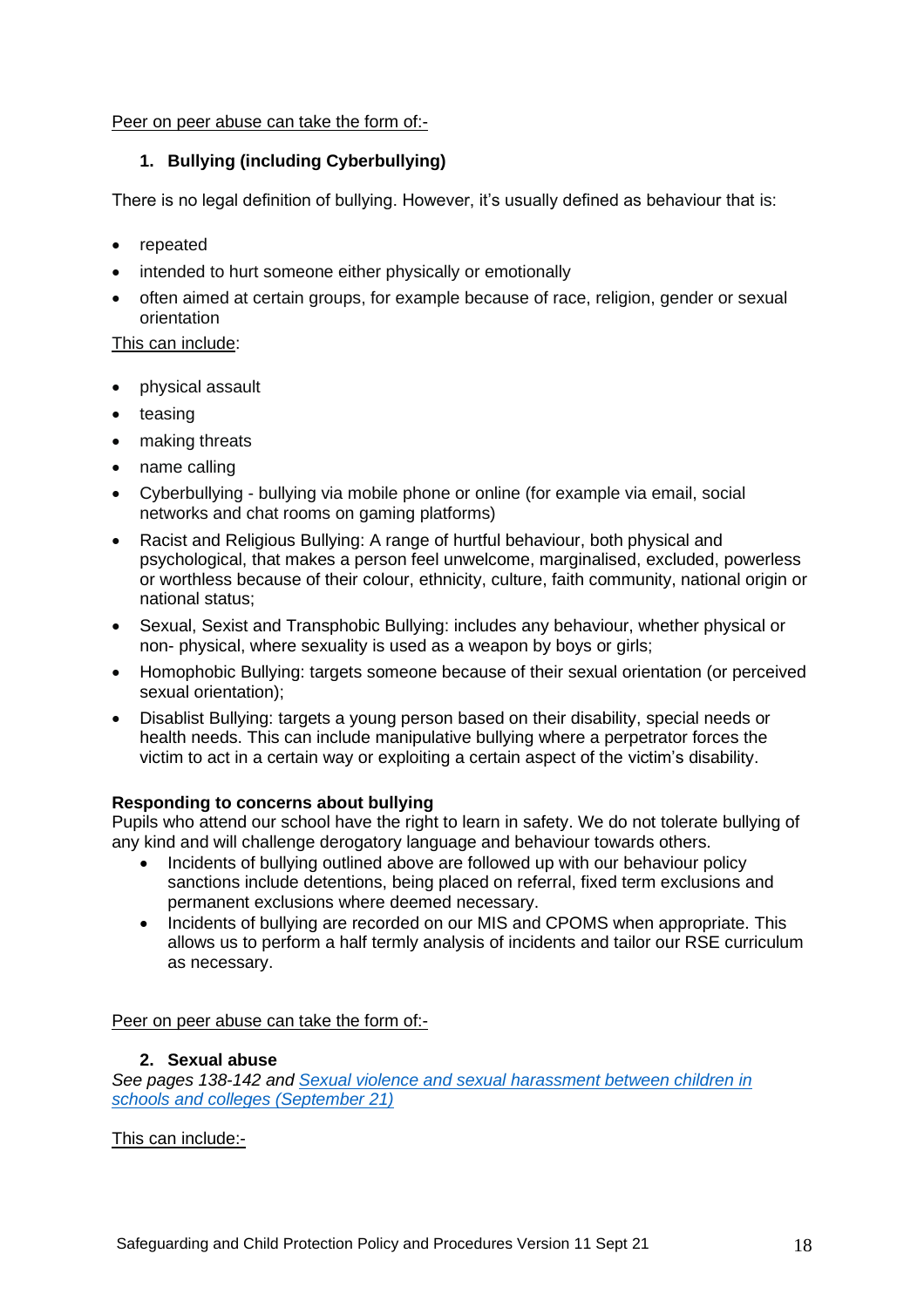• Sexual violence and sexual harassment - Sexual violence and sexual harassment can occur between two pupils of **any age and sex,** from Primary, into Secondary and into College. **We recognise that 'it could happen here'.** It can occur through a group of pupils sexually assaulting or sexually harassing a single pupil or group of pupils. Sexual violence and sexual harassment exist on a continuum and may overlap; they can occur online and 'face to face' (both physically and verbally) and are never acceptable.

Sexual violence can include:-

- Rape
- Assault by penetration
- Sexual Assault

Sexual harassment can include:-

- Sexual comments, such as: telling sexual stories, making lewd comments, making sexual remarks about clothes and appearance, calling someone sexualised names
- Sexual 'jokes' or taunting
- Physical behaviour, such as: deliberately brushing against someone, interfering with someone's clothes and displaying pictures, photos or drawings of a sexual nature
- Inappropriate/unwanted touching
- Consensual and non-consensual sharing of nude and semi-nude images, videos and/or livestreams (also known as sexting or youth produced sexual imagery)
- Up-skirting

Peer on peer sexual abuse can also include:-

- Causing someone to engage in sexual activity without consent, such as forcing someone to strip, touch themselves sexually, or to engage in sexual activity with a third party.
- Initiation/hazing refers to the practice of rituals, challenges, and other activities involving harassment, abuse or humiliation used as a way of initiating a person into a group

## **Responding to concerns about peer on peer sexual abuse**

Step 1

• Immediate consideration should be given as to how best to support and protect the victim and the alleged perpetrator(s) (and any other children involved/impacted upon).

Step 2

**Record** the incident using the school's safeguarding recording procedures and **report** to the DSL / deputy in line with safeguarding and child protection procedures, as soon as possible. Is information about the incident first hand or do other individuals need to be spoken to, to confirm?

## Step 3

- The DSL will consider the following:-
- 1. The wishes of the victim in terms of how they want to proceed. Victims should be given as much control as is reasonably possible over decisions regarding how any investigation will be progressed and support they will be offered. This will however need to be balanced with the school's duty and responsibilities to protect other children.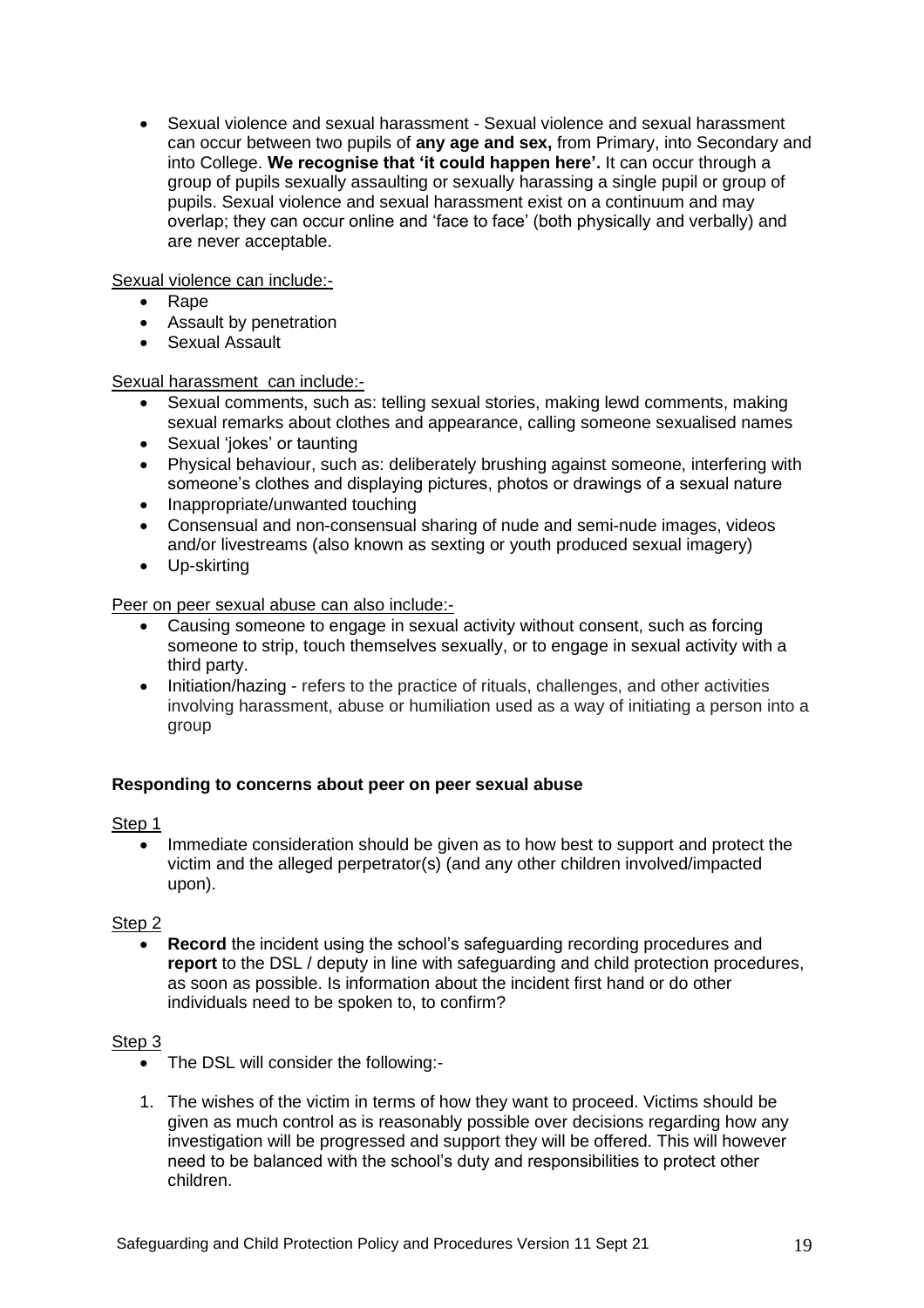- 2. Has a criminal offence been committed? If yes, contact the police (See also **['When](https://www.npcc.police.uk/documents/Children%20and%20Young%20people/When%20to%20call%20the%20police%20guidance%20for%20schools%20and%20colleges.pdf)  [To call the Police'](https://www.npcc.police.uk/documents/Children%20and%20Young%20people/When%20to%20call%20the%20police%20guidance%20for%20schools%20and%20colleges.pdf)** (NPCC) .
- 3. Ages of pupils / developmental stage.
- 4. Whether there is a power imbalance between the children.
- 5. Whether the alleged incident is a one off incident or there is a sustained pattern.
- 6. Any on-going risks to the victim, other children, or staff.
- 7. Other related issues and the wider context, including whether there is evidence of the victim/s being exploited, criminally and/or sexually.

## Step 4

- If there is no evidence to suggest that a criminal offence has taken place the DSL will consider next steps, in discussion with parents/carers unless to do so would increase the risk to the pupils involved.
- If there is evidence to suggest that a criminal offence has taken place the DSL will follow the guidance on pages 109-111 of KCSIE. Any report to the police will be in parallel with a referral to children's social care (delete if pupils not 18 or above)

This will typically involve:-

- 1. Considering support, including Early Help support for both the victim and perpetrator (does the perpetrator have unmet needs?)
- 2. Making a referral to children's/adult's social care if the victim has been harmed, or is at risk of harm.
- 3. Making a referral to children's/adult's social care if the perpetrator is at risk of harm / being harmed (under-lying welfare and safety concerns which may have triggered behaviours).
- 4. Writing a risk assessment for pupils, who have been identified as being at increased risk of peer on peer abuse (considered for both the pupil perpetrating the abuse and the pupil who is the victim) to include protection and support.
- 5. Considering targeted education about healthy relations for the perpetrator and any additional sanctions under the school's behaviour policy.

#### **Additional guidance for responding to consensual and non-consensual sharing of nude and semi-nude images, videos and/or livestreams**

## Step 1

- Report to your DSL immediately.
- **Never** view, copy, print, share, store or save the imagery yourself, or ask a child to share or download – **this is illegal**.
- If you have already viewed the imagery by accident (e.g. if a young person has showed it to you before you could ask them not to), report this to the DSL (or equivalent) and seek support.
- **Do not** delete the imagery or ask the young person to delete it.
- **Do not** ask the child/children or young person(s) who are involved in the incident to disclose information regarding the imagery. This is the responsibility of the DSL (or equivalent).
- **Do not** share information about the incident with other members of staff, the young person(s) it involves or their, or other, parents and/or carers.
- **Do not** say or do anything to blame or shame any young people involved.
- **Do** explain to them that you need to report it and reassure them that they will receive support and help from the DSL (or equivalent).

*Taken from [UKCIS guidance](https://www.gov.uk/government/publications/sharing-nudes-and-semi-nudes-advice-for-education-settings-working-with-children-and-young-people)*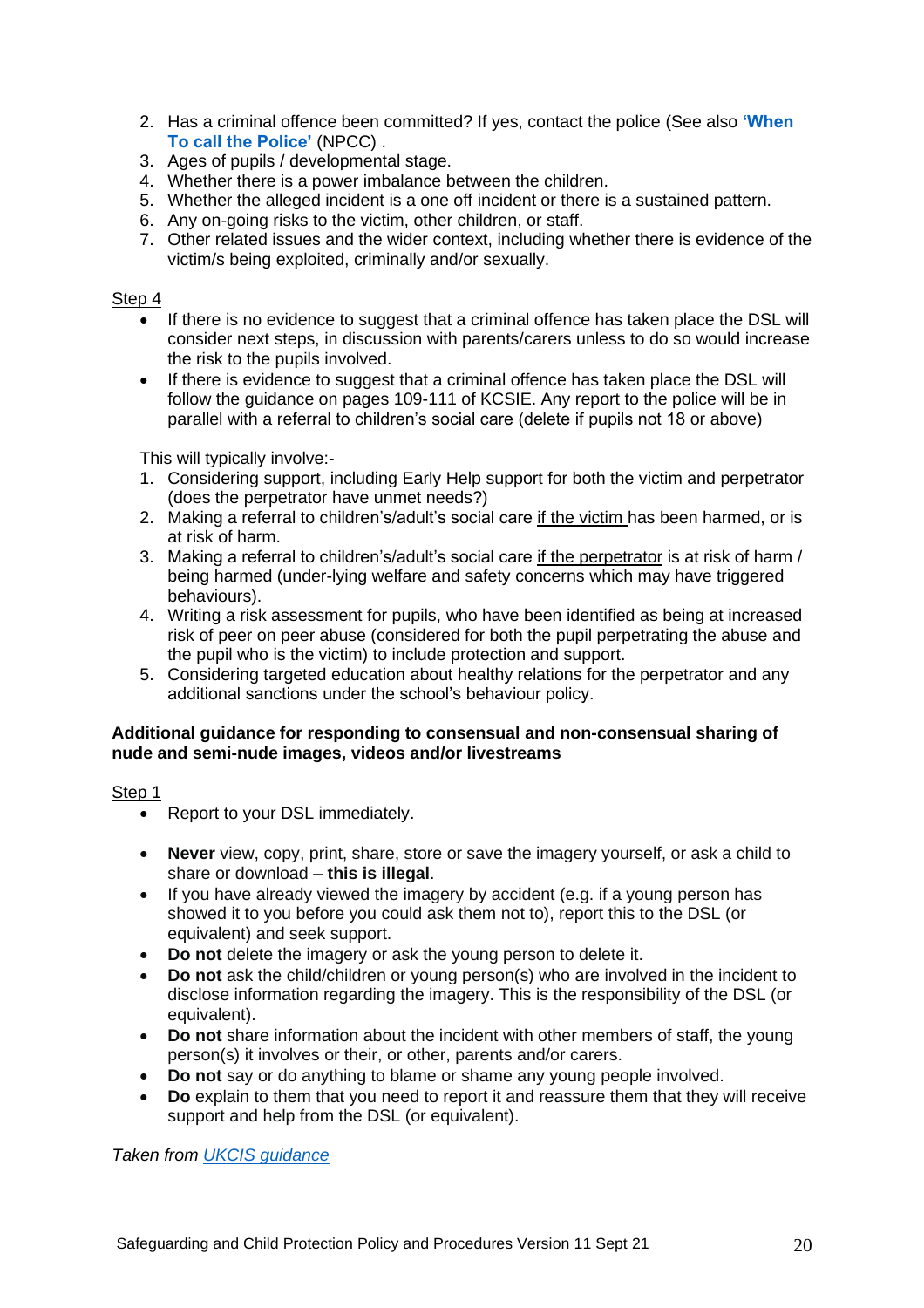## Step 2

• The DSL will hold an initial review meeting with appropriate staff. This may include the staff member who was initially made aware of the incident/concern and the leadership team.

The following risk factors will be considered:-

- 1. Significant age difference between the sender/receiver involved
- 2. If staff recognise the pupil as more vulnerable than is usual (ie at risk)
- 3. If the image is of a severe or extreme nature
- 4. If the situation is not isolated and the image has been more widely distributed
- 5. If this is not the first time the pupil has been involved in a sexting act
- 6. If other knowledge of either the sender/recipient may add cause for concern (ie difficult home circumstances)

## Step 3

• A referral will be made to children's social care and/or the police immediately if there is a concern that a child or young person has been harmed or is at risk of immediate harm at any point in the process.

## Step 4

- Interviews will take place with those involved.
- Step 5
	- Parents/carers should be informed at an early stage and involved in the process in order to best support the child or young person, unless there is good reason to believe that involving them would put the child or young person at risk.

## Step 6

• Safeguarding records will be updated using the school's safeguarding recording procedures, including actions taken / not taken and the justification for these decisions (linked to the points above).

## **Harmful Sexual Behaviour**

*Sexually harmful behaviour from children does not always occur with the intent to harm others. There may be many reasons why a child engages in sexually harmful behaviour and it may be just as distressing to the child who instigates it as well as the child it is intended towards. For this reason, consideration will always be given to how the child displaying the behaviour is supported, in addition to the 'victim' of the behaviour. This may include a referral to social care. Sexually harmful behaviour may range from inappropriate sexual language, inappropriate role play, to sexually touching another or sexual assault / abuse.*  Taken from Tri.X 'Peer on Peer Abuse' Briefing 198 (Feb 2017)

To support our judgements about sexualised behaviours we refer to the 'Brook Sexual [Behaviours Traffic Light Tool'.](https://www.brook.org.uk/training/wider-professional-training/sexual-behaviours-traffic-light-tool/) Where a behaviour is identified as amber or red our safeguarding procedures will be followed here, and a referral made to social care as appropriate, for both the pupil displaying the behaviours and also any pupil who has been involved and may have been harmed.

## **Exploitation and Serious Violent Crime**

*See also Page 12 and Pages 127-129 Annex B KCSIE*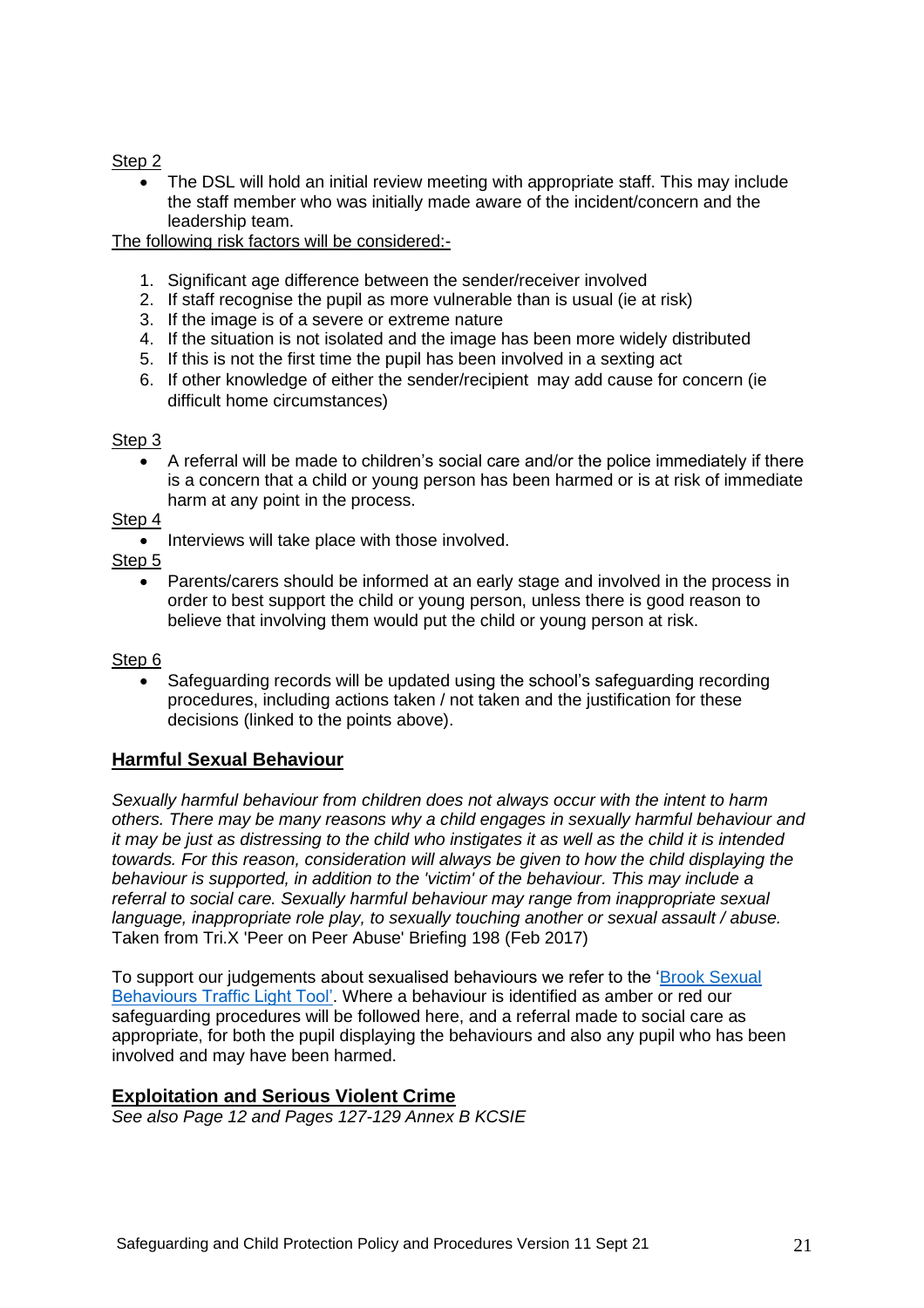This school recognises that children can be exploited sexually (CSE) or criminally (CCE). CSE and CCE can affect children, both male and female and can involve children who have been trafficked. They may be at risk of or involved in serious violent crime.

## **Child Criminal Exploitation**

Child Criminal Exploitation is where an individual or group takes advantage of an imbalance of power to coerce, control, manipulate or deceive a child into any criminal activity (a) in exchange for something the victim needs or wants, and/or (b) for the financial or other advantage of the perpetrator or facilitator and/or (c) through violence or the threat of violence. The victim may have been criminally exploited even if the activity appears consensual. CCE does not always involve physical contact; it can also occur through the use of technology.

The following can be indicators of CCE:-

- Unexplained gifts or new possessions
- Children who associate with other young people involved in exploitation
- Changes in emotional well-being
- Misuse of drugs and alcohol
- Periods of time missing or regularly coming home late
- Children who regularly miss school or education or do not take part in education
- Carrying knives or weapons for a sense of protection from harm from others

CCE can include children being forced to shoplift or pickpocket, forced to threaten other young people, forced to work in cannabis factories, being coerced into moving drugs or money around the local area or across counties (County Lines).

Risk factors which increase the likelihood of involvement in serious violence, include:-

- Being male
- Having been frequently absent or permanently from school
- Having experienced child maltreatment
- Involvement in offending such as theft

## **Child Sexual Exploitation**

Child Sexual Exploitation occurs when an individual or group takes advantage of an imbalance of power to coerce, manipulate or deceive a child or young person under the age of 18 into sexual activity (a) in exchange for something the victim needs or wants, and/or (b) for the financial advantage or increased status of the perpetrator or facilitator. The victim may have been sexually exploited even if the sexual activity appears consensual. Child sexual exploitation does not always involve physical contact; it can also occur through the use of technology. CSE can affect any child or young person (male or female) under the age of 18 years, including 16 and 17 year olds who can legally consent to have sex. It can include both contact (penetrative and non-penetrative acts) and non-contact sexual activity and may occur without the child or young person's immediate knowledge (e.g. through others copying videos or images they have created and posted on social media).

The above CCE indicators can also be indicators of CSE, as can:

- Children who have older boyfriends or girlfriends
- Children who suffer from sexually transmitted infections or become pregnant

CSE can occur over time or be a one-off occurrence, and may happen without the child's immediate knowledge eg through others sharing videos or images of them on social media.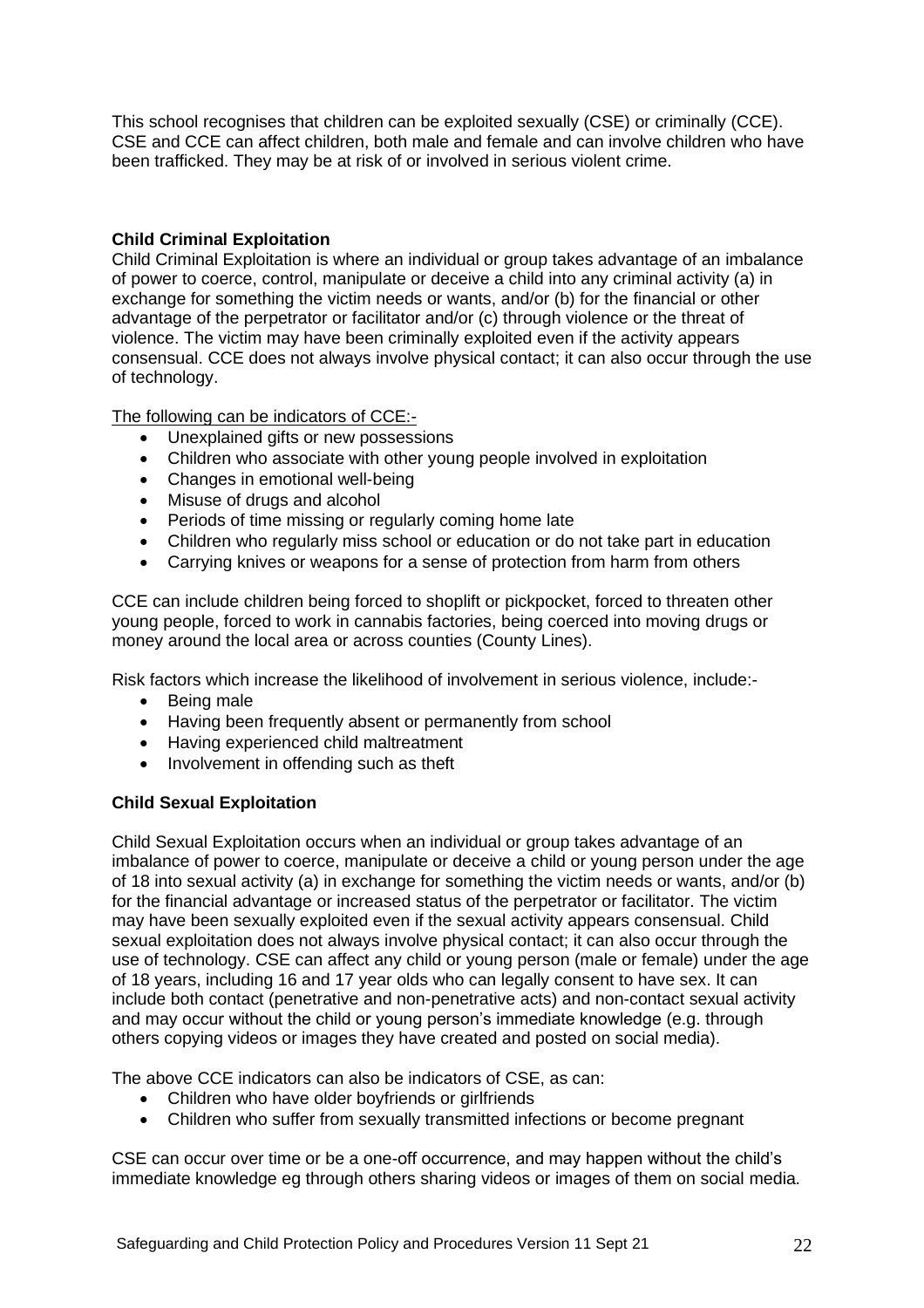CSE can affect any child, who has been coerced into engaging in sexual activities. This includes 16 and 17 year olds who can legally consent to have sex. Some children may not realise they are being exploited and believe they are in a genuine, romantic relationship.

## **Responding to concerns that a pupil might be being exploited**

Our safeguarding procedures will be followed here, and a referral made to social care as appropriate (including support, if applicable, for the pupil who is deemed to be 'perpetrating' the abuse.)

See also section above on peer on peer abuse and ['When To call the Police'](https://www.npcc.police.uk/documents/Children%20and%20Young%20people/When%20to%20call%20the%20police%20guidance%20for%20schools%20and%20colleges.pdf) (NPCC)

## **Honour-based abuse, including Female Genital Mutilation**

*See also Page 13 Part 1 and Annex B KCSIE and [https://www.gov.uk/guidance/forced](https://www.gov.uk/guidance/forced-marriage)[marriage](https://www.gov.uk/guidance/forced-marriage)*

Honour-based abuse encompasses incidents or crimes which have been committed to protect or defend the honour of the family and/or the community, including Female Genital Mutilation (FGM), forced marriage and practices such as breast-ironing.

## **Responding to concerns about honour-based abuse**

Abuse committed in the context of preserving honour often involves a wider network of family or community pressure and can involve multiple perpetrators. It is important to be aware of this dynamic and additional risk factors when deciding what action to take.

Our safeguarding procedures will be followed here and staff should speak to a member of the safeguarding team immediately if they suspect a child or young person is at risk of honour-based abuse. Safeguarding teams will contact children's social care/ adults social care for anyone 18 or above and local protocols will be followed.

## **Female Genital Mutilation (FGM)**

*See Annex B pages 133-134 and [Multi-agency statutory guidance on FGM](https://www.gov.uk/government/publications/multi-agency-statutory-guidance-on-female-genital-mutilation) (July 2020)*

FGM is a procedure where the female genital organs are injured or changed and there is no medical reason for this. This practice is often referred to as 'cutting'.

It is frequently a very traumatic and violent act for the victim and can cause harm in many ways.

The practice can cause severe pain and there may be immediate and/or long-term health consequences, including mental health problems, difficulties in childbirth, causing danger to the child and mother; and/or death.

#### Key points

- FGM is illegal in the UK. It is also illegal to take a British National or permanent resident abroad to undergo FGM or help someone who is trying to arrange to have FGM performed.
- FGM is an unacceptable practice for which there is no justification. It is child abuse and a form of violence against women and girls.
- FGM is prevalent in 30 countries. These are concentrated in countries around the Atlantic coast to the Horn of Africa, in areas of the Middle East, and in some countries in Asia.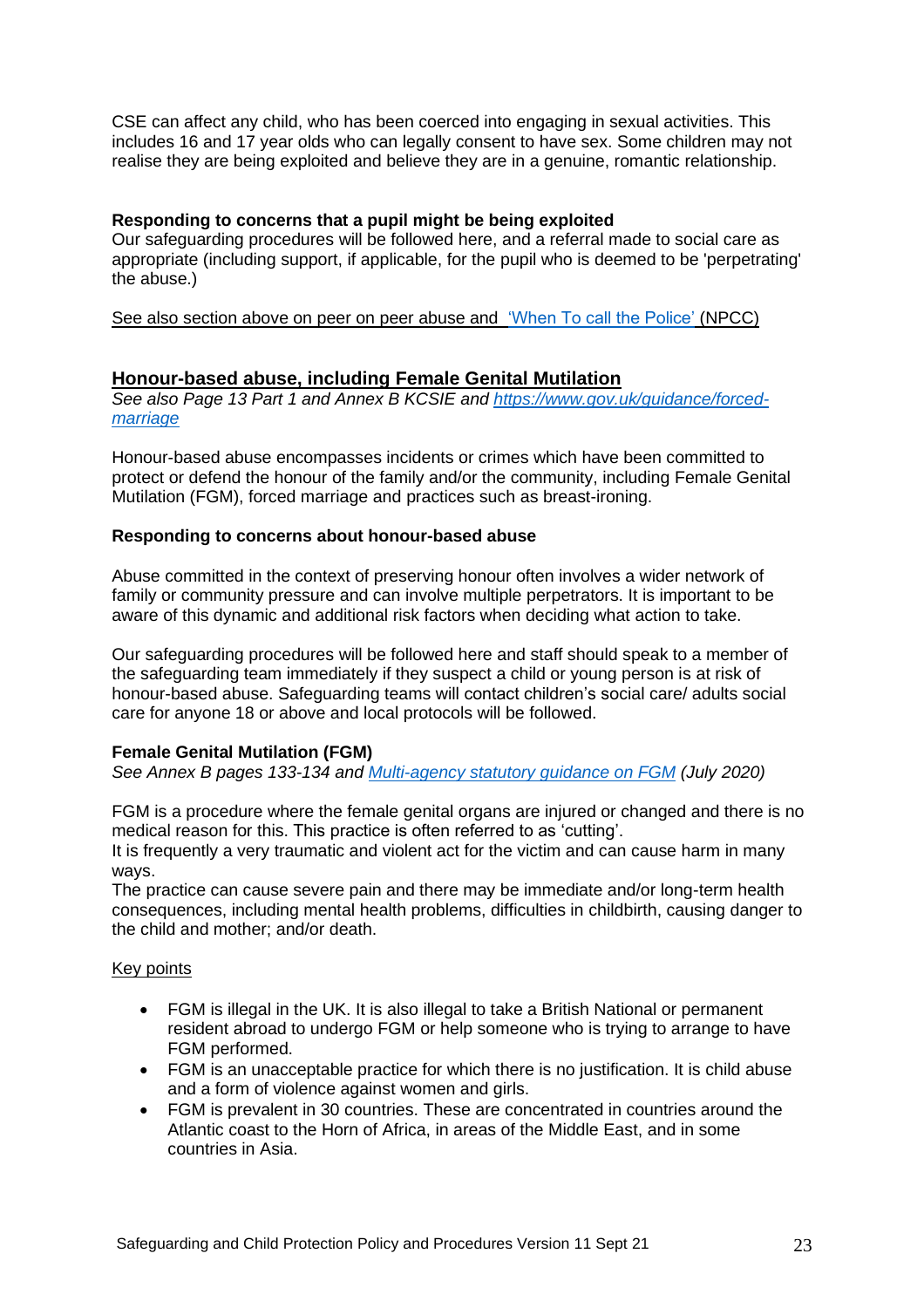• FGM is a deeply embedded social norm, practised by families for a variety of complex reasons. It is often thought to be essential for a girl to become a proper woman, and to be marriageable. This practice is not required by any religion.

## Risk Factors

The most significant factor to consider when deciding whether a girl or woman may be at risk of FGM is whether her family has a history of practising FGM.

In addition, it is important to consider whether FGM is known to be practised in her community or country of origin. It is important not to make assumptions that all girls from these communities are at risk.

A parent may request permission for their child to travel overseas for an extended period. This is sometimes requested leading into or out of a school holiday (often the summer break).

## **Responding to concerns about Female Genital Mutilation**

If a girl has disclosed to you that she has been subjected to FGM or you have visual evidence of this, you must report it to the police.

(Teachers are required to report known cases of FGM in girls under 18 to the police under the mandatory reporting duty October 2015)

If a direct disclosure has not been made and there is no visual evidence, but you have concerns that the pupil may have been subject to or at risk of FGM the school's normal safeguarding procedures will be followed here.

This includes reporting your concerns to a member of the safeguarding team and putting your concerns in writing.

The DSL will follow the steps below to respond appropriately to the concern and safeguard the pupil:-

## Step 1

• Consider the information of concern. This may mean referring back to check whether there is any previous information of concern for the pupil.

## Step<sub>2</sub>

• Check whether there are any risk factors present for the pupil / family

Step 3

• Where it is deemed appropriate to do so, speak to the parent or carer about FGM. Be sensitive to language differences.

Step 4

• At this stage consideration should be given to make a referral to Children's Social Care. It is useful to have any safeguarding / child protection records to hand. Following a telephone referral, you will be required to submit a written referral within 24 hours.

See also:

FGM Helpline: 08000283550 Email: [fgmhelp@nspcc.org.uk](mailto:fgmhelp@nspcc.org.uk) Home Office Resource Pack - [http://www.gov.uk/government/publications/female-genital](http://www.gov.uk/government/publications/female-genital-mutilation-resource-pack)[mutilation-resource-pack](http://www.gov.uk/government/publications/female-genital-mutilation-resource-pack)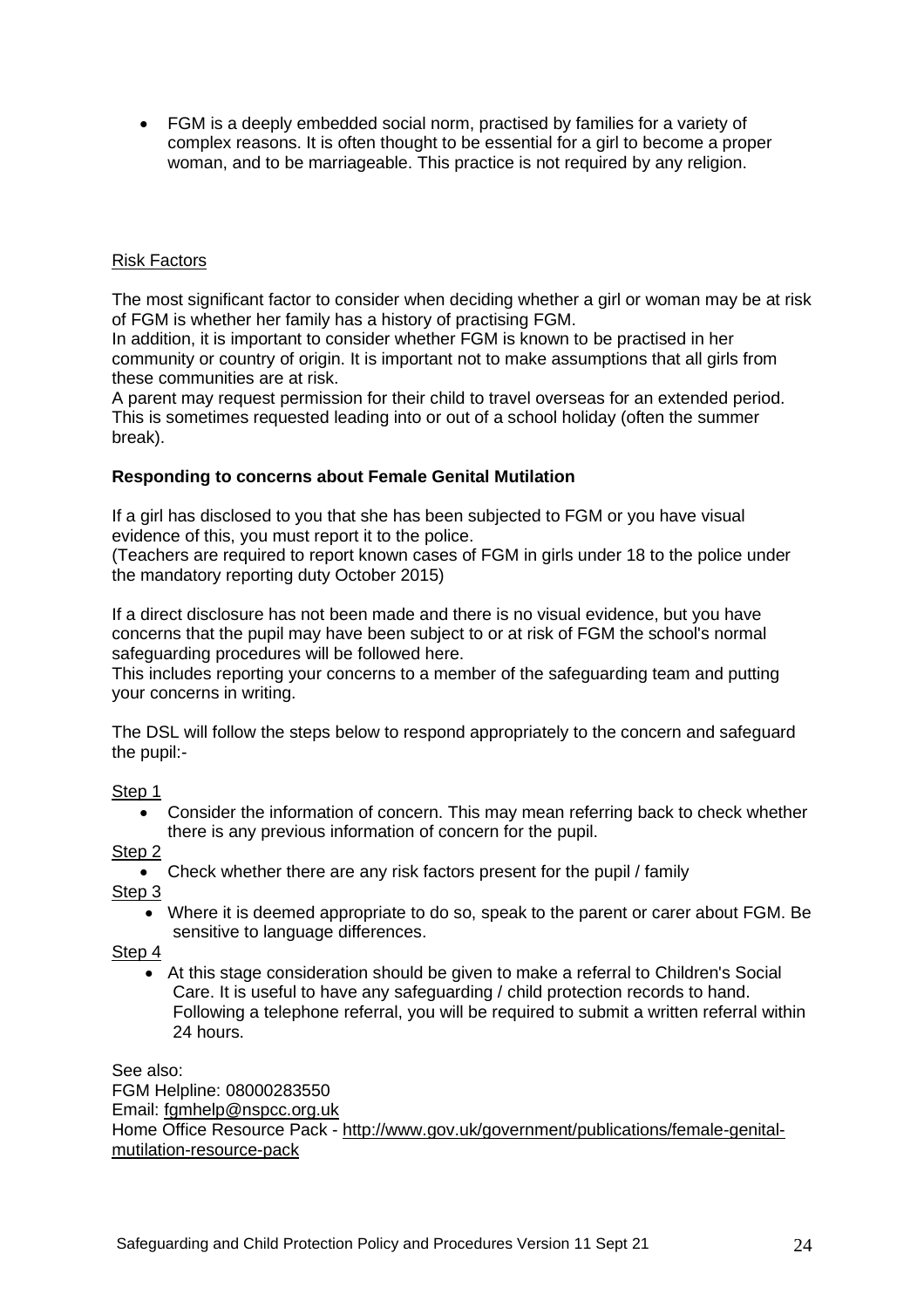## **Preventing Radicalisation**

*See Annex B Pages 135-137 and [The Use of Social Media For Online Radicalisation \(DfE](https://www.gov.uk/government/publications/the-use-of-social-media-for-online-radicalisation)  [July 15\)](https://www.gov.uk/government/publications/the-use-of-social-media-for-online-radicalisation)*

Children are vulnerable to extremist ideology and radicalisation. Similar to protecting children from other forms of harms and abuse, protecting children from this risk is part of our safeguarding approach.

- **Extremism** is the vocal or active opposition to our fundamental values, including democracy, the rule of law, individual liberty and the mutual respect and tolerance of different faiths and beliefs. This also includes calling for the death of members of the armed forces.
- **Radicalisation** refers to the process by which a person comes to support terrorism and extremist ideologies associated with terrorist groups.
- **Terrorism** is an action that endangers or causes serious violence to a person/people; causes serious damage to property; or seriously interferes or disrupts an electronic system. The use or threat **must** be designed to influence the government or to intimidate the public and is made for the purpose of advancing a political, religious or ideological cause.

(Definitions from the Government's Counter Extremism Strategy)

#### The following can be indicators of risk:-

- showing sympathy for extremist causes
- glorifying violence, especially to other faiths or cultures
- making remarks or comments about being at extremist events or rallies outside school
- evidence of possessing illegal or extremist literature
- advocating messages similar to illegal organisations or other extremist groups
- out of character changes in dress, behaviour and peer relationships
- secretive behaviour
- online searches or sharing extremist messages or social profiles
- intolerance of difference, including faith, culture, gender, race or sexuality
- work or writing that displays extremist themes
- attempts to impose extremist views or practices on others
- advocating violence towards others

The internet provides children and young people with access to a wide-range of content, some of which is harmful. As a school we recognise that extremists use the internet, including social media, to share their messages.

#### **Responding to concerns that a pupil might be at risk of radicalisation**

As a school we recognise that we have an important part to play in educating children about extremism and recognising when pupils start to become radicalised.

We ensure that through our school vision, values, rules, curriculum and teaching:-

- we promote tolerance and respect for all cultures, faiths and lifestyles.
- the governing body also ensures that this ethos is reflected and implemented effectively in school policy and practice.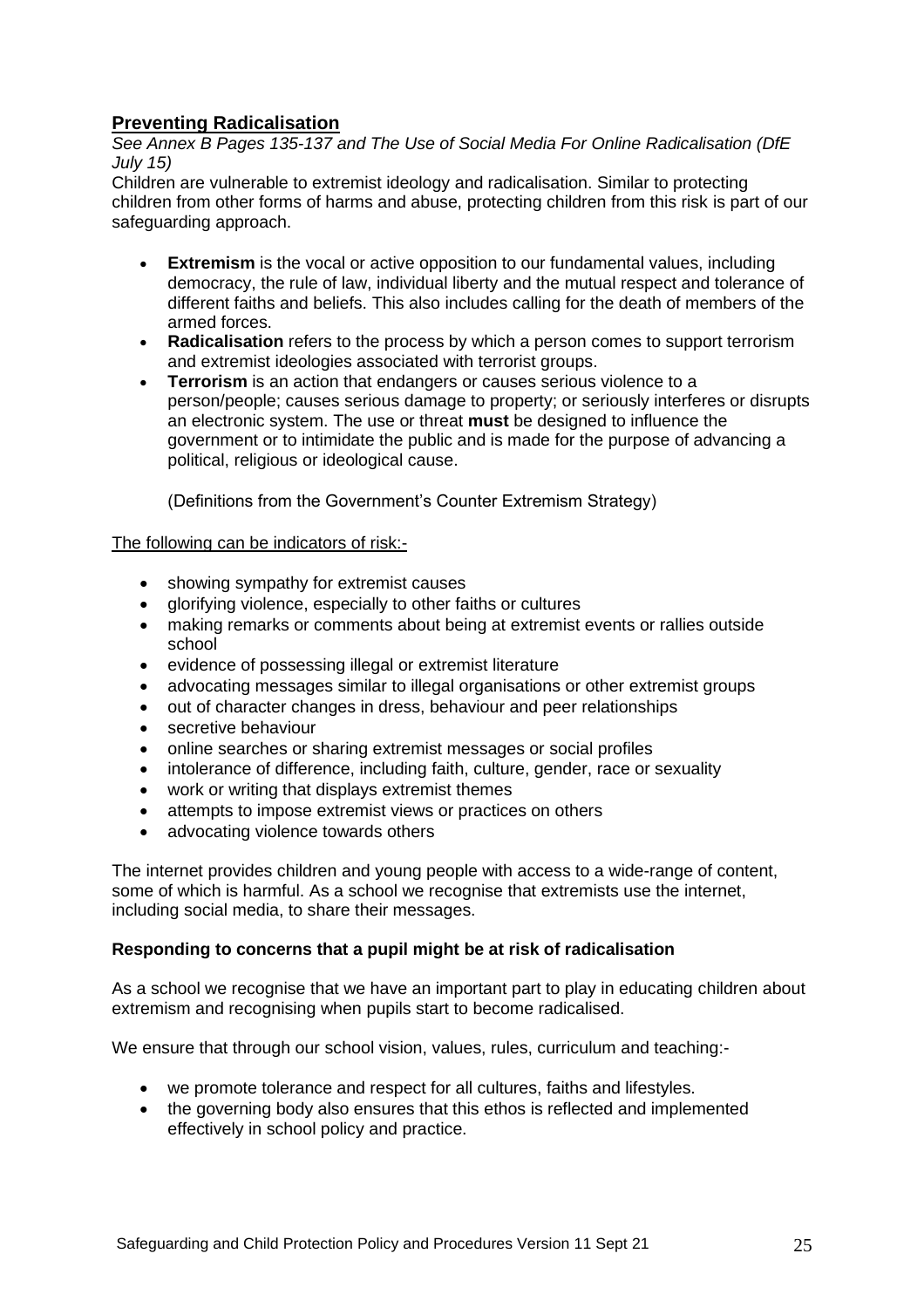- pupils who attend our school have the right to learn in safety. We do not tolerate bullying of any kind and will challenge derogatory language and behaviour towards others.
- visitors who are invited to speak to pupils will be informed about our ethos and safeguarding procedures and relevant vetting checks are undertaken. We undertake due diligence to ensure that visiting speakers are appropriate. Speakers will be supervised at all times and will not be allowed to speak to children without a member of staff being present.

Our safeguarding procedures will be followed here, and a referral made to social care as appropriate.

In addition, the DSL / deputy DSL may consider making a referral to the local authority Channel Panel (seek advice from Children's Social Care)

Channel is a multi-agency approach to provide support to individuals who are at risk of being drawn into terrorist related activity.

Each local authority has a panel and it aims to:

• Establish an effective multi-agency referral and intervention process to identify vulnerable individuals;

• Safeguard individuals who might be vulnerable to being radicalised, so that they are not at risk of being drawn into terrorist-related activity; and

• Provide early intervention to protect and divert people away from the risks they face and reduce vulnerability.

The DfE helpline can be contacted for advice 020 7340 7264 (this should not be used in cases of emergency)

or via the e mail [counter.extremism@education.gsi.gov.uk](mailto:counter.extremism@education.gsi.gov.uk)

## **Domestic Abuse**

*See pages 130-131 Annex B KCSIE*

'Abusive behaviour' is defined in the Domestic Abuse Act (2021) as any of the following:

- physical or sexual abuse
- violent or threatening behaviour
- controlling or coercive behaviour
- economic abuse
- psychological, emotional or other abuse

For the definition to apply, both parties must be aged 16 or over and ['personally connected'.](https://www.lawsociety.org.uk/topics/family-and-children/domestic-abuse-act-2021#definition-of-abuse)

#### **Responding to concerns that a pupil might be subject to or witnessing domestic abuse**

Our safeguarding procedures will be followed here, and a referral made to social care as appropriate.

Operation Encompass outlines that the schools key Adult (Laura Dennis/Adrian Cush) will be contacted before the start of the next school day through email or telephone call allowing appropriate support to be in place. This information is recorded through CPOMS.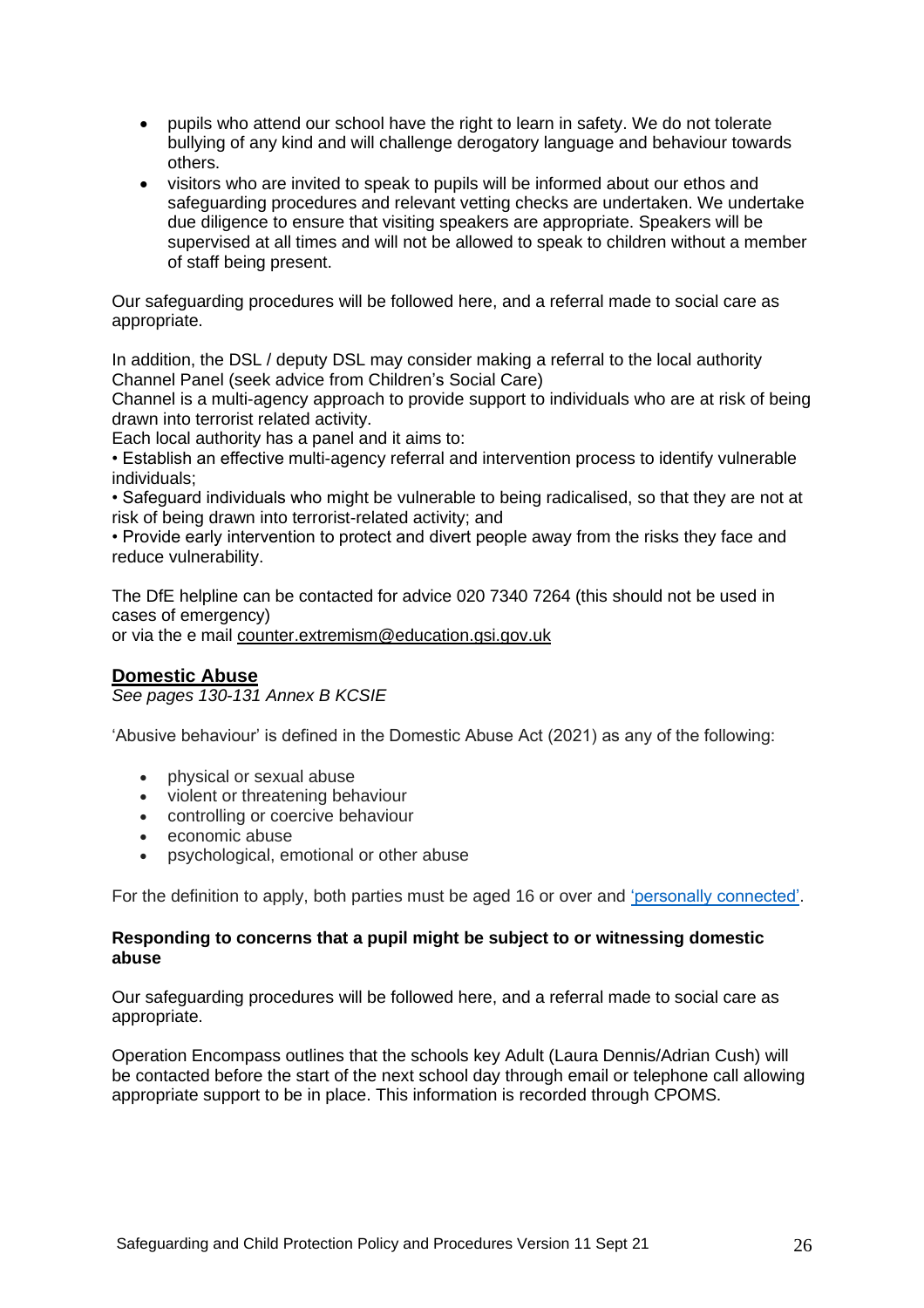## **Neglect**

Working Together defines neglect as :-

'The persistent failure to meet a child's basic physical and/or psychological needs, likely to result in the serious impairment of the child's health or development. Neglect may occur during pregnancy as a result of maternal substance abuse. Once a child is born, neglect may involve a parent or carer failing to:

- provide adequate food, clothing and shelter (including exclusion from home or abandonment);
- protect a child from physical and emotional harm or danger;
- ensure adequate supervision (including the use of inadequate care-givers); or
- ensure access to appropriate medical care or treatment.

It may also include neglect of, or unresponsiveness to, a child's basic emotional needs.' The following can be indicators of risk:-

The following is a summary of some of the indicators that may suggest a child is at risk of or being neglected:-

Physical indicators of neglect

- □ Constant hunger and stealing food
- $\Box$  Poor personal hygiene unkempt, dirty or smelly
- Underweight
- $\Box$  Dress unsuitable for weather
- $\Box$  Poor state of clothing
- □ Illness or injury untreated

## Behavioural indicators of neglect

- □ Constant tiredness
- □ Frequent absence from school or lateness
- $\Box$  Missing medical appointments
- $\Box$  Isolated among peers
- □ Frequently unsupervised
- □ Stealing or scavenging, especially food
- Destructive tendencies

## **Pupils at greater risk of harm**

## Pupils with disabilities, special educational needs (SEN) or certain health conditions

As a school, we recognise that pupils who have disabilities, SEN or certain health conditions can face additional safeguarding and child protection challenges. These can include:-

- assumptions that indicators of possible abuse such as behaviour, mood and injury relate to the pupil's disability, SEN or health condition/s without further exploration
- pupils can be disproportionately impacted upon by things like bullying, without outwardly showing any signs
- communication barriers and difficulties in overcoming these barriers

## **Pupils who need a social worker (including Children In Need, Children on a Child Protection Plan and Children Looked After)**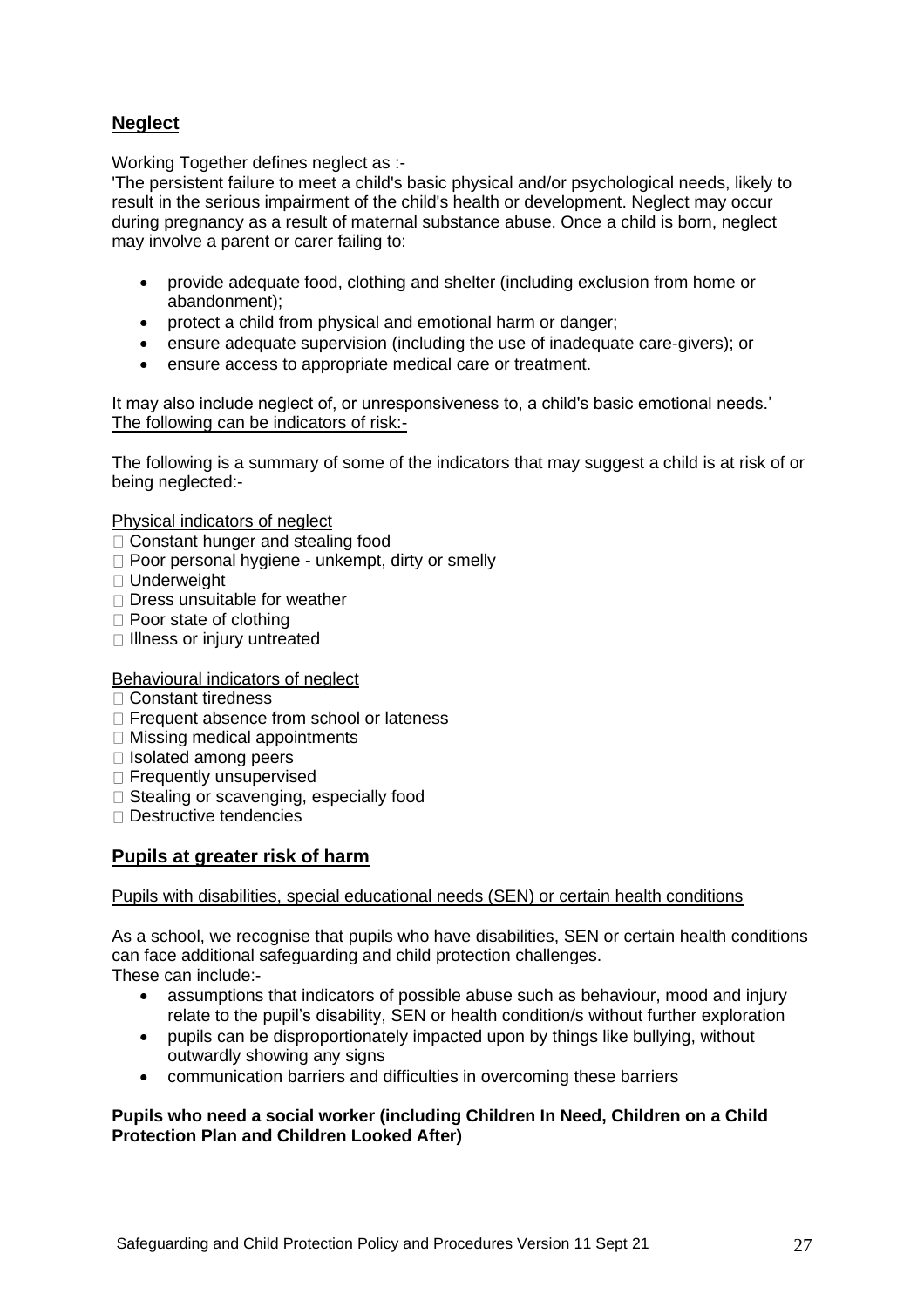Children may need a social worker due to safeguarding or welfare needs. They may need this help due to abuse, neglect and complex family circumstances. A child's experience of trauma and adversity can leave them vulnerable to further harm, as well as educationally disadvantaged, facing barriers to:-

- attendance
- learning
- behaviour
- mental health

As a school we ensure that all staff working directly with children/young people have a knowledge and understanding of the impact of adversity and trauma on children's mental and physical health, development and life chances. We understand that children can communicate an unmet need through their behaviour, whether this is challenging and disruptive or quiet and withdrawn. **Our school behaviour policy reflects this and includes the ways in which we respond in these situations.**

Teaching staff are supported by the members of the safeguarding team to maintain high aspirations for these children, identifying the challenges these children may face and making adjustments to teaching and learning to best support them.

The designated teacher for looked after children and previously looked after children i*s Laura Dennis.* The school staff work with multi-agency professionals, including the Local Authority Virtual Schools Head, to ensure that prompt action is taken when necessary to safeguard these children. We recognise these children are a particularly vulnerable group.

Appropriate staff are provided with information in relation to their legal status and contact arrangements, as well as information about the child's care arrangements.

## **Pupils with mental health issues**

Where children have suffered abuse and neglect, or other potentially traumatic experiences this can have a lasting impact throughout childhood, into adolescence and into adulthood.

Regular safeguarding training ensures that staff are aware of how these children's experiences can impact on their mental health.

The following can be indicators of risk:-

- self-harm
- noticeable weight loss or gain
- change in personality eg mood swings
- frequently missing lessons
- social isolation
- lethargy and disinterest
- tearfulness or appearing anxious
- lack of focus in class
- change in educational performance

Our school supports students with mental health issues through:

- Pastoral system
- School based counselling
- Referral to external agencies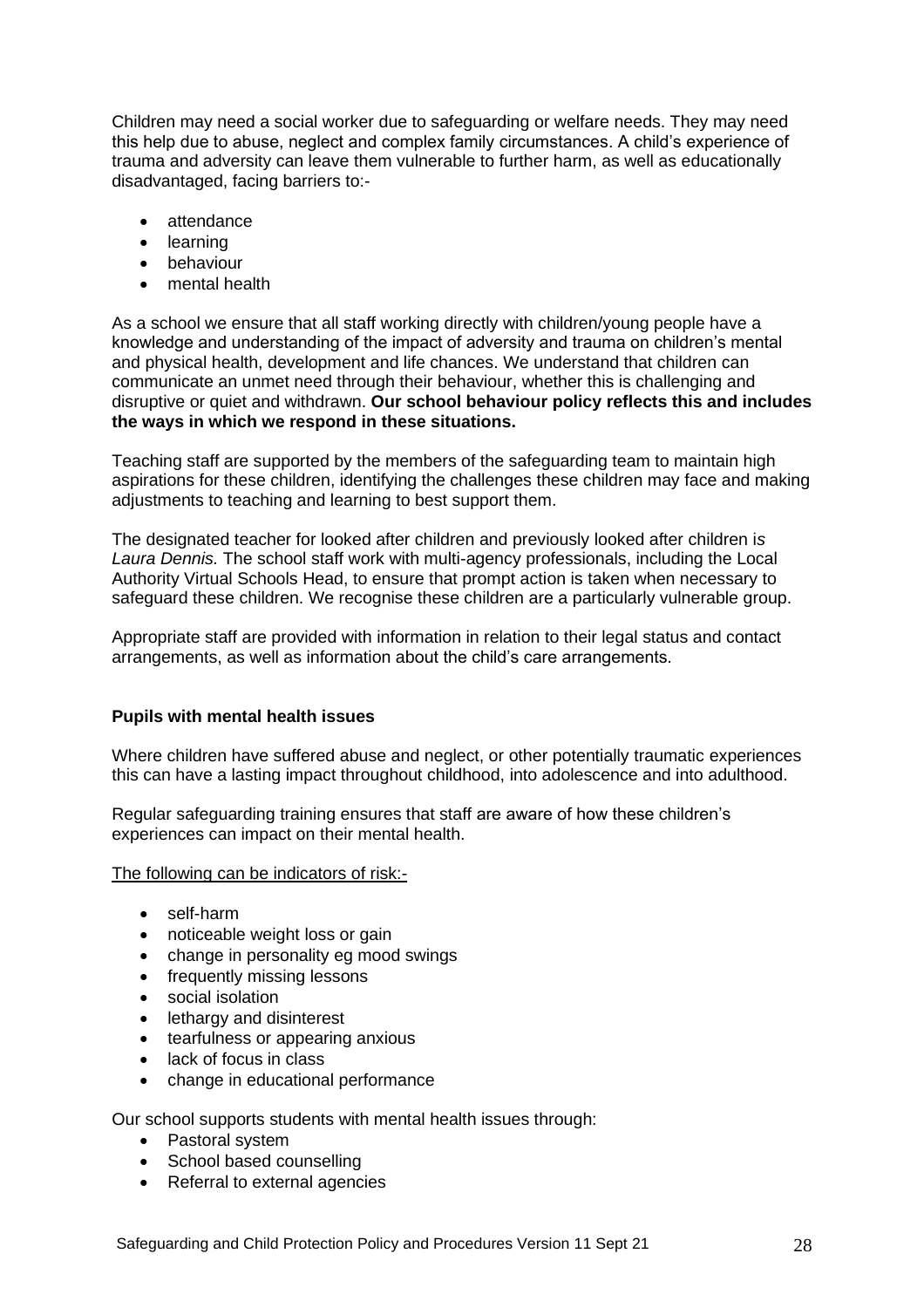• CAMHS referrals

## **Behaviour And Attendance**

As a school we recognise that there can be links between safeguarding and child protection concerns and:-

- incidents of disruptive and challenging behaviour
- poor attendance

### **Behaviour**

We understand that children can communicate an unmet need through their behaviour, whether this is challenging and disruptive or quiet and withdrawn. **Our school behaviour policy reflects this and includes the ways in which we respond in these situations.**

See also the school's pupil behaviour policy.

#### **Physical Intervention**

Where physical intervention is required to keep a pupil safe the school will respond in line with the [DfE guidance 'Use of reasonable force' July 2013.](https://www.gov.uk/government/publications/use-of-reasonable-force-in-schools)

As a school we may intervene to:-

- remove a disruptive pupil from the classroom where they have refused to follow an instruction to do so;
- prevent a pupil behaving in a way that disrupts a school event or a school trip or visit;
- prevent a pupil leaving the classroom where allowing the pupil to leave would risk their safety or lead to behaviour that disrupts the behaviour of others;
- prevent a pupil from attacking a member of staff or another pupil, or to stop a fight in the playground; and
- restrain a pupil at risk of harming themselves through physical outbursts.

All incidents of physical intervention are recorded in the school's bound book and reported to parents/carers. Where a pupil has safeguarding /child protection records in place, information about incidents of positive handling will be cross-referenced. This book is found in the Principals office.

Following all incidents where physical intervention is required we routinely check the wellbeing of the pupil after the incident. This includes asking if they have been hurt. If information suggests that a pupil has been hurt during an incident of physical intervention the Head teacher/Principal will be informed and contact will be made with the LADO/DOFA.

Where pupils require regular handling and intervention a positive handling plan will be put in place. The pupil, together with the parents/carers will be involved in this process.

Our DSL and SENCO has been trained to level 3 of Team Teach

### **Attendance**

*See also 'Early Help See also the local authority's guidance on 'Children Missing Education'*

As a school we recognise the importance of pupils attending school regularly. Any unexplained absence is followed up on the first day of absence. Where possible, we hold more than one emergency contact telephone number for each pupil/family.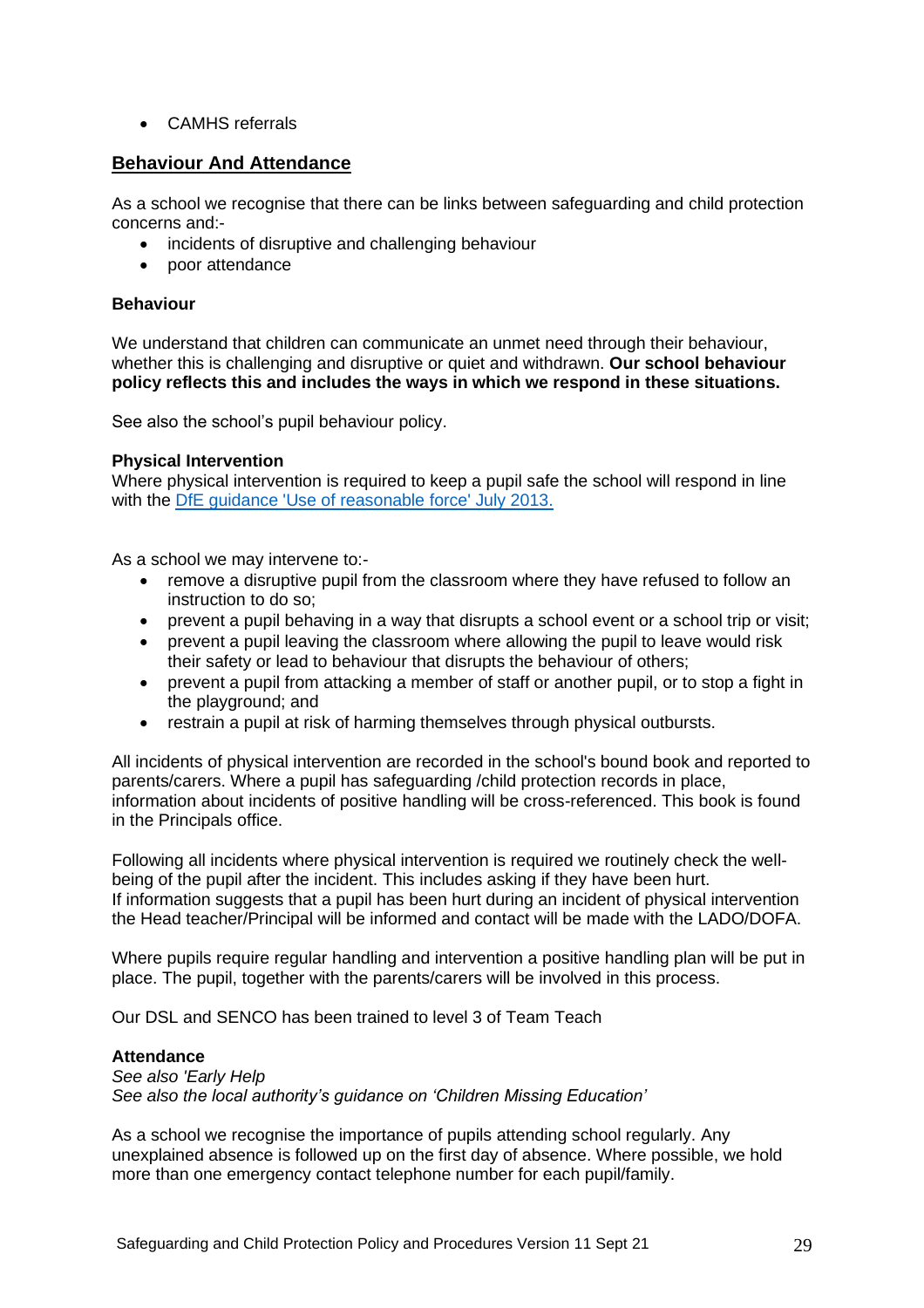Pupil attendance is monitored weekly by our pastoral team*.* We recognise that children with poor attendance or missing from education may be more vulnerable and potentially are exposed to higher degrees of risk. Attendance information is therefore considered within the wider remit of safeguarding and child protection. Staff are aware that episodes of unexplained absence could indicate safeguarding concerns or the need for early help support.

#### **Attendance procedures during partial school closure/lockdowns**

Include here a brief paragraph about how your school is recording attendance and safeguards in place if there is no response from pupils following an attempt to contact, including informing social care if the pupil is an open case.

#### **Pupils who are educated off site**

Where pupils are attending off-site alternative or enhanced provision, it is our responsibility to ensure that they continue to be kept safe. Quality assurance of any provision used by our school is completed prior to the placement of a pupil. This includes:-

- review of the provision's safeguarding and child protection procedures
- a visit to the site
- a letter of assurance to confirm that all staff working at the alternative provision have had the appropriate recruitment checks
- information about issues which the pupil attending the site might be at risk of, to inform an effective risk assessment

For each day that the pupil attends the off-site provision contact is made by Laura Dennis to ensure they have arrived safely. This process also applies where a pupil has been excluded from school, including fixed term exclusions. Contact will be made with a parent or carer to confirm their safety on each day of the exclusion.

#### **Elective Home Education**

Where a parent/carer has expressed an intention to remove their child from school with a view to educating at home, we will endeavour to co-ordinate a meeting with the parents (and professionals as appropriate, including an LA representative) to ensure parents/carers have considered what is in the pupil's best interests.

We have a statutory duty to inform the local authority when a pupil is removed from our roll.

#### **Intimate Care**

See also staff code of conduct

Intimate care includes any tasks that involve the dressing and undressing, washing including intimate parts, helping someone use the toilet, changing nappies or carrying out a procedure that requires direct or indirect contact to an intimate personal area.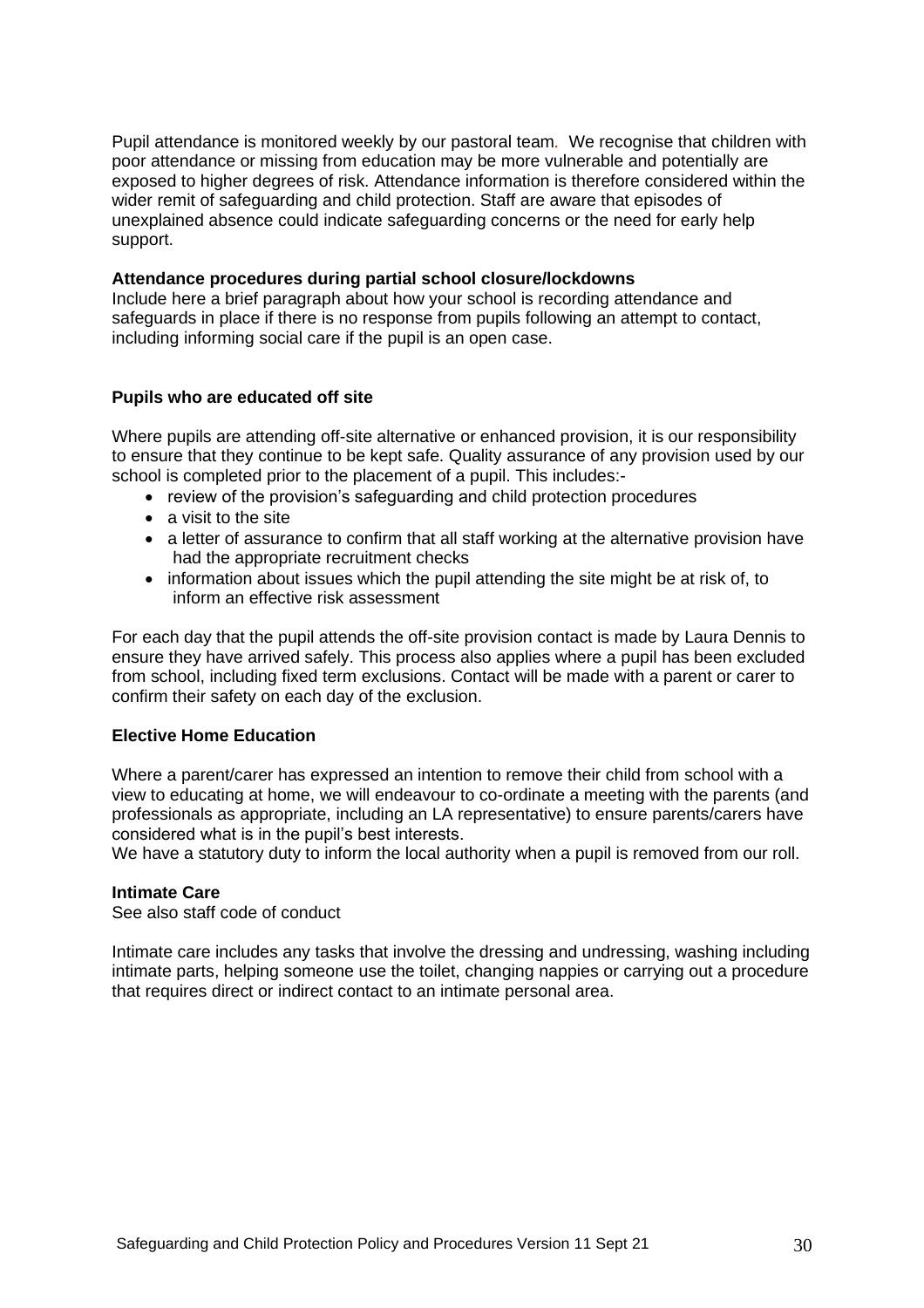## **Part 3 – Safeguarding Policy**

## **How is the information in this set of policy and procedures disseminated?**

- 1. Our staff induction programme includes a safeguarding section and new staff are asked to read the safeguarding policy and procedures.
- 2. Visitors, volunteers and external staff, including supply teachers, who visit our school are asked to read a visitors' code of conduct, which includes procedures for what to do if they have concerns about the safety of a pupil or concerns about the actions of an adult working/volunteering with children.
- 3. Our safeguarding policy and procedures are re-visited on an annual basis and time is set aside for staff to re-read the document. In order to check staff understanding of the content we regularly revisit our policy (half termly) and do quizzes.

In addition to reading and understanding the school's safeguarding and child protection policy and procedures, staff are required to read:-

- Keeping Children Safe In Education (Sept 21) *See appendix 6 for guidance about reading of KCSIE*
- the school's staff code of conduct
- the pupil behaviour policy
- the safeguarding response for children missing in education (included within our attendance policy)
- the school's online safety policy and acceptable use agreement

Staff are asked to sign to confirm their understanding and accept responsibility for following up any questions or queries they have arising from reading this document (with a member of our safeguarding team).

#### **How do we ensure parents and carers understand the school's role in safeguarding pupils?**

- 1. This school is committed to helping parents/carers understand its responsibility for the welfare of all pupils and our duty of care. The policy and procedures are available to parents and carers via the school website and a paper copy can be requested by contacting the school office.
- 2. The school website also provides access to a number of useful resources for parents and carers. These can be found in the 'Safeguarding' tab of the school's website.
- 3. During pupil induction meetings for parents and carers information will also be discussed about the school's safeguarding responsibilities.

## **Roles And Responsibilities**

The Governing Body have strategic leadership responsibility for safeguarding arrangements, ensuring that policies, procedures and training are effective and comply with the law (Part 2 KCSIE Sept 21).The Head teacher/Principal has a duty to ensure that the policies and procedures adopted by the governing body and proprietor are understood and followed by all staff.

Governing bodies and proprietors should ensure they facilitate a whole school approach to safeguarding. This means ensuring safeguarding and child protection are at the forefront and underpin all relevant aspects of process and policy development.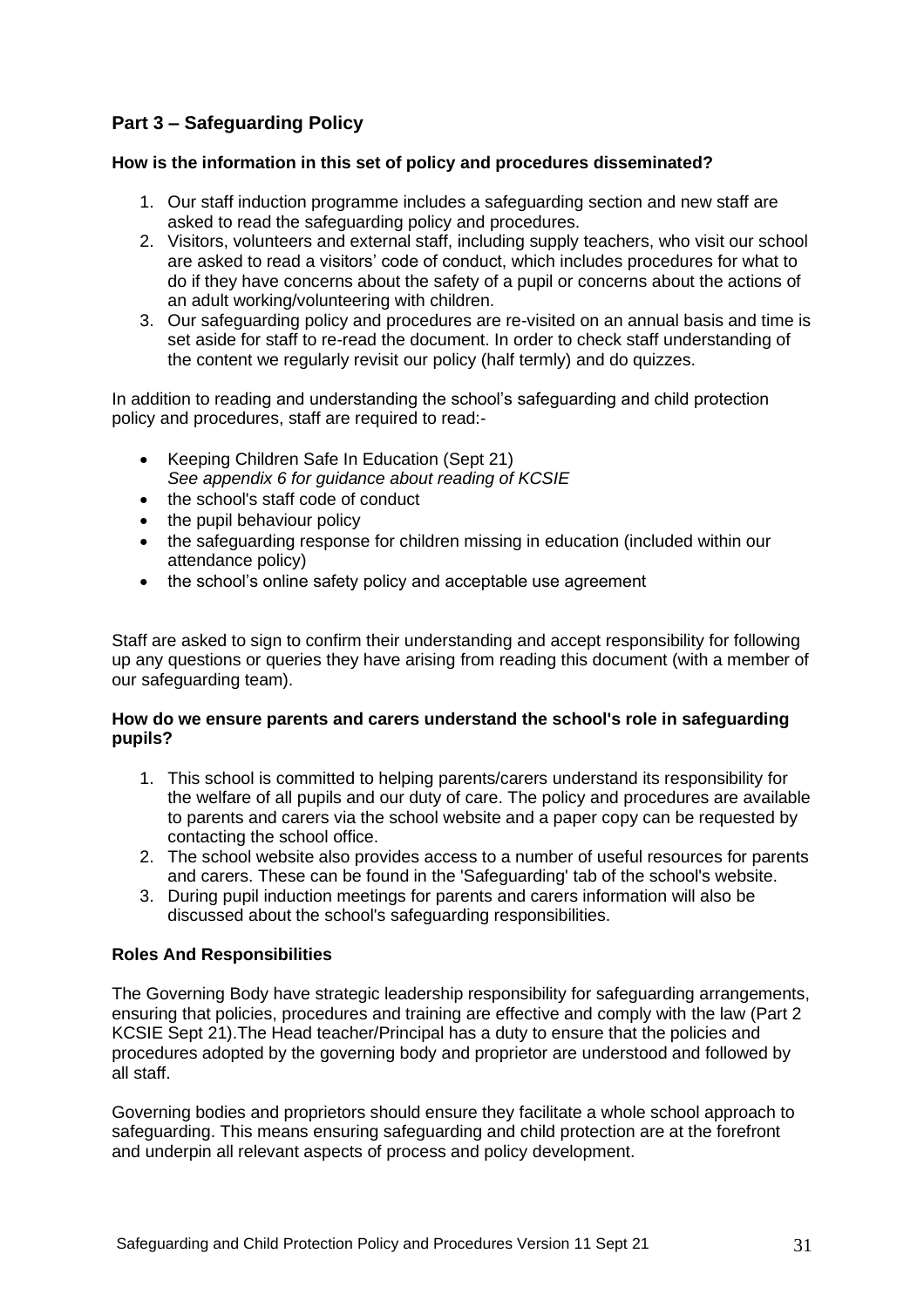Where there is a safeguarding concern, governing bodies, proprietors and the leadership team should strive to ensure that the child's wishes and feelings are taken into account when determining what action to take and which services to provide.

Our safeguarding link governor at senior board level is *Darren Townsend.*

The school completes an annual audit of safeguarding for the local authority, in partnership with the link safeguarding governor. This self-evaluation is quality assured with a visit from an independent consultant. Where weaknesses or areas for development are identified, the Governing Body monitors the implementation and impact of identified actions to address these issues. The Head teacher/Principal provides a safeguarding report half termly as part of the Headteacher's/Principal's report to Governors.

## **Use of school premises**

Where external organisations use the school premises, both within the school day and outside of school hours, the Governing Body has a responsibility to:-

\* seek assurance that the body concerned has appropriate policies and procedures in place in regard to safeguarding pupils

\* ensure that the appropriate level of safer recruitment checks have been completed on staff working for the organisation

## **Safer Recruitment Procedures**

*See Part 3 Page 47-80 KCSIE* 

This school works in line with Part 3 of Keeping Children Safe In Education (Sept 2021).

Checks completed on all staff and regular volunteers

- An enhanced DBS certificate, which includes barred list information, is required for any staff who will be engaging in regulated activity (working unsupervised with children). This is required for any staff employed since 2002. Prior to this staff were checked against List 99.
- Identity checks are completed, together with proof of right to work in the UK
- Qualifications are checked
- If an individual has lived or worked outside of the UK an overseas police check / certificate of good conduct may be required *(see page 68 KCSIE)*
- Right to work checks are completed on all staff.

In addition, staff who have a teaching role will be checked, via the DfE Secure Access Website, for

- qualified teacher status
- prohibition check
- section 128 check (for any individual who has a managerial role, including Heads of Department, Governors and Trustees)
- completion of induction
- teacher not subject to a conditional offer/suspension

## **Visitors and externally employed staff**

Where staff from external organisations are working with our pupils, we ensure that the letter of assurance received confirms that the relevant checks are in place, including a barred list check if the individual is working in regulated activity. Visitors are asked to provide proof of identity and if required, DBS information.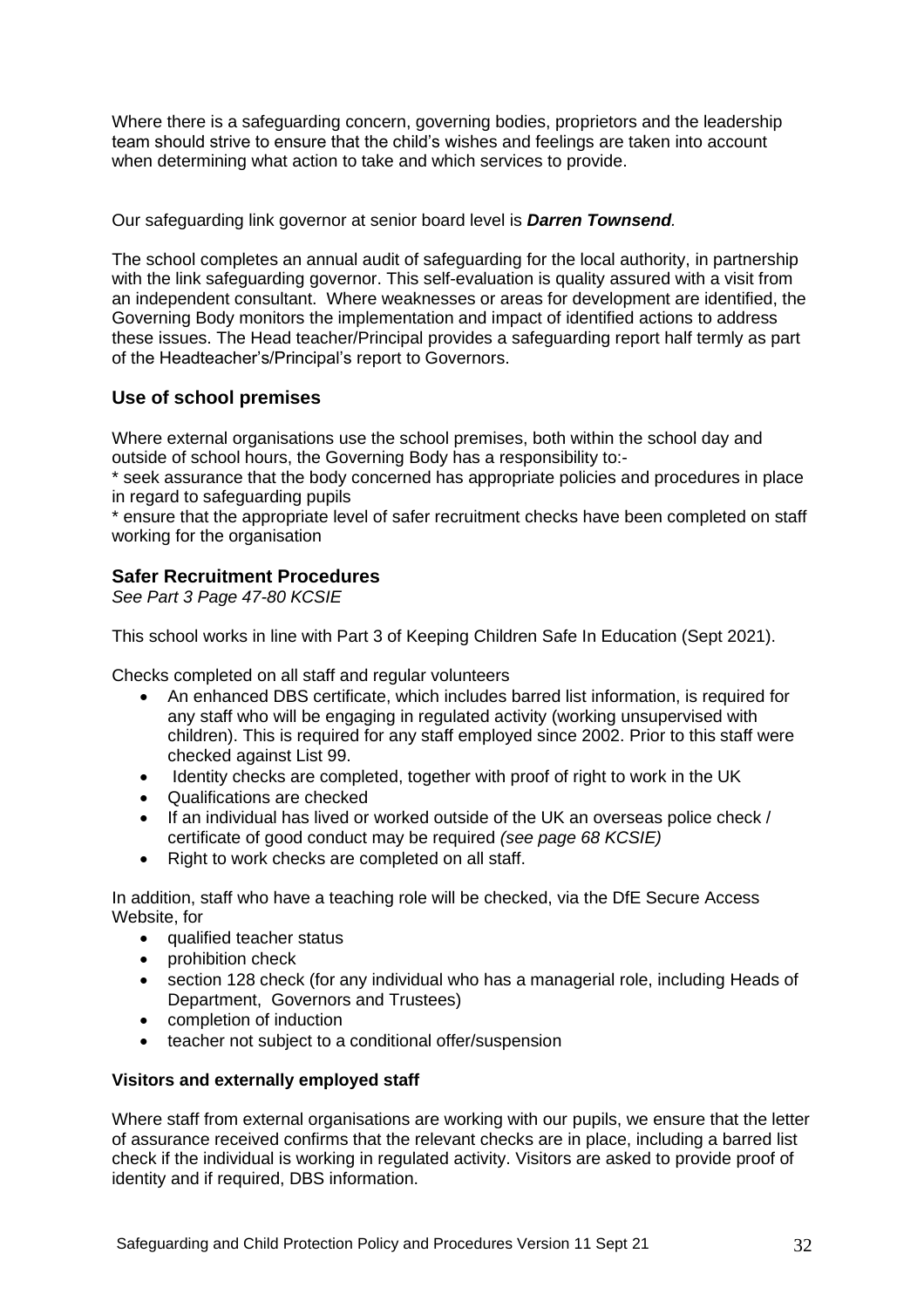## **Single Central Record**

The school maintains an up to date single central record of all safer recruitment checks. This is in line with the requirements as set out in Keeping Children Safe In Education (Sept 21).*See pages 65-66.*

The Head teacher monitors this record half termly and ensures it is in line with statutory requirements.

#### **Induction of new staff**

Following appointment, the school offers new staff a programme of safeguarding and child protection induction. This includes:-

- **Face to face CPD**
- **One to one catch up sessions**
- **Online training**

## **Online Safety**

*See our school's Online Safety Policy See also Pages 32-34 Part 2 and Annex D KCSIE See also ['Teaching Online Safety In Schools'](https://www.gov.uk/government/publications/teaching-online-safety-in-schools) (non-statutory guidance)*

Technology is a significant component in many safeguarding and well-being issues. Children are at risk of abuse online as well as face to face. In many cases abuse will take place concurrently via online channels and in daily life.

Children can abuse their peers online, this can take the form of abusive, harassing and misogynistic messages, the consensual and non-consensual sharing of indecent images and the sharing of abusive images and pornography, to those who do not want to receive such content.

#### **Responding to online safety concerns**

Staff will follow our safeguarding procedures as outlined in Part 1 of this document. Staff should also be aware of the additional guidance in Part 2 under 'peer on Peer abuse, where additional guidance is provided, in relation to responding to concerns about the sharing of indecent images via mobile devices.

#### **What are the school's responsibilities around online safety?**

This school recognises:-

- the increasing role technology has to play in education and children's daily lives
- the wide-range of content which is available to children via the internet
- that alongside the benefits of technology, there are also risks
- the importance of delivering a broad and relevant online safety curriculum which provides progression across year groups
- that delivery of this curriculum must be provided via regular lessons, which take place throughout each term
- the importance of keeping up to date with the tools, apps and devices children are using so that the curriculum which is offered is meaningful
- that online safety must be reflected in all relevant school policies

#### **What our online safety curriculum offers** *)*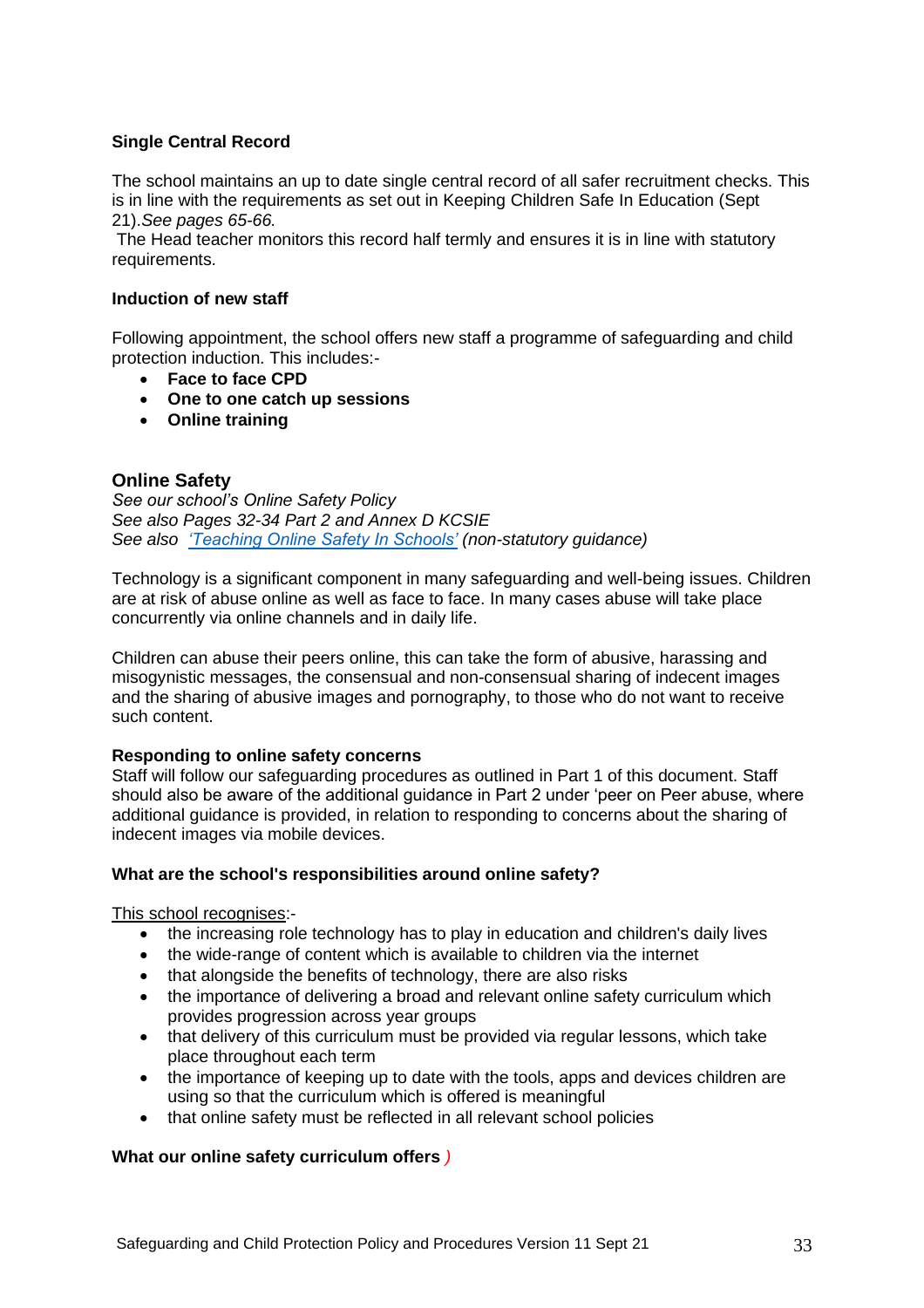- Our online safety curriculum covers four aspects of risk content, contact, conduct and commerce *(see page 32 KCSIE for definitions)*
- Key online safety messages (such as Childnet's [SMART rules\)](https://www.childnet.com/resources/be-smart-online) which are reinforced at every opportunity across the curriculum, in assemblies, PSHE lessons
- Pupils are taught in all lessons to be critically aware of the materials and content they access on-line and understand that not everything they see online is true
- Pupils are supported in building resilience to radicalisation. A safe environment is provided for debating controversial issues and helping them to understand how they can influence and participate in decision-making.

### **Filters and monitoring**

• Our computer systems actively filter dangerous or inappropriate content reporting breeches to the DSL where necessary.

#### **Use of mobile technology**

• We have a strict no mobile phone policy at Whitelands but teach safe usage through our RSE curriculum*.*

## **Use of technology during partial school closure/lockdowns.**

This school recognises:-

- the increasing role technology has to play in education and children's daily lives, and the increased use during times of lockdown due to Covid
- the wide-range of content which is available to children via the internet
- that alongside the benefits of technology, there are also risks

For those who are not physically attending school during partial school closure, we recognise that these pupils will be spending increased time online, either participating in school work, taking part in live streaming of lessons and/or as part of extended 'free-time' due to lockdown procedures in place nationally.

We recognise that this will pose increased risk to children, including:-

- Grooming
- Exploitation, both criminal and sexual
- Radicalisation
- Peer on peer abuse, including cyber-bullying
- Sexual harassment

All staff who interact with pupils/students, including remote interactions, will continue to be vigilant and look out for signs that a child's safety and welfare might be at risk. Further guidance to keep pupils/students and staff safe when working remotely can be found in the [Safer Working Practice](https://www.saferrecruitmentconsortium.org/GSWP%20COVID%20addendum%20April%202020%20final-1.pdf) addendum (published in April 20).

In addition, pupils are sign-posted to age appropriate practical support should they have worries or concerns whilst online. Links to support are available via our school website and include:-

[UK Safer Internet Centre Hotline](https://www.saferinternet.org.uk/hotline)

[Child Exploitation and Online Protection Centre](https://www.ceop.police.uk/safety-centre/)

**[Parentzone](https://parentzone.org.uk/home)**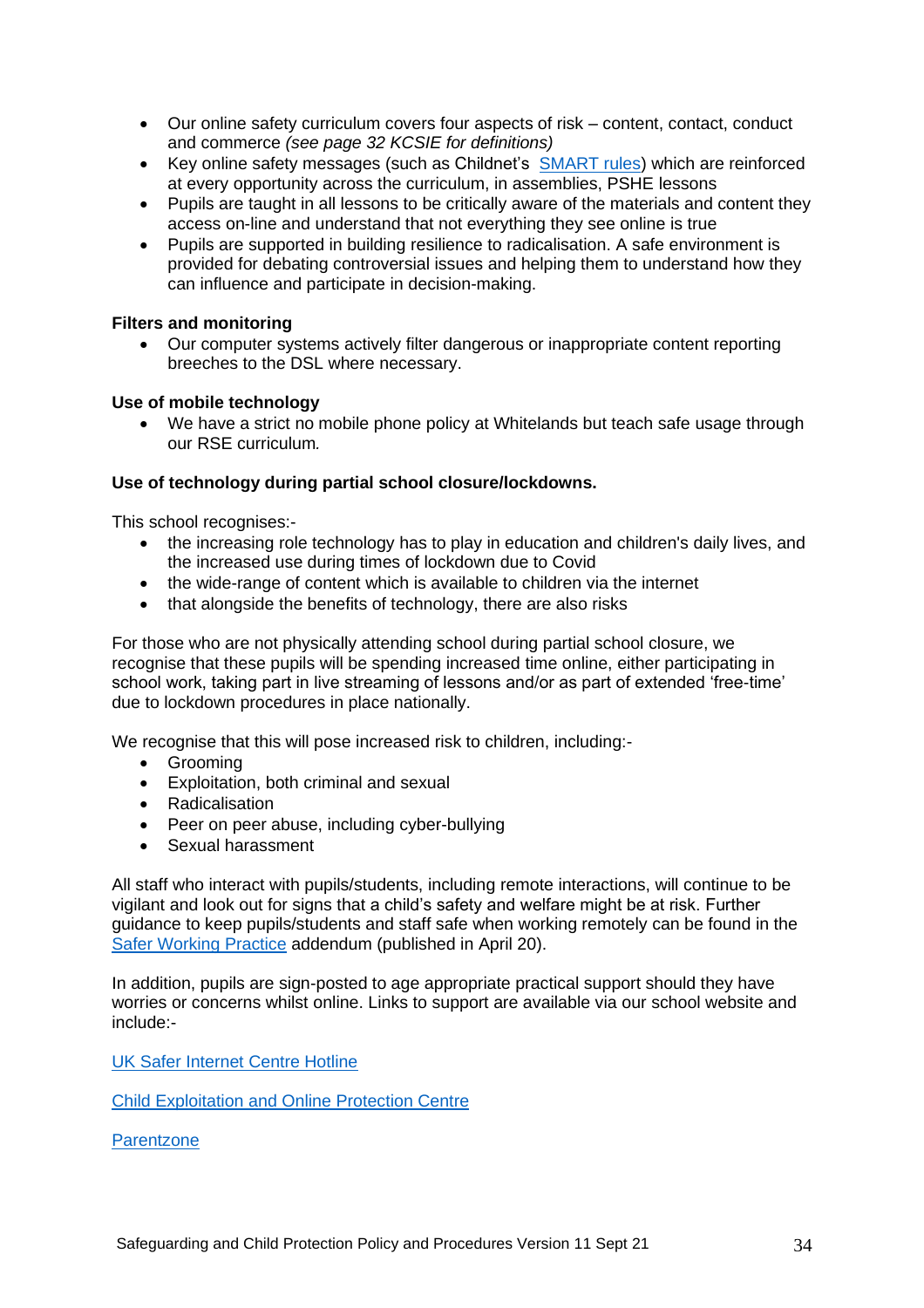## **Safeguarding Supervision**

All staff working in this school have a responsibility to safeguard the children in their care. Staff can only achieve this effectively if they:-

- are clear about what is expected of them
- have the skills, knowledge, behaviours, values and attitudes to carry out their role
- are fully supported in their role and managed effectively

Safeguarding supervision is available for any member of staff as required. Members of the safeguarding team receive planned safeguarding supervision half termly.

#### **Whistle-blowing**

This school expects the highest standards of conduct from all employees and governors and will treat seriously any concern raised about illegal or improper conduct. The law provides protection for employees who raise legitimate concerns about specified matters. These are called 'qualifying disclosures'. A qualifying disclosure is one made in the public interest by the employee who has a reasonable belief that:

- a criminal offence
- a miscarriage of justice
- an act creating risk to health and safety
- an act causing damage to the environment
- a breach of any legal obligation
- a concealment of any of the above

is being, has been, or is likely to be, committed. It is not necessary for the employee to have proof that such an act is being, has been, or is likely to be committed, a reasonable belief is sufficient. The employee has no responsibility for investigating the matter; it is the school's responsibility to ensure that an investigation takes place.

Staff and volunteers are encouraged to raise concerns about poor or unsafe practice and potential failings in the school's safeguarding regime via:-

- the staff handbook
- the staff code of conduct
- the visitor's/volunteer's code of conduct

In the first instance, unless the employee reasonably believes their Head teacher to be involved in the wrongdoing, any concerns should be raised with the employee's Head teacher. If he/she believes the Head teacher to be involved, then the employee should proceed straight to the Chair of Governors.

Where a member of staff feels unable to raise a concern with either of the individuals identified above the [NSPCC whistle-blowing](https://www.nspcc.org.uk/what-you-can-do/report-abuse/dedicated-helplines/whistleblowing-advice-line/) helpline is available to them.

## **Training For Adults Working In Our School**

We are committed to ensuring staff and volunteers know and understand:-

- the signs and symptoms of abuse;
- how to identify pupils who may benefit from early help;
- their responsibility for referring concerns to the designated safeguarding lead / deputy;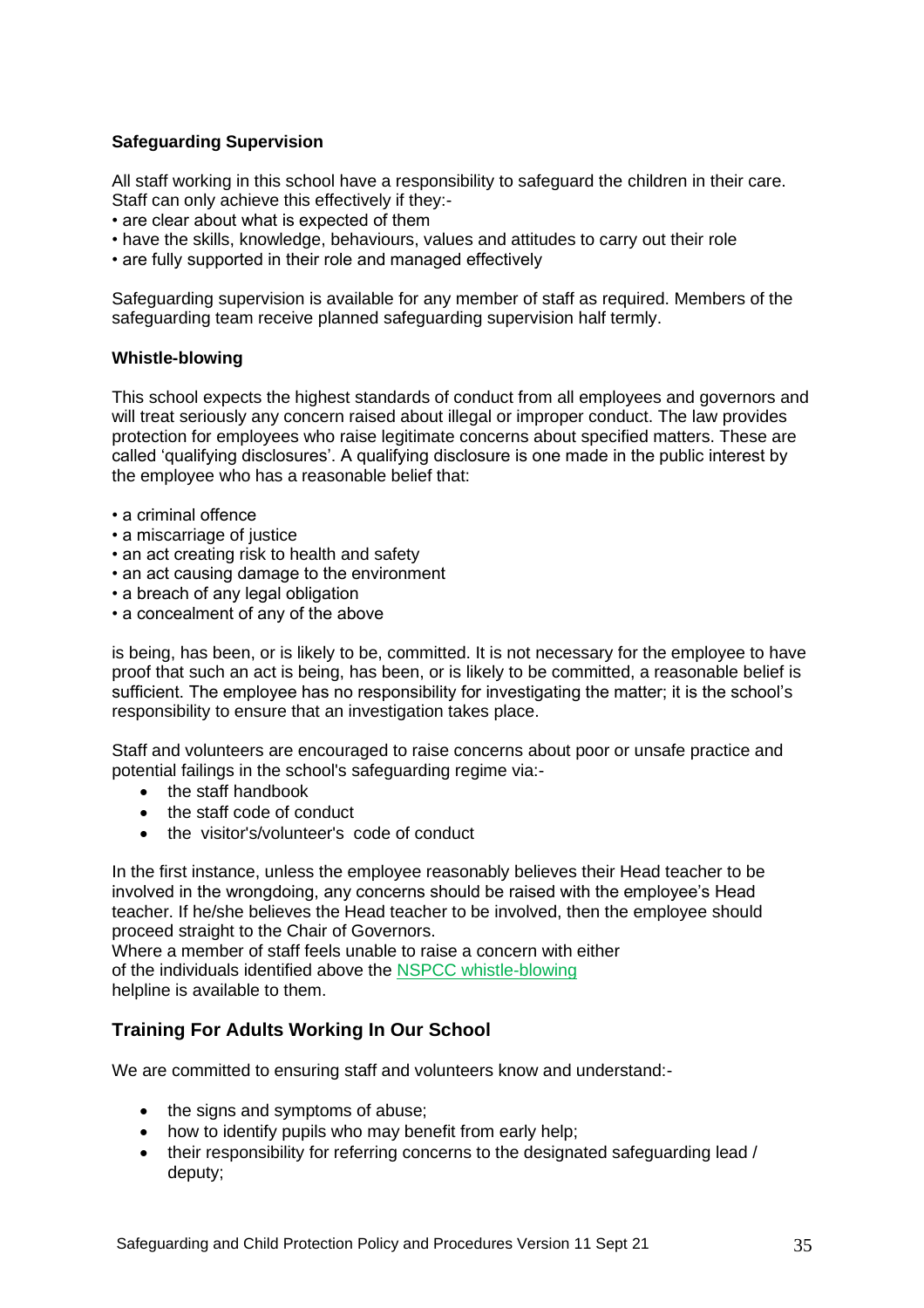• the procedures for reporting safeguarding /child protection concerns about adults working with children (allegations)

#### **Formal training**

Safeguarding and child protection training and online safety training is provided on a regular basis to all staff half termly to enable them to carry out these requirements. Safeguarding and child protection training includes the possible signs and indicators of abuse and how to respond effectively.

Volunteers will be expected to complete the same level of training as any full time member of staff as well as attend any CPD. Governors complete their safeguarding training online through Talent LMS.

## **Updates**

In addition to formal training, all staff receive regular opportunity to update their knowledge and understanding.

These updates include a focus on:-

- Peer on peer abuse, including sexual violence and harassment
- Early Help
- Trauma and adversity
- Radicalisation and the Prevent Duty
- Honour-based abuse, including Female Genital Mutilation
- Exploitation, including child criminal exploitation and child sexual exploitation
- Child mental health
- Parent mental health
- Domestic abuse
- Online safety
- Forced marriage and honour-based violence
- Child-trafficking

*These are delivered by cpd sessions and staff briefings. These happen at least annually.*

#### **Additional training for Designated Safeguarding Leads and deputy DSLs**

The statutory requirement for DSLs and deputy DSLs is to renew training every 2 years. We work in line with this requirement.

Our deputy DSL has completed advanced training to the same level as the DSL, in line with the requirements of our Local Authority.

In addition, the members of our safeguarding team complete:-

\* FGM training

\* Prevent training in line with statutory requirements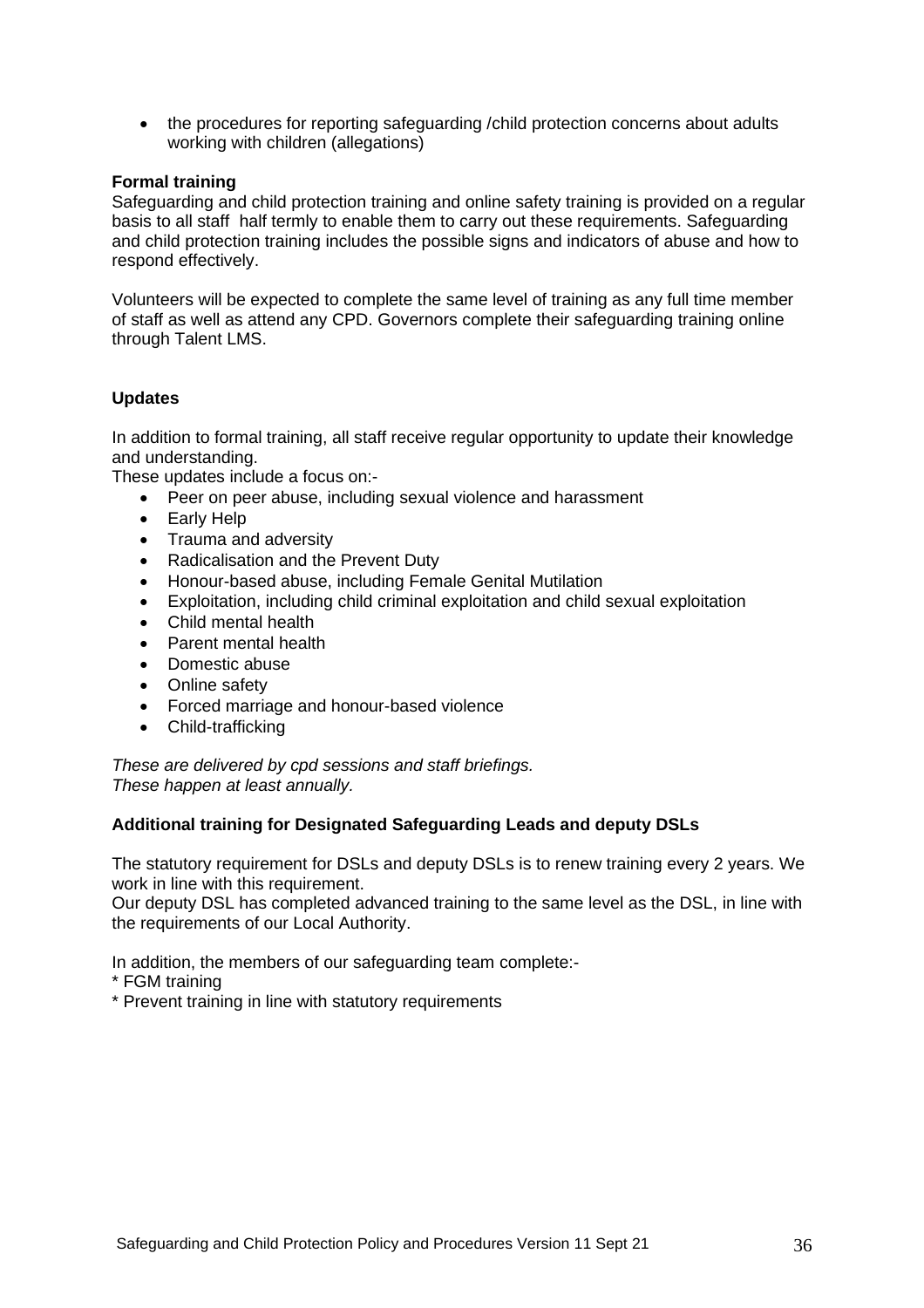## **Appendix 1**

This policy and set of procedures works in line with the following legislation, statutory guidance and non- statutory guidance:-

## **Legislation**

- Section 175 Education Act 2002 Maintained schools and FE colleges including sixth forms
- The Education Regulations (Independent School Standards) 2014 Independent schools including academies and free schools
- The non-maintained special schools Regulations 2015 (England)
- The Education and Training (welfare of Children) Act 2021

## **Statutory Guidance**

- Keeping Children [Safe In Education \(DfE Sept 2021\)](https://assets.publishing.service.gov.uk/government/uploads/system/uploads/attachment_data/file/999348/Keeping_children_safe_in_education_2021.pdf)
- [Working Together To Safeguard Children](https://assets.publishing.service.gov.uk/government/uploads/system/uploads/attachment_data/file/722305/Working_Together_to_Safeguard_Children_-_Guide.pdf) (DfE July 2018)
- [Multi-agency statutory guidance on Female Genital Mutilation \(July 2020\)](https://assets.publishing.service.gov.uk/government/uploads/system/uploads/attachment_data/file/800306/6-1914-HO-Multi_Agency_Statutory_Guidance.pdf)
- [The Early Years' Framework \(September 2021\)](https://assets.publishing.service.gov.uk/government/uploads/system/uploads/attachment_data/file/974907/EYFS_framework_-_March_2021.pdf) delete if not applicable
- [Sexual violence and sexual harassment between children](https://assets.publishing.service.gov.uk/government/uploads/system/uploads/attachment_data/file/999239/SVSH_2021.pdf) in schools and colleges [\(September 2021\)](https://assets.publishing.service.gov.uk/government/uploads/system/uploads/attachment_data/file/999239/SVSH_2021.pdf)
- [Relationships Education, Relationships and Sex Education and Health Education](https://www.gov.uk/government/publications/relationships-education-relationships-and-sex-education-rse-and-health-education)

## **Non-statutory Guidance**

- [What to do if you are worried a child](https://www.gov.uk/government/publications/what-to-do-if-youre-worried-a-child-is-being-abused--2) is being abused (DfE March 2015) (nonstatutory quidance)
- The Prevent Duty Departmental advice for schools and childcare providers (DfE) [June 15\)](https://www.gov.uk/government/uploads/system/uploads/attachment_data/file/439598/prevent-duty-departmental-advice-v6.pdf)
- [Information-sharing: advice for practitioners providing safeguarding services \(DfE](https://www.gov.uk/government/publications/safeguarding-practitioners-information-sharing-advice)  [July 218\)](https://www.gov.uk/government/publications/safeguarding-practitioners-information-sharing-advice)
- Children [Missing Education \(Sept 16\)](https://www.gov.uk/government/publications/children-missing-education)
- [Teaching Online Safety In School \(June 2019\)](https://www.gov.uk/government/publications/teaching-online-safety-in-schools)
- [Safer Working Practice Guidance For Adults Working With Children](https://www.saferrecruitmentconsortium.org/GSWP%20May%202019%20final.pdf) and Young [People](https://www.saferrecruitmentconsortium.org/GSWP%20May%202019%20final.pdf) (May 2019)
- [Behaviour and Discipline in Schools](https://assets.publishing.service.gov.uk/government/uploads/system/uploads/attachment_data/file/488034/Behaviour_and_Discipline_in_Schools_-_A_guide_for_headteachers_and_School_Staff.pdf) (Sept 2020)
- [Mental health and Behaviour](https://assets.publishing.service.gov.uk/government/uploads/system/uploads/attachment_data/file/755135/Mental_health_and_behaviour_in_schools__.pdf) In Schools (Nov 2018)
- [Searching, screening and confiscation \(Jan 2018\)](https://assets.publishing.service.gov.uk/government/uploads/system/uploads/attachment_data/file/674416/Searching_screening_and_confiscation.pdf)

## **In addition, the school takes into account:-**

- Regional guidance
- the procedures and practice of the local authority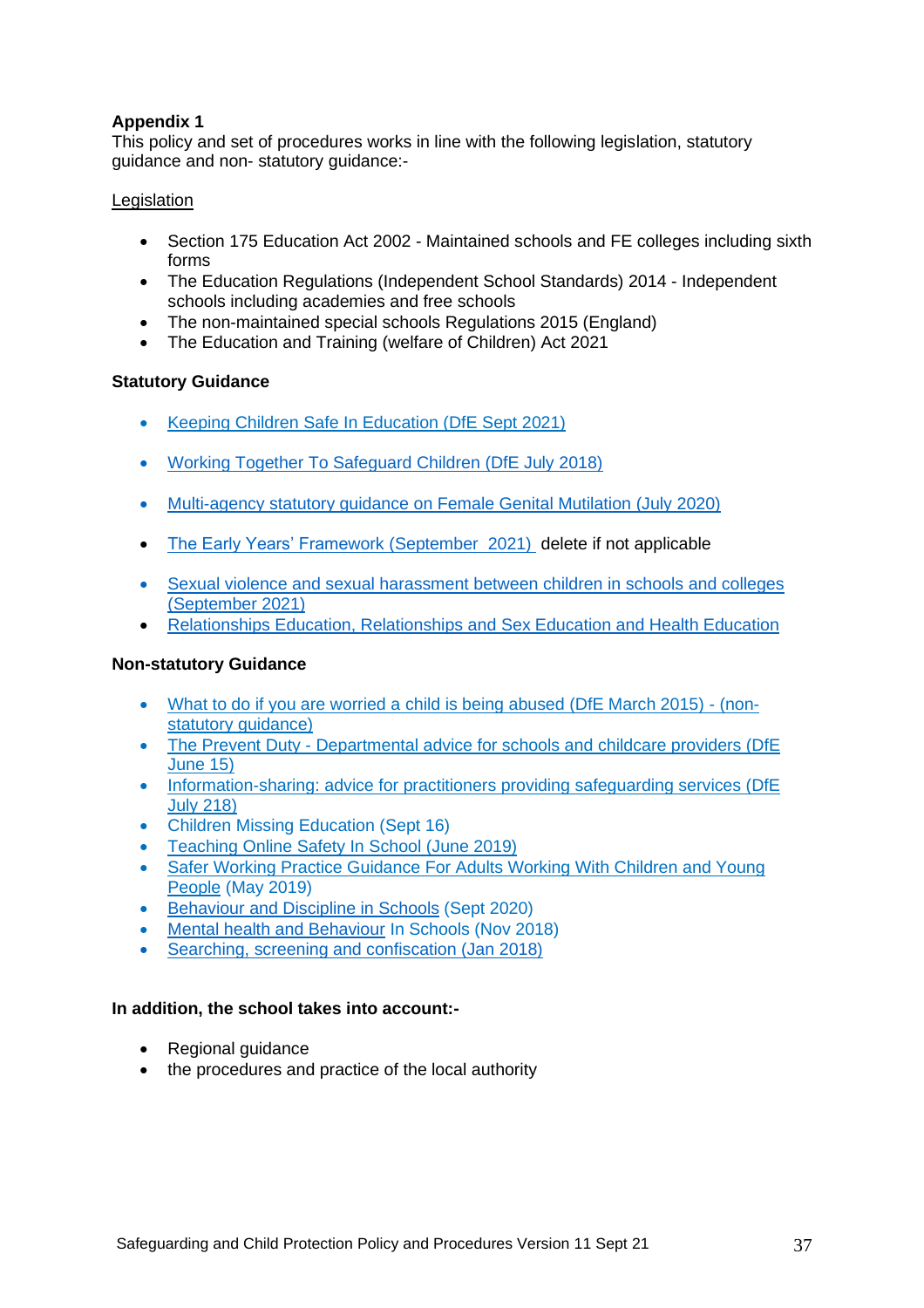## **Appendix 2 – Definitions of Abuse (taken from Keeping Children Safe In Education 2021))**

#### **Physical Abuse**

A form of abuse which may involve hitting, shaking, throwing, poisoning, burning or scalding, drowning, suffocating or otherwise causing physical harm to a child.

Physical harm may also be caused when a parent or carer fabricates the symptoms of, or deliberately induces, illness in a child.

#### **Neglect**

The persistent failure to meet a child's basic physical and/or psychological needs, likely to result in the serious impairment of the child's health or development. Neglect may occur during pregnancy as a result of maternal substance abuse.

Once a child is born, neglect may involve a parent or carer failing to:

- provide adequate food, clothing and shelter (including exclusion from home or abandonment);
- protect a child from physical and emotional harm or danger;
- ensure adequate supervision (including the use of inadequate care-givers); or
- ensure access to appropriate medical care or treatment.

It may also include neglect of, or unresponsiveness to, a child's basic emotional needs.

#### **Emotional Abuse**

The persistent emotional maltreatment of a child such as to cause severe and persistent adverse effects on the child's emotional development. It may involve conveying to a child that they are worthless or unloved, inadequate, or valued only insofar as they meet the needs of another person. It may include not giving the child opportunities to express their views, deliberately silencing them or 'making fun' of what they say or how they communicate. It may feature age or developmentally inappropriate expectations being imposed on children. These may include interactions that are beyond a child's developmental capability, as well as overprotection and limitation of exploration and learning, or preventing the child participating in normal social interaction. It may involve seeing or hearing the ill-treatment of another. It may involve serious bullying (including cyber bullying), causing children frequently to feel frightened or in danger, or the exploitation or corruption of children. Some level of emotional abuse is involved in all types of maltreatment of a child, though it may occur alone."

#### **Sexual Abuse**

Involves forcing or enticing a child or young person to take part in sexual activities, not necessarily involving violence, whether or not the child is aware of what is happening. The activities may involve physical contact, including assault by penetration (for example, rape or oral sex) or non-penetrative acts such as masturbation, kissing, rubbing and touching outside of clothing. They may also include non-contact activities, such as involving children in looking at, or in the production of, sexual images, watching sexual activities, encouraging children to behave in sexually inappropriate ways, or grooming a child in preparation for abuse (including via the internet). Sexual abuse is not solely perpetrated by adult males. Women can also commit acts of sexual abuse, as can other children.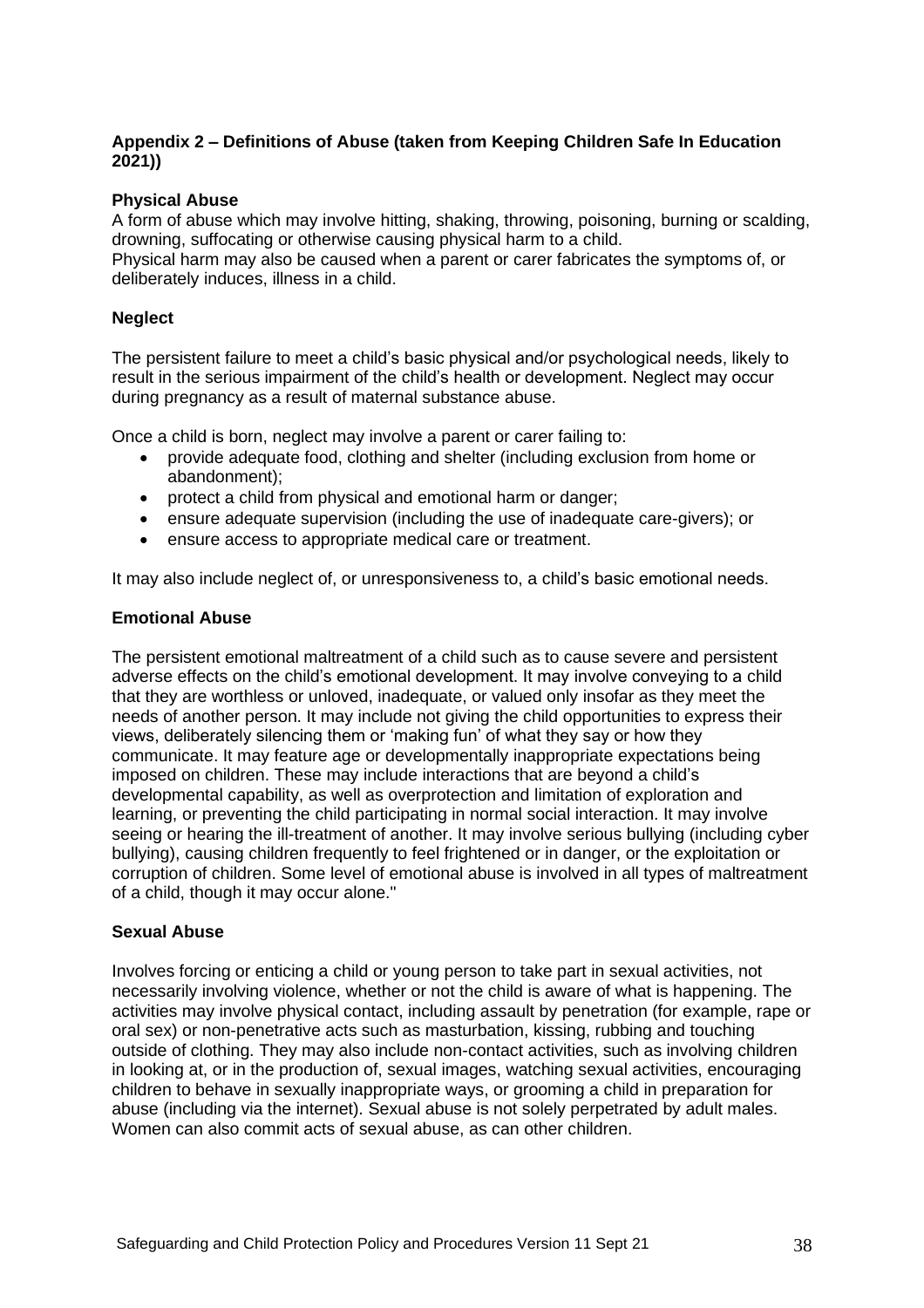## **Appendix 3 Safeguarding and Child Protection Concern / Incident Form CONFIDENTIAL**

| Date:                                                            | Name and role of        |  |
|------------------------------------------------------------------|-------------------------|--|
|                                                                  | person completing       |  |
|                                                                  | form                    |  |
| Time:                                                            | Date and time read by   |  |
|                                                                  | <b>DSL / Deputy DSL</b> |  |
| Name of pupil:                                                   | DOB:                    |  |
| <b>Location (if</b>                                              |                         |  |
|                                                                  |                         |  |
| applicable)                                                      |                         |  |
| What have I seen/heard/noticed which concerns me?                |                         |  |
|                                                                  |                         |  |
|                                                                  |                         |  |
|                                                                  |                         |  |
|                                                                  |                         |  |
|                                                                  |                         |  |
|                                                                  |                         |  |
|                                                                  |                         |  |
|                                                                  |                         |  |
|                                                                  |                         |  |
|                                                                  |                         |  |
|                                                                  |                         |  |
| What am I worried about?                                         |                         |  |
|                                                                  |                         |  |
|                                                                  |                         |  |
|                                                                  |                         |  |
|                                                                  |                         |  |
|                                                                  |                         |  |
|                                                                  |                         |  |
|                                                                  |                         |  |
|                                                                  |                         |  |
|                                                                  |                         |  |
|                                                                  |                         |  |
|                                                                  |                         |  |
|                                                                  |                         |  |
|                                                                  |                         |  |
| Is this concern linked to any previous concerns I have reported? |                         |  |
|                                                                  |                         |  |
|                                                                  |                         |  |
|                                                                  |                         |  |
|                                                                  |                         |  |
| <b>Action I have taken</b>                                       |                         |  |
|                                                                  |                         |  |
|                                                                  |                         |  |
|                                                                  |                         |  |
|                                                                  |                         |  |
|                                                                  |                         |  |
|                                                                  |                         |  |
|                                                                  |                         |  |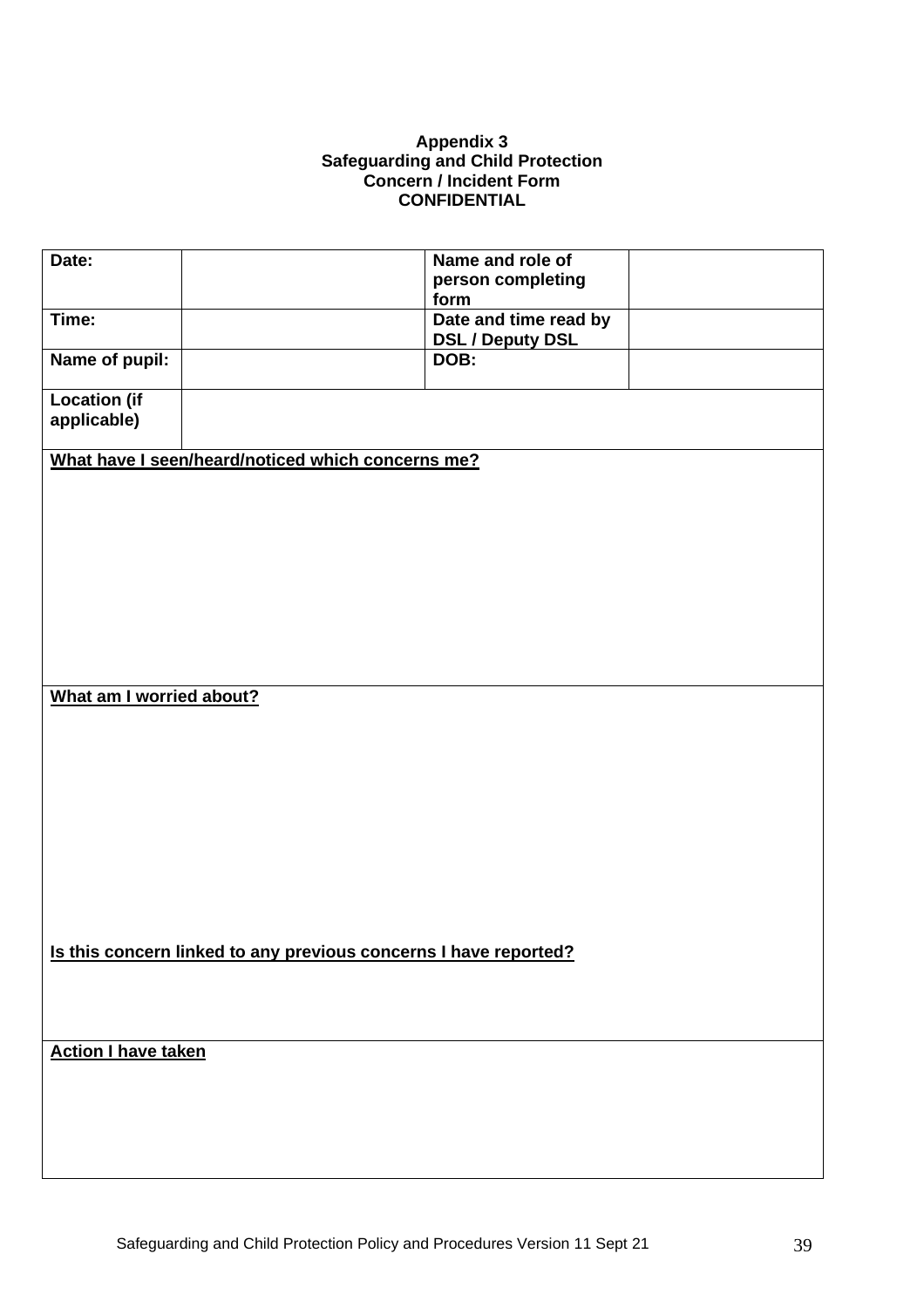| To be completed by a member of the safeguarding team                                                                                                   |  |  |
|--------------------------------------------------------------------------------------------------------------------------------------------------------|--|--|
| Include reference here to other members of the safeguarding team you may have discussed the                                                            |  |  |
| case with                                                                                                                                              |  |  |
| Discussion of next steps agreed with:-                                                                                                                 |  |  |
|                                                                                                                                                        |  |  |
|                                                                                                                                                        |  |  |
|                                                                                                                                                        |  |  |
|                                                                                                                                                        |  |  |
| Record of discussion with another professional, external to the school (giving full name/ role                                                         |  |  |
| and agency)                                                                                                                                            |  |  |
|                                                                                                                                                        |  |  |
|                                                                                                                                                        |  |  |
|                                                                                                                                                        |  |  |
|                                                                                                                                                        |  |  |
| Detail of decision / action agreed by DSL or deputy:                                                                                                   |  |  |
|                                                                                                                                                        |  |  |
|                                                                                                                                                        |  |  |
|                                                                                                                                                        |  |  |
|                                                                                                                                                        |  |  |
|                                                                                                                                                        |  |  |
| Yes / No<br>Has the local authority threshold guidance been referred to at this point?                                                                 |  |  |
|                                                                                                                                                        |  |  |
| Has the person who reported the initial concern been provided with feedback? Yes / No                                                                  |  |  |
|                                                                                                                                                        |  |  |
|                                                                                                                                                        |  |  |
| Reason(s) for this decision or action by DSL or deputy:                                                                                                |  |  |
| Does the pupil need to be monitored? Yes/No                                                                                                            |  |  |
| If yes, when will the case be reviewed?                                                                                                                |  |  |
|                                                                                                                                                        |  |  |
|                                                                                                                                                        |  |  |
|                                                                                                                                                        |  |  |
| Is Early Help support appropriate? Yes / No<br>Reason for decision                                                                                     |  |  |
|                                                                                                                                                        |  |  |
|                                                                                                                                                        |  |  |
|                                                                                                                                                        |  |  |
|                                                                                                                                                        |  |  |
| Is a referral to children's social care required? Yes/No<br>Does the school have evidence that the threshold for significant harm has been met? (child |  |  |
|                                                                                                                                                        |  |  |
| protection) Yes/No<br>Reason for decision                                                                                                              |  |  |
|                                                                                                                                                        |  |  |
|                                                                                                                                                        |  |  |
|                                                                                                                                                        |  |  |
|                                                                                                                                                        |  |  |
|                                                                                                                                                        |  |  |
| Tick to confirm added to pupil's chronology                                                                                                            |  |  |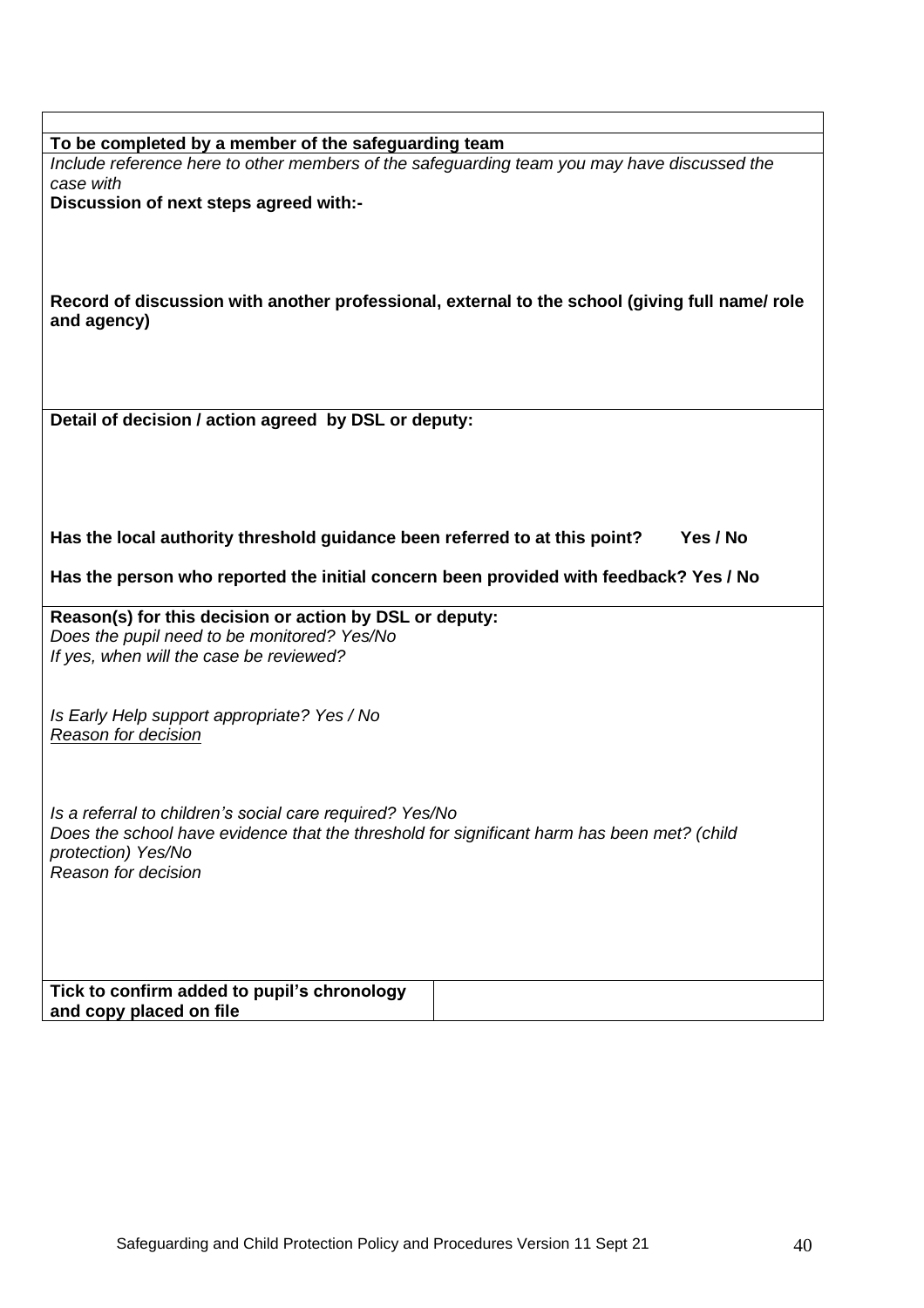## **Appendix 4 Prompt sheet**

## **Safeguarding and Child Protection Prompt sheet**

This form is intended to be used, alongside the concern/incident form, to support staff with the recording of safeguarding and child protection concerns/incidents.

#### Have you remembered to include:-

1. **what is it that you have seen/heard/noticed which concerns you?** Remember if you have noticed a mark on the pupil, it is really important to complete an attached body map, giving an indication of the shape, size and location of the mark.

Has the child communicated that something is wrong? Verbally? Change in behaviour?

- 2. **clear and factual information about what you have seen/heard/noticed?** If you have included your opinion in your report, have you made it clear that this is your opinion?
- **3. full names of those involved and where possible, reference to staff roles?**
- 4. **why what you have seen/heard/noticed concerns you?** What are worried will happen if this concern/incident is not responded to?
- **5. any actions you have already taken?**
- **6. whether you have spoken to parents/carers about the concern/incident?** Remember, you may need to seek advice from a member of the safeguarding team if you are unsure about whether speaking to the parent may increase the risk to the pupil. If the parent is the alleged perpetrator you must always seek advice from the safeguarding team before speaking to the parent/carer.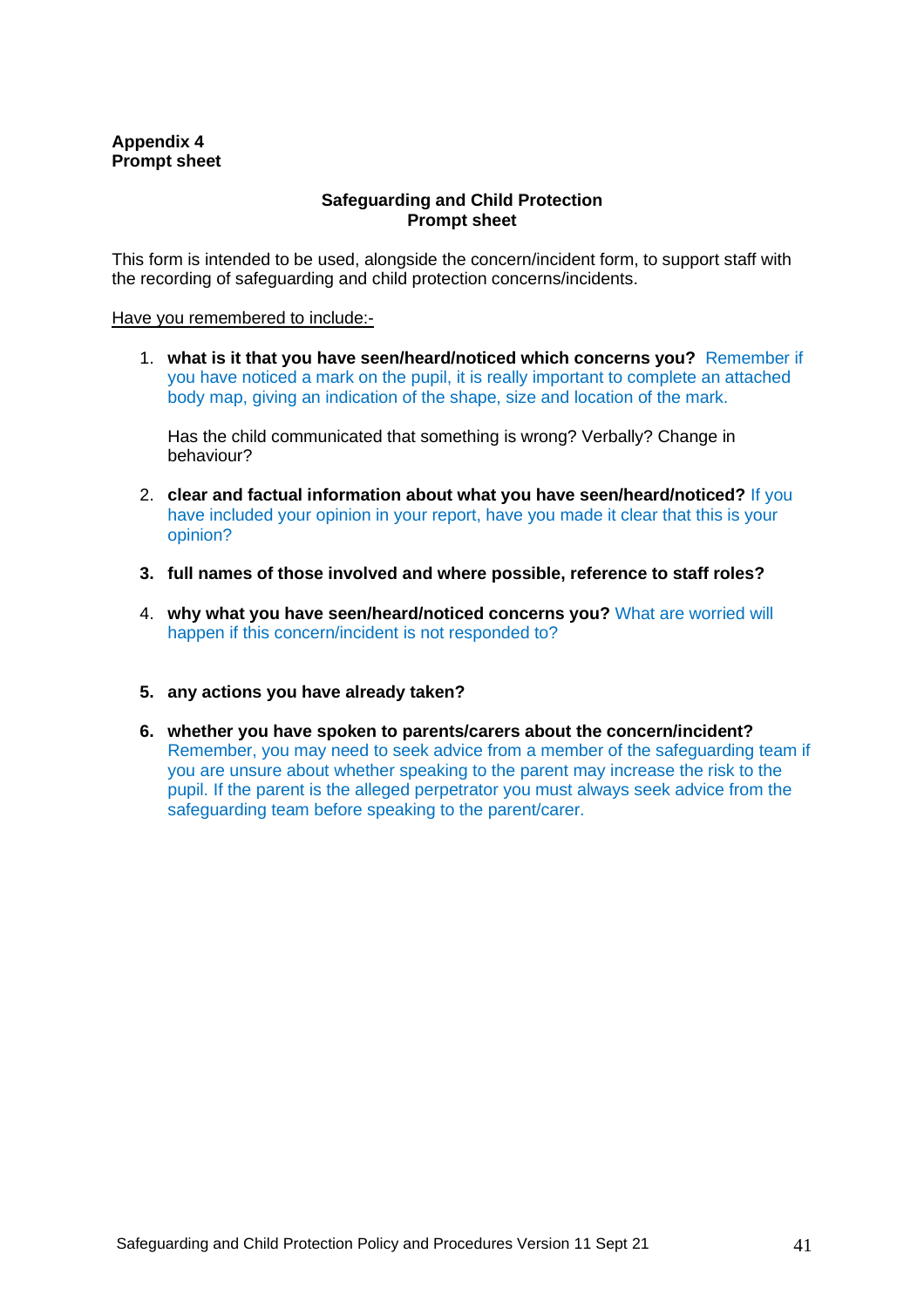#### **Appendix 5 - Low Level Concerns / Allegations Record Adult working or volunteering with children/young people CONFIDENTIAL**

| Name of adult at centre                                                                |  | Role        |
|----------------------------------------------------------------------------------------|--|-------------|
| of concern/allegation                                                                  |  |             |
| Name of person                                                                         |  | <b>Role</b> |
| completing form                                                                        |  |             |
| Date of                                                                                |  | <b>Date</b> |
| concern/allegation                                                                     |  | record      |
|                                                                                        |  | made        |
| Name of child /children                                                                |  |             |
| involved if applicable:                                                                |  |             |
| Has concern/allegation                                                                 |  |             |
| arisen during the adult's                                                              |  |             |
| time on school site or                                                                 |  |             |
| outside of school?                                                                     |  |             |
| Details of the concern/ allegation                                                     |  |             |
|                                                                                        |  |             |
|                                                                                        |  |             |
|                                                                                        |  |             |
|                                                                                        |  |             |
|                                                                                        |  |             |
|                                                                                        |  |             |
|                                                                                        |  |             |
|                                                                                        |  |             |
|                                                                                        |  |             |
|                                                                                        |  |             |
|                                                                                        |  |             |
|                                                                                        |  |             |
|                                                                                        |  |             |
|                                                                                        |  |             |
|                                                                                        |  |             |
|                                                                                        |  |             |
|                                                                                        |  |             |
|                                                                                        |  |             |
|                                                                                        |  |             |
|                                                                                        |  |             |
| Is the adult aware of the concern/allegation?                                          |  |             |
|                                                                                        |  |             |
|                                                                                        |  |             |
|                                                                                        |  |             |
|                                                                                        |  |             |
| Action taken by person(s) completing the form:                                         |  |             |
|                                                                                        |  |             |
|                                                                                        |  |             |
|                                                                                        |  |             |
|                                                                                        |  |             |
|                                                                                        |  |             |
| Who has the concern/allegation been shared with? DSL / Head teacher/Chair of Governors |  |             |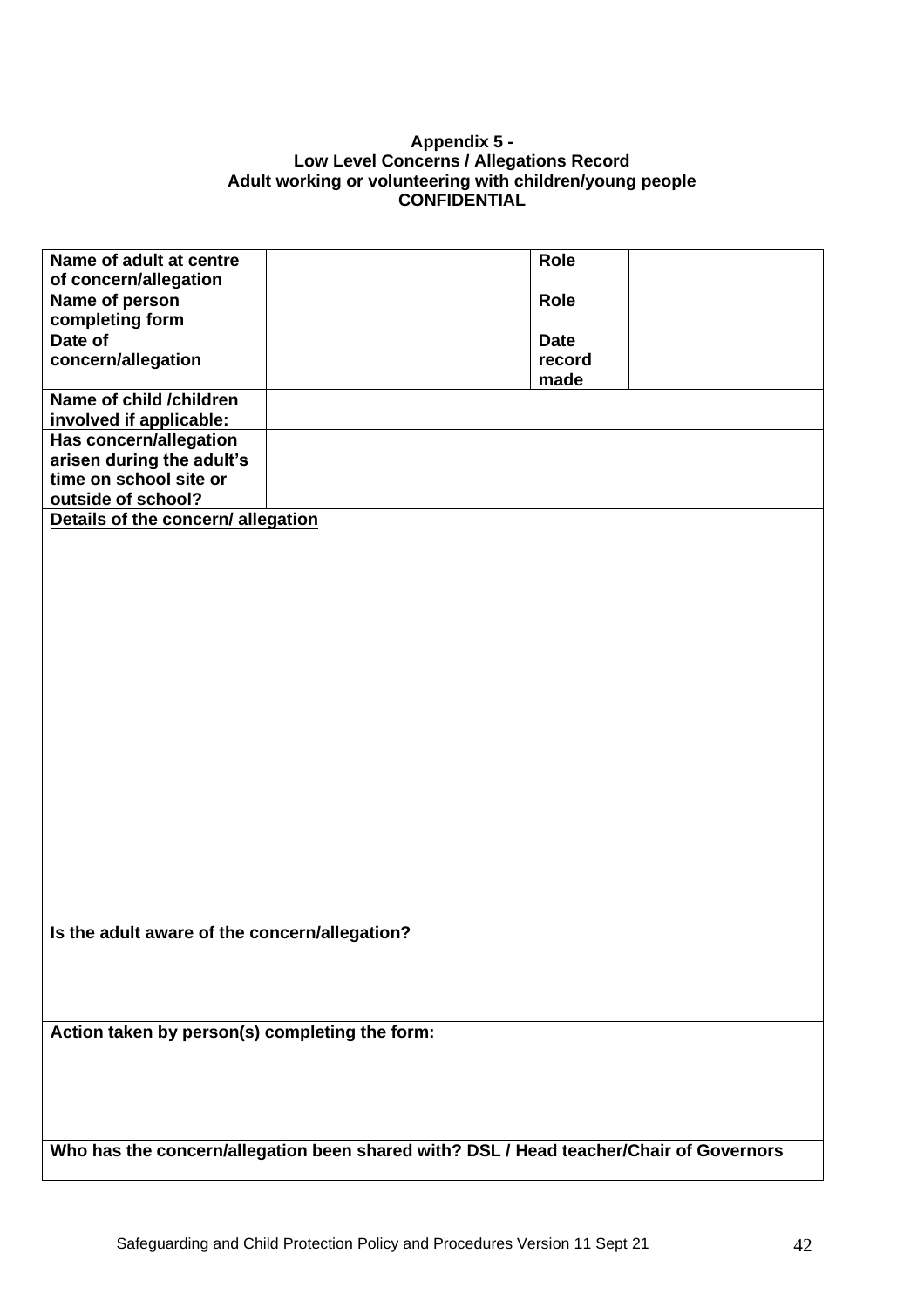# **To be completed by the Head teacher/ Chair of Governors / CEO Does the information provided suggest that the adult has:-** • behaved in a way that has harmed a child, or may have harmed a child; • possibly committed a criminal offence against or relating to a child; • behaved towards a child or children in a way that indicates that he/she may pose a risk of harm to children • behaved or may have behaved in a way that indicates they may not be suitable to work with children. • **has the LADO/DOFA been contacted? Yes/No**  If yes has a local authority referral form been completed and submitted? • **has advice been taken from any other professionals? Yes / No** *Include details of professionals spoken to*  **Details of decisions and actions taken** *Include here details of*  • *strategy discussion* • *allegations management meeting*  • *no involvement by LADO/DOFA – low level concern to be dealt with internally* • *disciplinary procedures* • *no further action as applicable* **Include here any safeguards which have been put in place in response to the report** *Include here details of* • *additional adult supervision implemented* • *risk assessment required* • *additional staff training required* • *duties away from children* • *suspension during investigation* **If a child or children has been involved, have parents/carers been informed? Yes / No**

**If Yes, what action would they like to see?**

## **Outcome**

If it is agreed that the LADO/DOFA needs to conduct an investigation, has the school been informed of the final outcome at the end of the process?

## **Substantiated/ Malicious/ False/ Unsubstantiated/ Unfounded**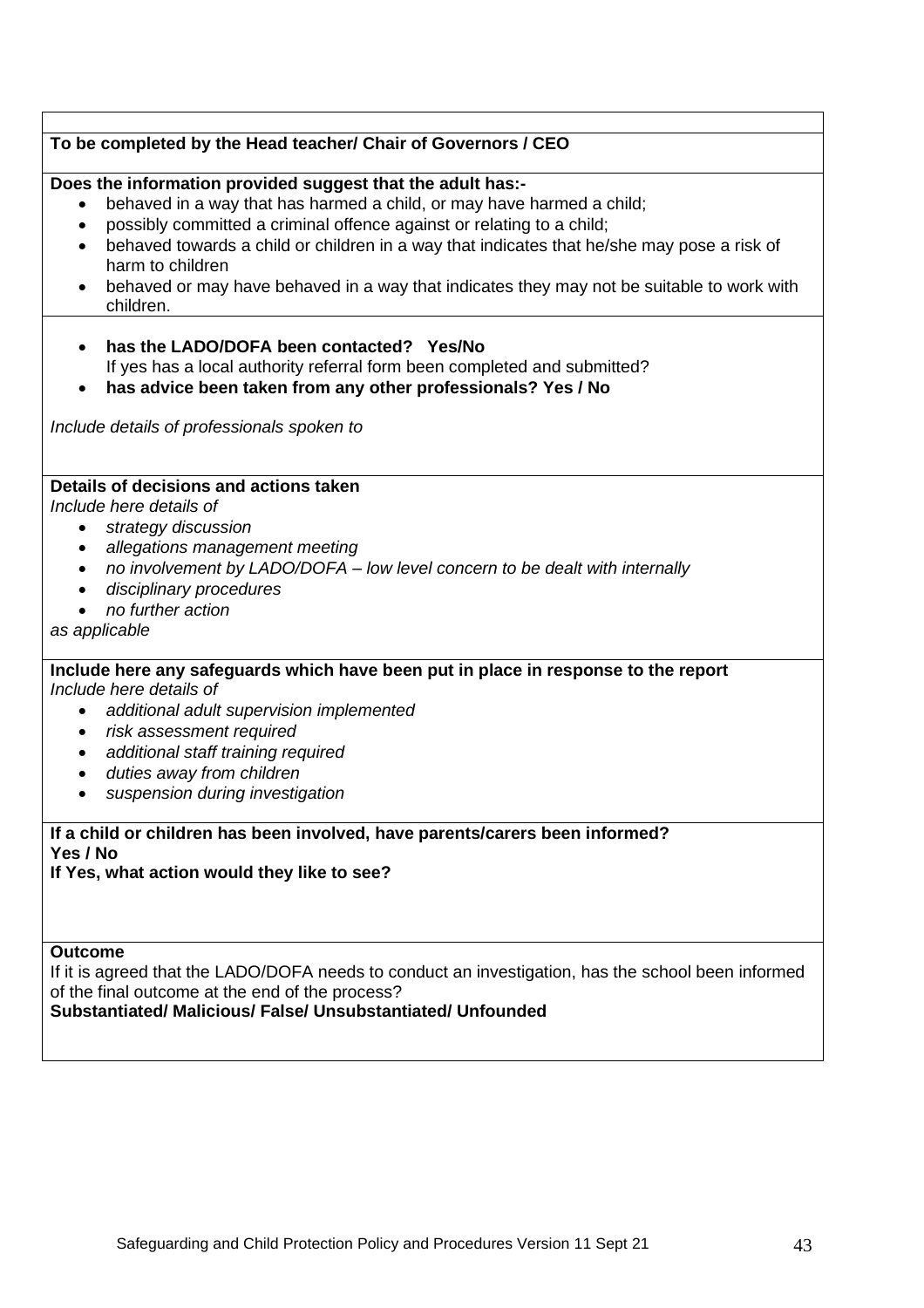## **Appendix 6 Keeping Children Safe In Education September 2021 Reading Requirements**

| Staff who do not come into direct contact<br>with children | • Part 1 or Annex A - KCSIE                                                                                                                                                                                 |  |
|------------------------------------------------------------|-------------------------------------------------------------------------------------------------------------------------------------------------------------------------------------------------------------|--|
| Staff who have direct contact with children                | Part 1 KCSIE<br>$\bullet$<br>Sexual Violence and sexual<br>harassment between children in<br>schools and colleges (Sept 21)<br>Annex B,C and D<br>$\bullet$                                                 |  |
| Head teachers, Principals and DSLs                         | Working Together To Safeguard<br>$\bullet$<br>Children (July 2018)<br>KCSIE - whole document<br>$\bullet$<br>Sexual Violence and sexual<br>harassment between children in<br>schools and colleges (Sept 21) |  |
| Staff with a lead for behaviour                            | Part 1 and Part 5 of KCSIE as well<br>$\bullet$<br>as Annex B, C and D                                                                                                                                      |  |
| Staff involved in recruitment                              | Part 1<br>Part 3 KCSIE<br>Annex B and F                                                                                                                                                                     |  |
| <b>HR</b> staff                                            | Part 1<br>Part 3<br>Part 4 KCSIE<br>Annex B and F                                                                                                                                                           |  |
| Staff who have responsibility for IT and<br>online safety  | Part 1<br>$\bullet$<br>Part 2 KCSIE<br>Annex A and C                                                                                                                                                        |  |
| Governors and proprietors                                  | KCSIE - whole document                                                                                                                                                                                      |  |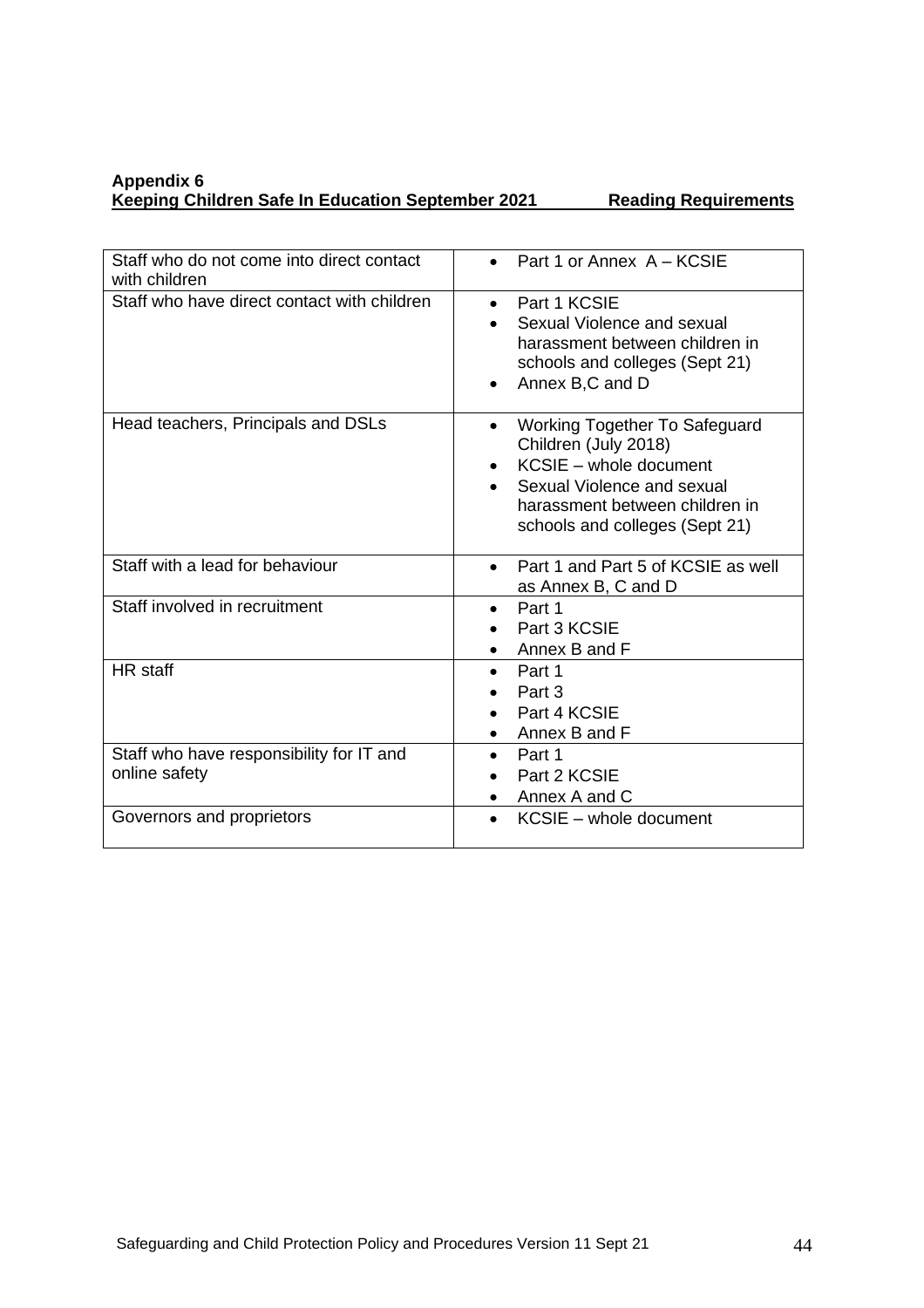## **Appendix 7 Identifying support for pupils during partial school closure/lockdowns**

The school's safeguarding team and senior leaders review all pupils on the school's safeguarding and child protection overview.

A risk assessment is completed to identify a graduated offer of support for these pupils and any additional pupils whose welfare and safety may be at risk as a result of the partial closure of school, but who may previously not have been on the school's safeguarding overview.

## **Arrangements to support vulnerable pupils**

Vulnerable children include children who are supported by social care, those with safeguarding and welfare needs, including child in need plans, on child protection plans, 'looked after' children, young carers, disabled children and those with education, health and care (EHC) plans, although many pupils/students on EHCPs can remain safely at home.

Arrangements will be made for these pupils to continue attending school. **We also have the flexibility to offer a place in school for any pupil who we believe to be on the edge of receiving children's social care support.**

Support for these pupils includes:-

- Regular communication with and agreed support from lead professional/social worker/Virtual Headteacher
- Continued involvement with Children's Services and other external professionals as part of review cycle eg Child protection conference involvement and core group reviews. These will take place in line with local safeguarding partners' advice.
- Sign-posting respite available for families with children who have special educational needs and disabilities

Where pupils who are deemed vulnerable are not attending school, the following safeguards have been put in place to support, in addition to the points above:-

- Doorstep safe and well checks as required
- Lead professional/social worker/Virtual Headteacher made aware of non-attendance at school and additional support from these professionals agreed
- Telephone contact as required
- System in place for pupils to alert safeguarding team if at risk
- Links to support available made available on school website
- Safety plan written with parents/carers to support pupils during time at home

#### **Arrangements to support pupils we are concerned about but who do not meet the 'vulnerable' definition**

In addition to those pupils identified as vulnerable, we are aware of the following groups who may be at increased risk during this time.

#### Pupils who are living in households where there is domestic abuse

Support includes:-

• Telephone contact as required